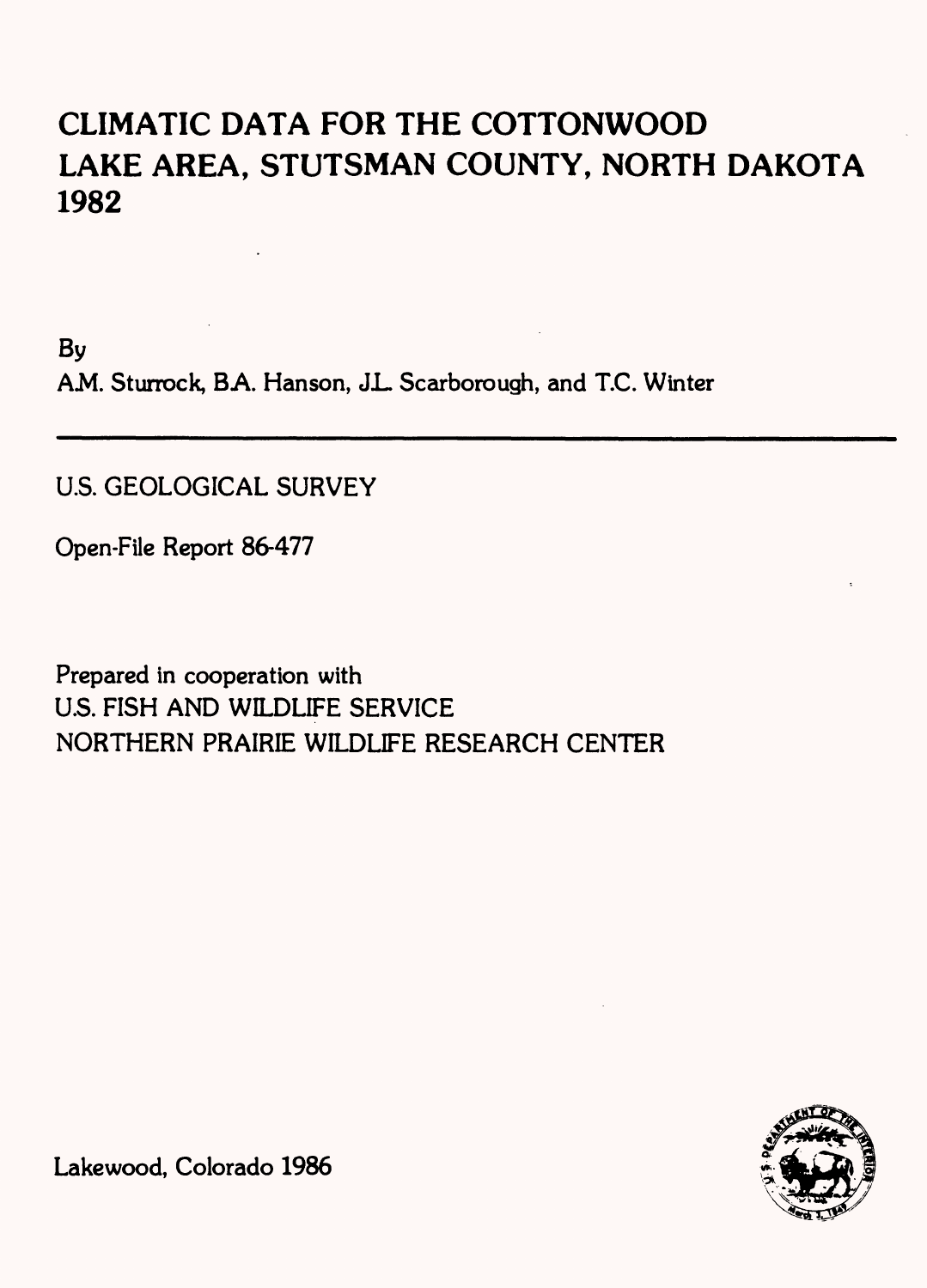DEPARTMENT OF THE INTERIOR DONALD PAUL MODEL, Secretary U.S. GEOLOGICAL SURVEY Dallas L. Peck, Director

For additional information write to:

Thomas C. Winter U.S. Geological Survey Box 25046, MS 413 Denver Federal Center Lakewood, CO 80225

 $\epsilon_{\rm g}$ 

Copies of this report can be purchased from:

U.S. Geological Survey Books and Open-File Reports Federal Center, Bldg. 41 Box 25425 Denver, CO 80225 [Telephone: (303) 236-7476]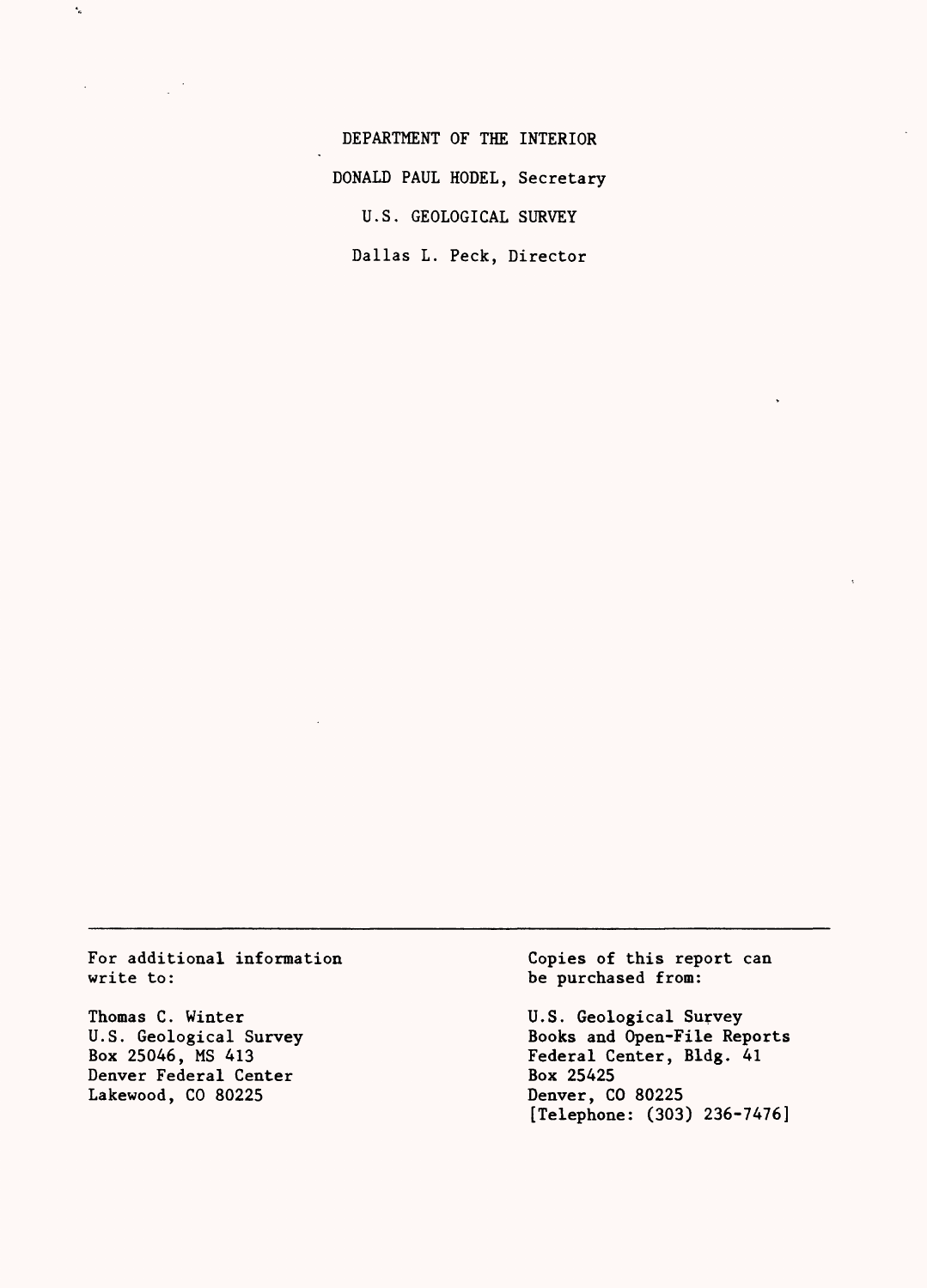## **CONTENTS**

 $\ddot{\phantom{0}}$ 

 $\hat{\mathbf{v}}_k$ 

## Page

# TABLES

# Page

|  |  | Table 1. Summary of 1982 energy-budget data----------------------------- 3 |  |
|--|--|----------------------------------------------------------------------------|--|
|  |  | 2. Summary of 1982 temperature data at the raft station----------- 13      |  |
|  |  | 3. Summary of 1982 wind-speed data at the raft station------------ 17      |  |
|  |  | 4. Summary of 1982 radiation data at the land station-------------- 21     |  |

## METRIC CONVERSION FACTORS

| Multiply                                           | By                     | To obtain                        |
|----------------------------------------------------|------------------------|----------------------------------|
| meter                                              | 3.281                  | feet                             |
| kilometer                                          | 0.621                  | mile                             |
| centimeter                                         | 0.394                  | inch                             |
| millibar                                           | 0.0145                 | pounds per square inch           |
| millibar                                           | 1.0197                 | grams per square centi-<br>meter |
| mile per hour                                      | 1.609                  | kilometer per hour               |
| calories per square centi-<br>meter per minute     | $1.433 \times 10^{-3}$ | watts per square meter           |
| calories per square centi- 278.96<br>meter per day |                        | watts per square meter           |
| calories per square centi- 25.913<br>meter per day |                        | watts per square foot            |

To convert degree Celsius (°C) to degree Fahrenheit (°F) use the following formula:

 $(^{\circ}C \times 9/5) + 32 = ^{\circ}F$ .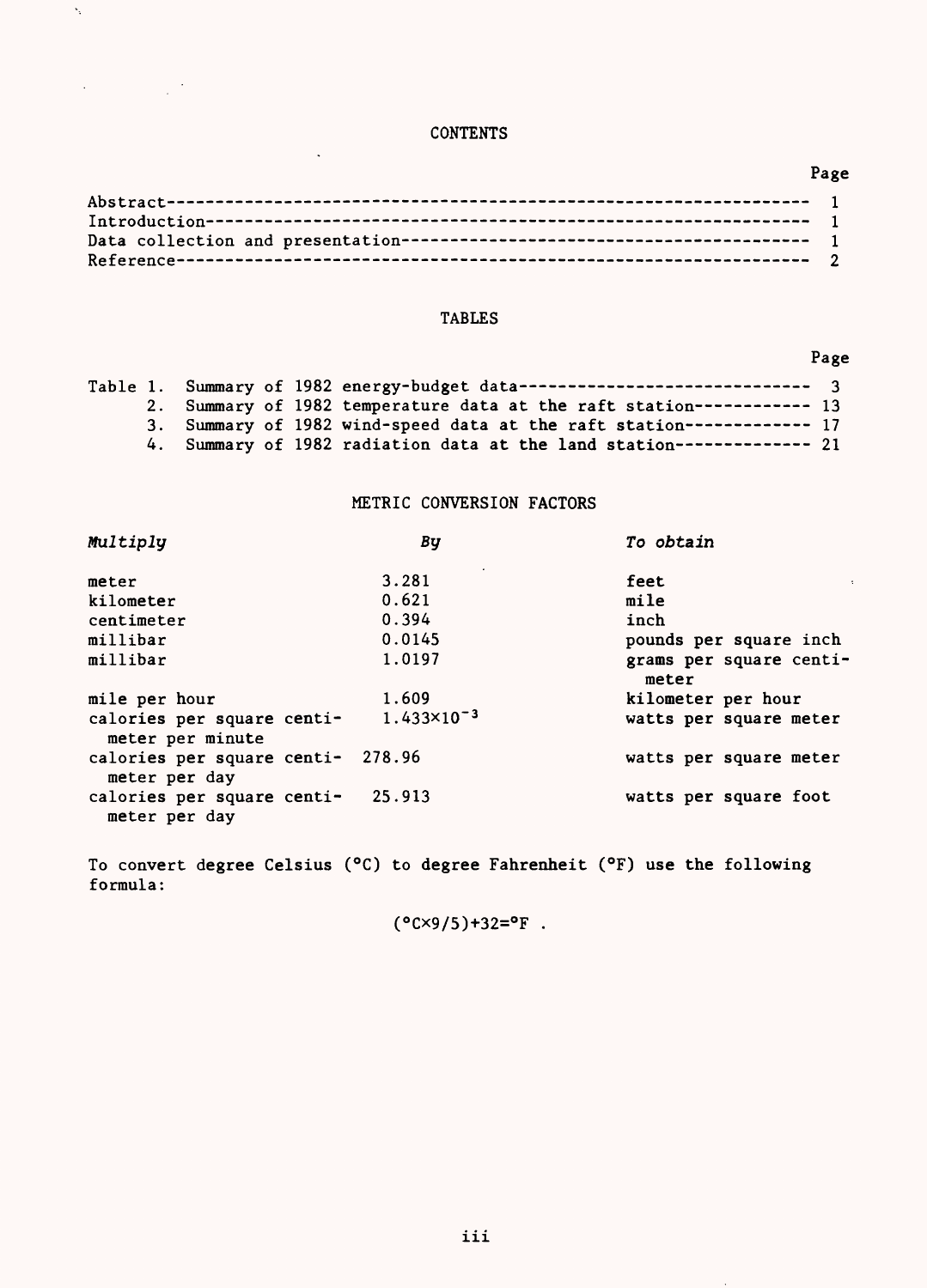### CLIMATIC DATA FOR THE COTTONWOOD LAKE AREA, - STUTSMAN COUNTY, NORTH DAKOTA 1982

Ň,

By A.M. Sturrock, B.A. Hanson, J.L. Scarborough, and T.C. Winter

### ABSTRACT

Research on the hydrology of the Cottonwood Lake area, Stutsman County, North Dakota, includes study of evaporation. Presented here are those climatic data needed for energy-budget and mass-transfer evaporation studies, including: water-surface temperature, sediment temperature, dry-bulb and wetbulb air temperatures, vapor pressure at and above the water surface, wind speed, and short- and long-wave radiation. Data were collected at raft and land stations.

#### INTRODUCTION

Climatic data are being collected at the Cottonwood Lake area as part of a continuing study of the hydrology of a group of small lakes and wetlands by the U.S. Geological Survey and the U.S. Fish and Wildlife Service. The Cottonwood Lake area is one of several lake areas in different parts of the United States that have been selected for intensive study of hydrological and related chemical and biological processes. The rationale for selection of the Cottonwood Lake area is given by Winter and Carr (1980).

#### DATA COLLECTION AND PRESENTATION

Data presented here are being collected principally for studies of evaporation; therefore, data are collected only during the time the lakes are ice-free. Data for 1982 were collected from May 26 (Julian day 146) to September 20 (Julian day 263). Within each data table, the data are grouped according to energy-budget periods; the periods are defined by the dates thermal surveys were made in the lake. For example, the first energy-budget period for 1982 is Julian days 146 through 152.

Climatic instruments are located on a raft near the middle of wetland PI and at a land station near the edge of the wetland. Instruments on the raft include anemometers at 2 and 3 meters above the water surface, a thermistor psychrometer with dry- and wet-bulb temperature sensors at 2 meters above the water surface, and water-temperature sensors beneath the raft at a depth of about 1 centimeter below the water surface and about 20 centimeters above the sediments. This second water-temperature sensor is referred to in the tables as "lake bottom water temperature." Sediment-temperature sensors are at 0.5 and 1.0 meter below the sediment-water interface.

Data from the above sensors are recorded by a digital data logger located on the raft. The data logger scans the sensors every minute and calculates hourly and daily averages and totals. In addition, for selected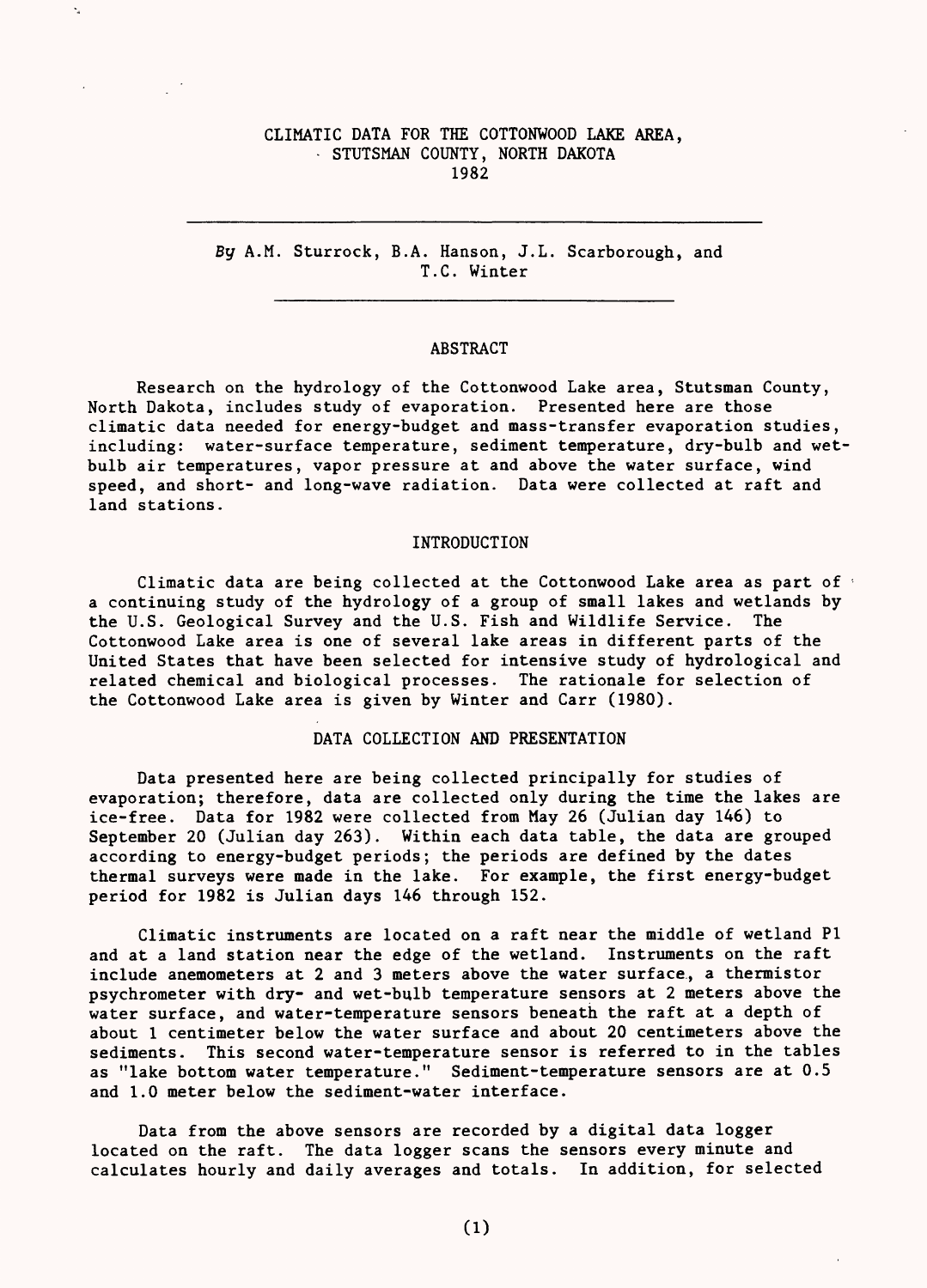sensors, maximum and minimum values and the times they occur are stored and recorded at midnight of each day. Additional analog instruments for measuring water-surface temperature and wind speed also are located on the raft. These are used to back up the primary instruments for quality control and for filling in missing data.

Ý.

The land station consists of short- and long-wave radiometers. These data also are recorded by a digital-data logger that operates similarly to the one on the raft. A backup hygrothermograph that records air temperature and relative humidity is located near the edge of wetland PI. Calibration checks with laboratory-quality thermometers and motorized psychrometers are made weekly. Vapor pressure of water  $(e_0)$  is calculated by using watertemperature data and assuming the air is completely saturated at the airwater interface.

Data presented here are daily summaries. For periods when the primary instruments were not operating properly, daily values were obtained by regression using data from backup instruments, provided a satisfactory statistical relation could be established. Data used to establish regressions were selected so they bracketed the period of missing or inadequate data. Only table 1, which is the primary source of data for evaporation studies, includes values obtained by regression. Tables 2, 3, and 4 begin at a later day than table 1 because maximum and minimum values were not recorded prior to Julian day 173.

Although only daily values are reported here, hourly values also were recorded. Hourly values are voluminous and expensive to reproduce, but they are available for all or part of the period of record, on request to T.C. Winter (see back of title page).

#### REFERENCE

Winter, T.C., and Carr, M.R., 1980, Hydrologic setting of wetlands in the Cottonwood Lake area, Stutsman County, North Dakota: U.S. Geological Survey Water-Resources Investigations 80-99, 42 p.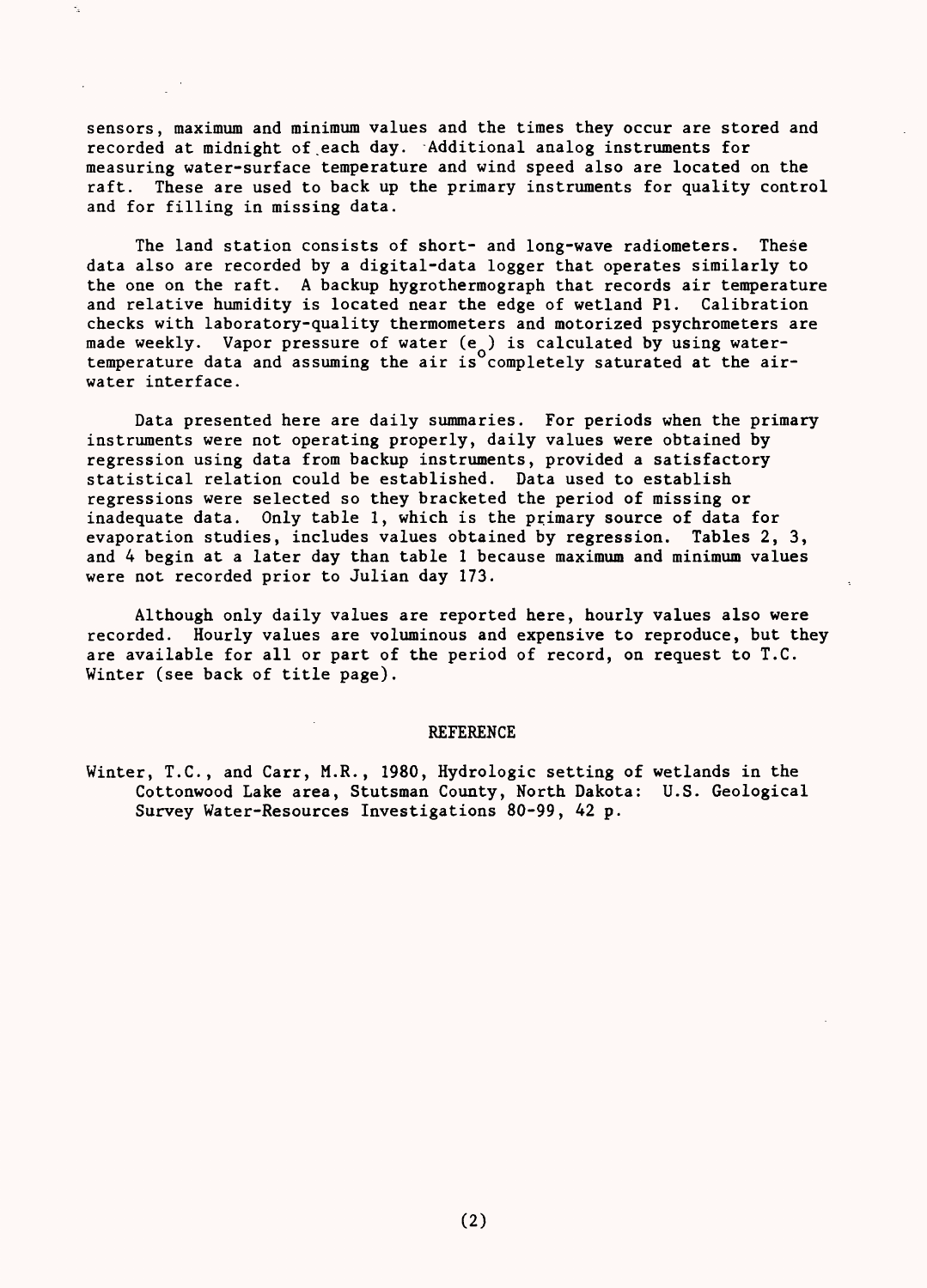Table 1.--Summary of 1982 energy-budget data **Table 1. Sunman/ of 1982 energy-budget data**

 $\frac{d}{dt}$ 

[C, degrees Celsius; mb, millibars; mi/h, miles per hour;  $(cal/cm^2)/d$ , calories per square centimeter per day; blank, no data; footnote reference numbers in column headings apply to all pages of table] **[C, degrees Celsius; mb, millibars; mi/h, miles per hour; (cal/cm2 )/d, calories per square centimeter per day; blank, no data; footnote reference numbers in column headings apply to all pages of table]**

| i<br>Shi<br>Shi | LAKE-SURFACE<br>WATER<br>TENFERATURE<br>TENFERATURE | DRY-BULB<br>AIR<br>Iemperature<br>Iemperature | UET-BULH<br>AIR<br>IEMFERATURE<br>IEMFERATURE | WATER<br>VAPUR<br>'Ressire<br>(mb)                      | ATMOSPHERIC *<br>VAFOR<br>FRESSURE<br>FRESSURE | <b>HOMEN</b>             |
|-----------------|-----------------------------------------------------|-----------------------------------------------|-----------------------------------------------|---------------------------------------------------------|------------------------------------------------|--------------------------|
|                 |                                                     |                                               |                                               |                                                         |                                                |                          |
|                 |                                                     |                                               |                                               |                                                         |                                                |                          |
|                 |                                                     |                                               |                                               |                                                         |                                                |                          |
| 11000           |                                                     |                                               |                                               |                                                         |                                                | 223<br>2335273<br>233527 |
|                 |                                                     |                                               |                                               |                                                         |                                                |                          |
|                 |                                                     |                                               |                                               |                                                         |                                                |                          |
|                 |                                                     |                                               |                                               | 20.893<br>20.5852<br>20.5852<br>20.213.000<br>16.114.11 |                                                |                          |

|                     |                                                                             |                                                                     | DAILY AVERAGES AT RAFT STATION                                    |                                    |                                                                                  |                                                                 | DAILY TOTALS AT LAND STATION                                                      |
|---------------------|-----------------------------------------------------------------------------|---------------------------------------------------------------------|-------------------------------------------------------------------|------------------------------------|----------------------------------------------------------------------------------|-----------------------------------------------------------------|-----------------------------------------------------------------------------------|
| <b>MITAK</b><br>DAX | LAKE-BOTTOM<br>WATER<br>TENPERATURE<br>(C)<br> <br> <br> <br> <br> <br>UNTE | SEBINENT <sup>9</sup><br>At 0.5 Neter<br>Tenperature<br>Tenperature | SEDINENT <sup>9</sup><br>At 1 Neter<br>Temperature<br>Temperature | WINDSPEED"<br>2 Meters<br>2 Meters | UINDSPEED<br>AT<br>3 HETERS<br>(mi/h)                                            | SHORT-WAVE<br>SOLAR<br>RADIATION<br>L(Cal/Ca <sup>l</sup> /J/d] | LONG-WAVE<br>Athosfieric<br>Athosfieric<br>Radiation<br>L(ca)/cm <sup>1</sup> /d) |
| ,,,,,,,             | ,,,,,,,,                                                                    |                                                                     |                                                                   |                                    | $\begin{array}{c} 1110000000 \\ 00000000 \\ 0.000000 \\ 0.000000 \\ \end{array}$ | $-20.4990$<br>$-20.4990$<br>$-20.4990$<br>$-20.4990$            |                                                                                   |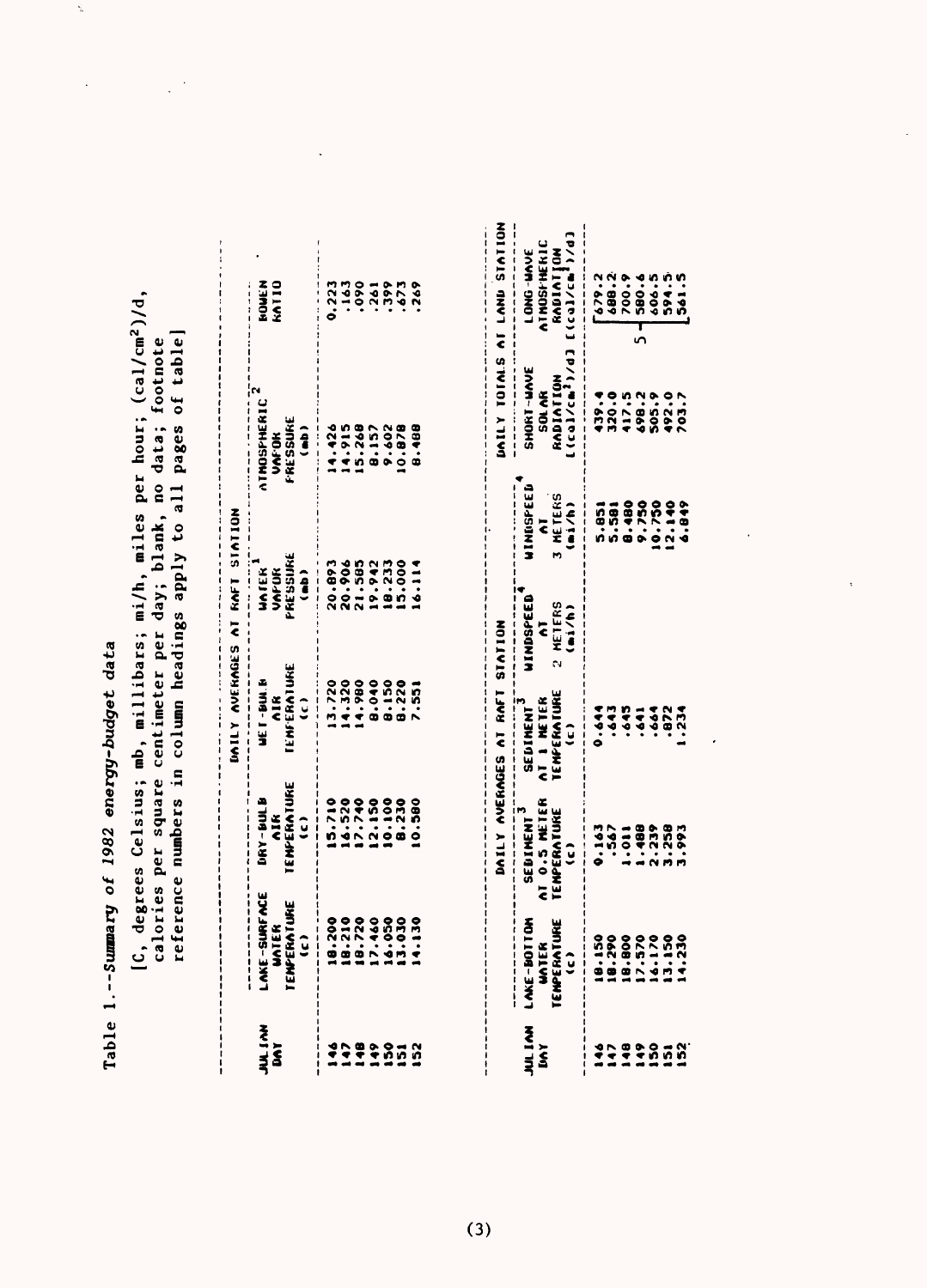$\overline{\phantom{a}}$ 

 $\hat{\mathcal{F}}_{\text{eff}}$ 

| או ואו<br>נאז | LAKE-SUKFACE<br>WATER<br>TEMPERATUKE<br>TEMPERATUKE | IAY-BULB<br>AIR<br>Temperature<br>Temperature | UET-BULB<br>AIK<br>IEMFERATURE<br>IEMFERATURE | WATER<br>VAFINK<br>"RESSURE<br>(mb) | IMUSPHERIC<br>Vapor<br>Pressure<br>Pressure | <b>NHTIS</b> |
|---------------|-----------------------------------------------------|-----------------------------------------------|-----------------------------------------------|-------------------------------------|---------------------------------------------|--------------|
| 'n            |                                                     |                                               |                                               |                                     |                                             |              |
|               |                                                     |                                               |                                               |                                     |                                             |              |
| 000000333333  |                                                     |                                               |                                               |                                     |                                             |              |
|               |                                                     |                                               |                                               |                                     |                                             |              |
|               |                                                     |                                               |                                               |                                     |                                             |              |
|               |                                                     |                                               |                                               |                                     |                                             |              |
|               |                                                     |                                               |                                               |                                     |                                             |              |
|               |                                                     |                                               |                                               |                                     |                                             |              |
|               |                                                     |                                               |                                               |                                     |                                             |              |
|               |                                                     |                                               |                                               |                                     |                                             |              |
|               |                                                     |                                               |                                               |                                     |                                             |              |
|               |                                                     |                                               |                                               |                                     |                                             |              |
|               |                                                     |                                               |                                               |                                     |                                             |              |

|                 |                                                                                                                                                                                                                    |                                                        | INILY AVERAGES AT KAFT STATION                       |                                                                                                                        |                                                                                               |                                                                               | INTITY TOTALS AT LAND STATION                       |  |
|-----------------|--------------------------------------------------------------------------------------------------------------------------------------------------------------------------------------------------------------------|--------------------------------------------------------|------------------------------------------------------|------------------------------------------------------------------------------------------------------------------------|-----------------------------------------------------------------------------------------------|-------------------------------------------------------------------------------|-----------------------------------------------------|--|
| JUL IAN<br>LIAY | LAKE-BOTTOM<br><b>NURE</b><br>z<br>$\begin{array}{c} \n\cdot & \cdot & \cdot \\ \n\cdot & \cdot & \cdot \\ \n\cdot & \cdot & \cdot \\ \n\cdot & \cdot & \cdot \end{array}$<br><b>HATER</b><br>IEMFERAT<br>IEMFERAT | SEDIMENT<br>AT 0.5 NETEK<br>TEMPERATURE<br>TEMPERATURE | SEDINENT<br>AT 1 METER<br>TEMPERATURE<br>TEMPERATURE | <b>UINDSPEED</b><br>$\begin{array}{ll}\n\bullet \\ \bullet \\ \bullet \\ \bullet \\ \bullet \\ \bullet \\ \end{array}$ | UINDSPEED<br>$\begin{array}{c} \mathsf{A1} \\ \mathsf{HETERS} \\ (\mathsf{m1/h}) \end{array}$ | SHORT-WAVE<br>SOLAR<br>KADIATION<br>LICA1/Ca <sup>1</sup> /Ca <sup>1</sup> /d | [ (c4]/c4]<br>LONG-WAVE<br>ATMOSFHEKIC<br>KADIATION |  |
|                 |                                                                                                                                                                                                                    |                                                        |                                                      |                                                                                                                        |                                                                                               |                                                                               |                                                     |  |
|                 |                                                                                                                                                                                                                    |                                                        | 1.620<br>2.008                                       |                                                                                                                        |                                                                                               |                                                                               |                                                     |  |
|                 |                                                                                                                                                                                                                    |                                                        | 2.352                                                |                                                                                                                        |                                                                                               |                                                                               |                                                     |  |
|                 |                                                                                                                                                                                                                    |                                                        | 2.674                                                |                                                                                                                        |                                                                                               |                                                                               |                                                     |  |
|                 |                                                                                                                                                                                                                    |                                                        | 2.982                                                |                                                                                                                        |                                                                                               |                                                                               |                                                     |  |
|                 |                                                                                                                                                                                                                    |                                                        |                                                      |                                                                                                                        |                                                                                               |                                                                               |                                                     |  |
|                 |                                                                                                                                                                                                                    |                                                        |                                                      |                                                                                                                        |                                                                                               |                                                                               | S                                                   |  |
|                 |                                                                                                                                                                                                                    |                                                        |                                                      |                                                                                                                        |                                                                                               |                                                                               |                                                     |  |
|                 |                                                                                                                                                                                                                    |                                                        | 005-005-1<br>006-105-11<br>006-11                    |                                                                                                                        |                                                                                               |                                                                               |                                                     |  |
|                 |                                                                                                                                                                                                                    |                                                        |                                                      |                                                                                                                        |                                                                                               |                                                                               |                                                     |  |
|                 |                                                                                                                                                                                                                    |                                                        | 4.618                                                |                                                                                                                        |                                                                                               |                                                                               |                                                     |  |
|                 |                                                                                                                                                                                                                    |                                                        | $\frac{24}{100}$                                     |                                                                                                                        |                                                                                               |                                                                               |                                                     |  |
| 5582555353538   | 11444111114420                                                                                                                                                                                                     |                                                        | .012                                                 |                                                                                                                        |                                                                                               |                                                                               |                                                     |  |
|                 |                                                                                                                                                                                                                    |                                                        |                                                      |                                                                                                                        |                                                                                               |                                                                               |                                                     |  |

 $\ddot{\phantom{a}}$ 

 $\hat{\boldsymbol{\beta}}$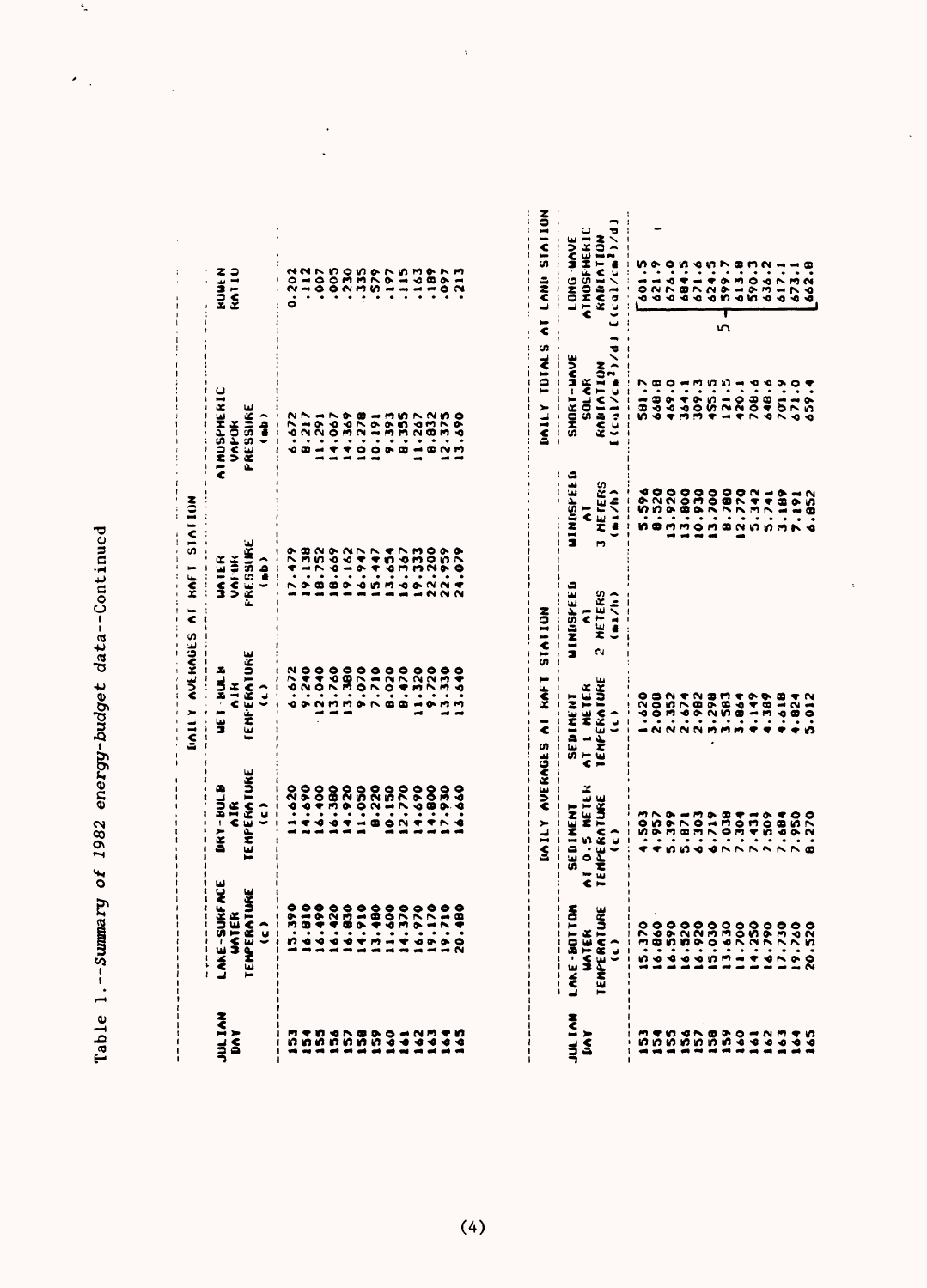$\hat{\boldsymbol{\gamma}}$ 

 $\hat{\mathcal{L}}$  .

 $\ddot{\phantom{0}}$ 

|                                | ٠<br>ı<br>f<br>f                                                                                                       |                                                                            | $\frac{1}{1}$<br><b>VIIVIII</b>                                             | <b>RAFT</b><br>AVERAGES AT              | <b>SIAILUN</b>                                     | $\frac{1}{2}$                                   |                                                       |
|--------------------------------|------------------------------------------------------------------------------------------------------------------------|----------------------------------------------------------------------------|-----------------------------------------------------------------------------|-----------------------------------------|----------------------------------------------------|-------------------------------------------------|-------------------------------------------------------|
| JULIAN<br>$\tilde{\mathbf{s}}$ | -SURFACE<br><b>UNTER</b><br><b>LAKE</b>                                                                                | <b>DRY-BULB</b><br>AIK                                                     | <b>AFI HATB</b><br>ž                                                        | vor uk<br>MVIER                         |                                                    | <b>ATMOSPHERIC</b><br>VAPINK                    | <b>EQUEN</b><br><b>HA110</b><br>ł                     |
|                                | RATURE<br>û<br>TENPE                                                                                                   | <b>TEMPERATURE</b><br>Ĵ                                                    | <b>TEMPERATURE</b><br>$\hat{c}$                                             | <b>MASS33NE</b><br>$\hat{a}$            |                                                    | <b>FRESSURE</b><br>$\hat{\mathbf{e}}$           |                                                       |
| ۰<br>-1                        | $\mathbf{i}$                                                                                                           | 5.850                                                                      | 11.940<br>$\frac{1}{1}$                                                     | 24.878                                  |                                                    | <b>11.484</b>                                   | 0.223                                                 |
|                                |                                                                                                                        | 17.350                                                                     | 14.050                                                                      | 24.064                                  |                                                    | 13.933                                          | .178                                                  |
|                                |                                                                                                                        | 2.130                                                                      | 9.800                                                                       | 21.078                                  |                                                    | 0.636                                           | .344                                                  |
|                                |                                                                                                                        | 0.940                                                                      | 7.756                                                                       | 19.065                                  |                                                    | 0.537                                           | .319                                                  |
|                                |                                                                                                                        | 3.500                                                                      | 0.140                                                                       | 18.421                                  |                                                    | 0.263                                           | .192                                                  |
|                                |                                                                                                                        | 3.500                                                                      | 10.480                                                                      | 19.235                                  |                                                    | 10.762                                          | .231                                                  |
|                                |                                                                                                                        | 4.640                                                                      | 0.980                                                                       | 21.091                                  |                                                    | 10.785                                          | .208                                                  |
|                                |                                                                                                                        | 18.440                                                                     | 3.470                                                                       | 22.605                                  |                                                    | 2.280                                           | .057                                                  |
|                                |                                                                                                                        | 20.790                                                                     | 7.120                                                                       | 24.878                                  |                                                    | $7.176$<br>2.439                                | $-017$                                                |
|                                |                                                                                                                        | 14.540                                                                     | 2.020                                                                       | 23.289                                  |                                                    |                                                 | 268                                                   |
|                                |                                                                                                                        | 4.130                                                                      | 9.390                                                                       | 23.916                                  |                                                    | 8.784                                           | $-230$                                                |
|                                |                                                                                                                        | 17.750                                                                     | 3.640                                                                       | 24.273                                  |                                                    | 2.998                                           | $-147$                                                |
|                                |                                                                                                                        | 20.330                                                                     | 5.520                                                                       | 26.903                                  |                                                    | 14.563                                          | .092                                                  |
| $\tilde{z}$                    |                                                                                                                        | 5.610                                                                      | 1.580                                                                       | 22.451                                  |                                                    | 2.349                                           | .329                                                  |
|                                |                                                                                                                        |                                                                            | INTI V VERVES AT RAT                                                        | <b>NOTIVIS</b>                          |                                                    | DAILY TOTALS                                    | $2011615$ aze $-16$                                   |
| <b>MAINL</b>                   | $\frac{3}{2}$<br>ì<br>LANE-BO<br>$\mathbf{I}$<br>$\pmb{\mathfrak{t}}$<br>J<br>$\mathbf{I}$<br>$\overline{\phantom{a}}$ | SEDIMENT<br>$\begin{array}{c} 1 \\ 1 \\ 1 \\ 1 \end{array}$                | <b>SI DINENI</b><br>$\begin{array}{c} \n 1 \\  1 \\  1 \\  1\n \end{array}$ | WINDSPEED                               | <b>NIMDSPEED</b><br>$\frac{1}{2}$<br>$\frac{1}{2}$ | SHORT-WAVE                                      | <b>LONG-WAVE</b>                                      |
| <b>UAY</b>                     | <b>TURE</b><br>uniel<br><b>IENFERA</b>                                                                                 | <b>O.5 NETER</b><br><b>IENPERATURE</b><br>$\overline{\overline{\epsilon}}$ | <b>TEMPERATURE</b><br>1 METER                                               | <b>HETERS</b><br>$\ddot{\epsilon}$<br>N | 3 HETERS<br>Ē                                      | <b><i><u><b>RADIATION</b></u></i></b><br>SOL AR | ATMOSFHERTIC<br><b><i><u><b>RADIATION</b></u></i></b> |
|                                | $\hat{\epsilon}$                                                                                                       | $\mathbf{C}$                                                               | $\hat{u}$                                                                   | (n1/n)                                  | (m1/h)                                             | $L(11/CA^2)/d$ ]                                | $[(0/(\ell n)/\ell n)^3]$                             |
| å<br>л                         | $\ddot{\circ}$<br>20.4<br>$\ddot{\phantom{1}}$                                                                         | 0.650                                                                      | 5.204                                                                       |                                         | 006.5                                              | 647.3                                           | 6.13                                                  |
|                                | $\bullet$<br>20.5                                                                                                      | 9.090                                                                      | 5.423                                                                       |                                         | 7.396                                              | 484.8                                           | 693.3                                                 |
|                                | $\boldsymbol{\mathsf{S}}$<br>18.4                                                                                      | 9.470                                                                      | 5.644                                                                       |                                         | 6.784                                              | 199.8                                           | 635.2                                                 |
| 288                            | $\overline{\phantom{0}}$<br>$\ddot{•}$                                                                                 | 9.810                                                                      | 5.859                                                                       |                                         | 6.05                                               | - 180.3                                         | 614.1                                                 |
|                                | $\boldsymbol{5}$<br>mó<br>$\ddot{\bullet}$                                                                             | 0.040                                                                      | 6.104                                                                       |                                         | 11.950                                             | 495.2                                           | 642.3                                                 |
|                                | $\boldsymbol{\mathsf{S}}$<br>$\bullet$<br>۰o                                                                           | 0.170                                                                      | 6.337                                                                       |                                         | .946<br>Ó                                          | 590.6                                           | 636.0                                                 |
|                                |                                                                                                                        | 0.260                                                                      | 6.547                                                                       |                                         | .045<br>÷                                          | 575.9                                           | 654.3<br>Ţ<br>S                                       |
|                                |                                                                                                                        | 0.390                                                                      | 6.735                                                                       |                                         | 7.756                                              | 559.1                                           | 694.5                                                 |
|                                |                                                                                                                        | 10.570<br>0.790                                                            | 6.919<br>7.084                                                              |                                         | 6.283                                              | $-2.5$<br>484.                                  | 736.2<br>662.5                                        |
| <b>DINNANANANA</b>             |                                                                                                                        | 11.060                                                                     | 7.254                                                                       |                                         | 9.950                                              | 659.5                                           | 630.6                                                 |
|                                |                                                                                                                        | 11.300                                                                     | $-440$                                                                      |                                         | 3.686<br>5.191                                     | 551.8                                           | 490.1                                                 |
|                                |                                                                                                                        | 11.520                                                                     | 7.629                                                                       |                                         | 5.045                                              | 604.2                                           | 719.8                                                 |
|                                |                                                                                                                        | .730<br>$\vec{a}$                                                          | 55.79                                                                       |                                         | 9.550                                              | 213.1                                           | 653.7                                                 |

 $\ddot{\phantom{a}}$ 

 $\ddot{\phantom{a}}$ 

 $\ddot{\cdot}$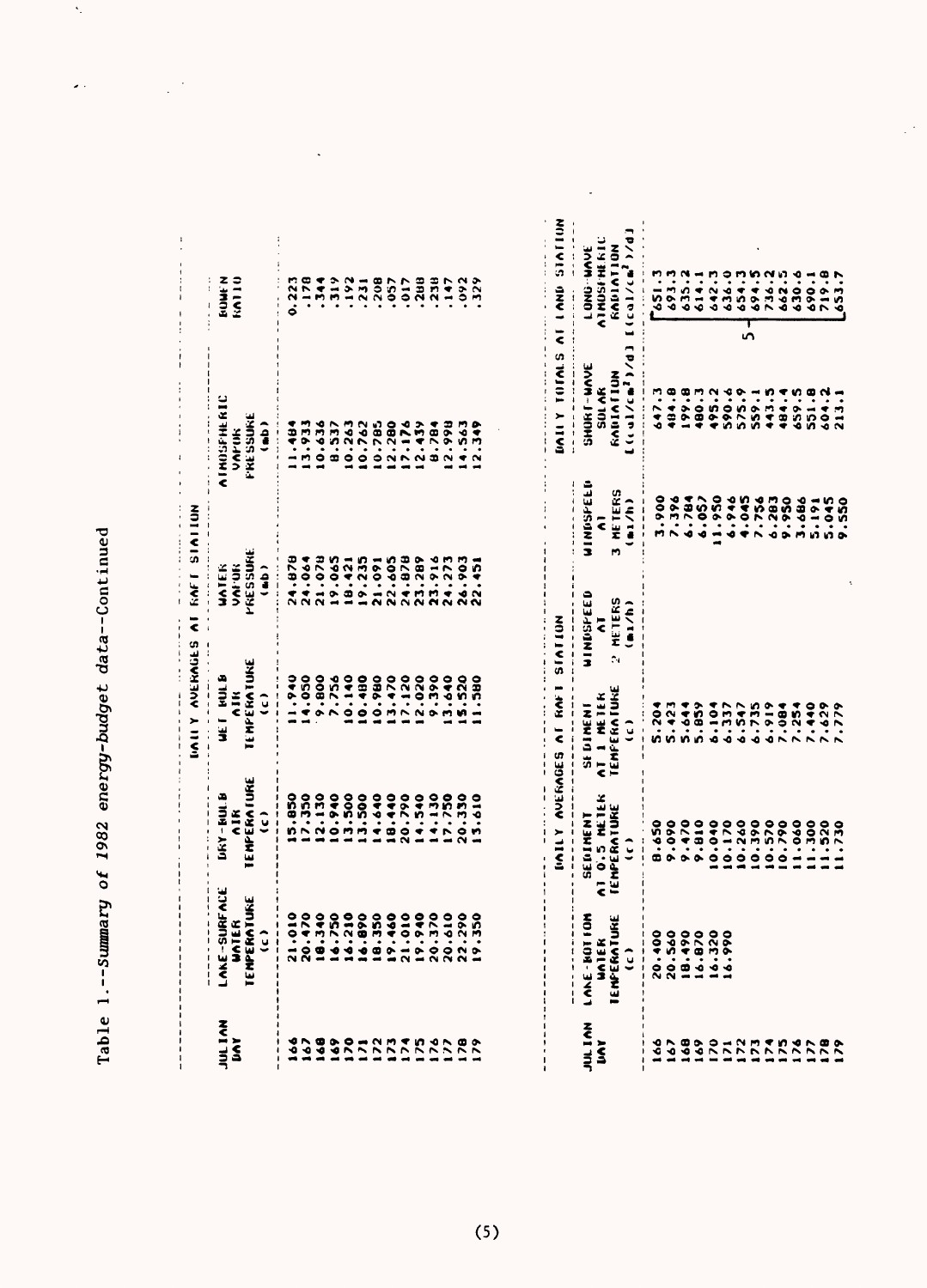Table 1.--Summary of 1982 energy-budget data--Continued

 $\ddot{\zeta}$ 

 $\epsilon$  $\mathbb{Z}_2$ 

| ur 14   | LAKE-SUKFACE<br>WATER<br>TEHPERATURE<br>TEHPERATURE | DRY-BULB<br>AIR<br>Temperature<br>Temperature | UET-BULB<br>AIR<br>IEMFERATURE<br>IEMFERATURE | UATER<br>VAFOK<br>"RESSUKE<br>"(mb) | <b>THOSPHERIC<br/>VAFOR<br/>FRESSURE<br/>FRESSURE</b> | <b>ROMEN</b> |
|---------|-----------------------------------------------------|-----------------------------------------------|-----------------------------------------------|-------------------------------------|-------------------------------------------------------|--------------|
|         |                                                     |                                               |                                               |                                     |                                                       |              |
|         |                                                     |                                               |                                               |                                     |                                                       |              |
|         |                                                     |                                               |                                               |                                     |                                                       |              |
|         |                                                     |                                               |                                               |                                     |                                                       |              |
|         |                                                     |                                               |                                               |                                     |                                                       |              |
| 282     |                                                     |                                               |                                               |                                     |                                                       |              |
|         |                                                     |                                               |                                               |                                     |                                                       |              |
|         |                                                     |                                               |                                               |                                     |                                                       |              |
| 98<br>9 |                                                     |                                               |                                               |                                     |                                                       |              |
|         |                                                     |                                               |                                               |                                     |                                                       |              |
|         |                                                     |                                               |                                               |                                     |                                                       |              |
| 88788   |                                                     |                                               |                                               |                                     |                                                       |              |
|         |                                                     |                                               |                                               |                                     |                                                       |              |
|         |                                                     |                                               |                                               |                                     |                                                       |              |

 $\ddot{\phantom{0}}$ 

 $\overline{\phantom{a}}$ 

|                     |                                                    |                                                | LAII Y AVERAGES AT RAIT STATION              |                                       |                                       |                                                                                                | <b>WOTEVIS ON LANG STATE</b>                                         |
|---------------------|----------------------------------------------------|------------------------------------------------|----------------------------------------------|---------------------------------------|---------------------------------------|------------------------------------------------------------------------------------------------|----------------------------------------------------------------------|
| š                   | LANE-BOTIOM<br>WATEK<br>TENFEKATURE<br>TENFEKATURE | AI 0.5 MLIER<br>Tenferature<br>(c)<br>SEDIMENT | SEDINENT<br>AT 1 NETER<br>TEMPERATURE<br>CC) | JINDSPEED<br>Al<br>2 Meters<br>(a)/h) | ITNISPEED<br>AT<br>3 METERS<br>(mi/h) | SHOKT - WAVE<br>SOL AK<br>KAD I AT I ON<br>KAD I AT I ON<br>L ( d 1 / c m <sup>2</sup> / / d 1 | LONG- WAVE<br>ATMOSFHI RTC<br>RADJATION<br>ECGL/CG <sup>2</sup> >/d] |
| ទី                  |                                                    |                                                |                                              |                                       |                                       |                                                                                                |                                                                      |
|                     |                                                    |                                                |                                              |                                       |                                       |                                                                                                |                                                                      |
|                     |                                                    |                                                |                                              |                                       |                                       |                                                                                                |                                                                      |
| $\ddot{\mathbf{e}}$ |                                                    |                                                |                                              |                                       |                                       |                                                                                                |                                                                      |
| è                   |                                                    |                                                |                                              |                                       |                                       |                                                                                                |                                                                      |
| 9                   |                                                    |                                                |                                              |                                       |                                       |                                                                                                |                                                                      |
|                     |                                                    |                                                |                                              |                                       |                                       |                                                                                                |                                                                      |
|                     |                                                    |                                                |                                              |                                       |                                       |                                                                                                |                                                                      |
|                     |                                                    |                                                |                                              |                                       |                                       |                                                                                                |                                                                      |
|                     |                                                    |                                                |                                              |                                       |                                       |                                                                                                |                                                                      |
|                     |                                                    |                                                |                                              |                                       |                                       |                                                                                                |                                                                      |
|                     |                                                    |                                                |                                              |                                       |                                       |                                                                                                |                                                                      |
| <b>SABREZZZZ</b>    | 20.370<br>21.840<br>21.380<br>22.150               |                                                |                                              |                                       |                                       |                                                                                                |                                                                      |
|                     |                                                    |                                                |                                              |                                       |                                       |                                                                                                | STED COE - CHONDRAS                                                  |
|                     |                                                    |                                                |                                              |                                       |                                       |                                                                                                |                                                                      |

 $\bar{z}$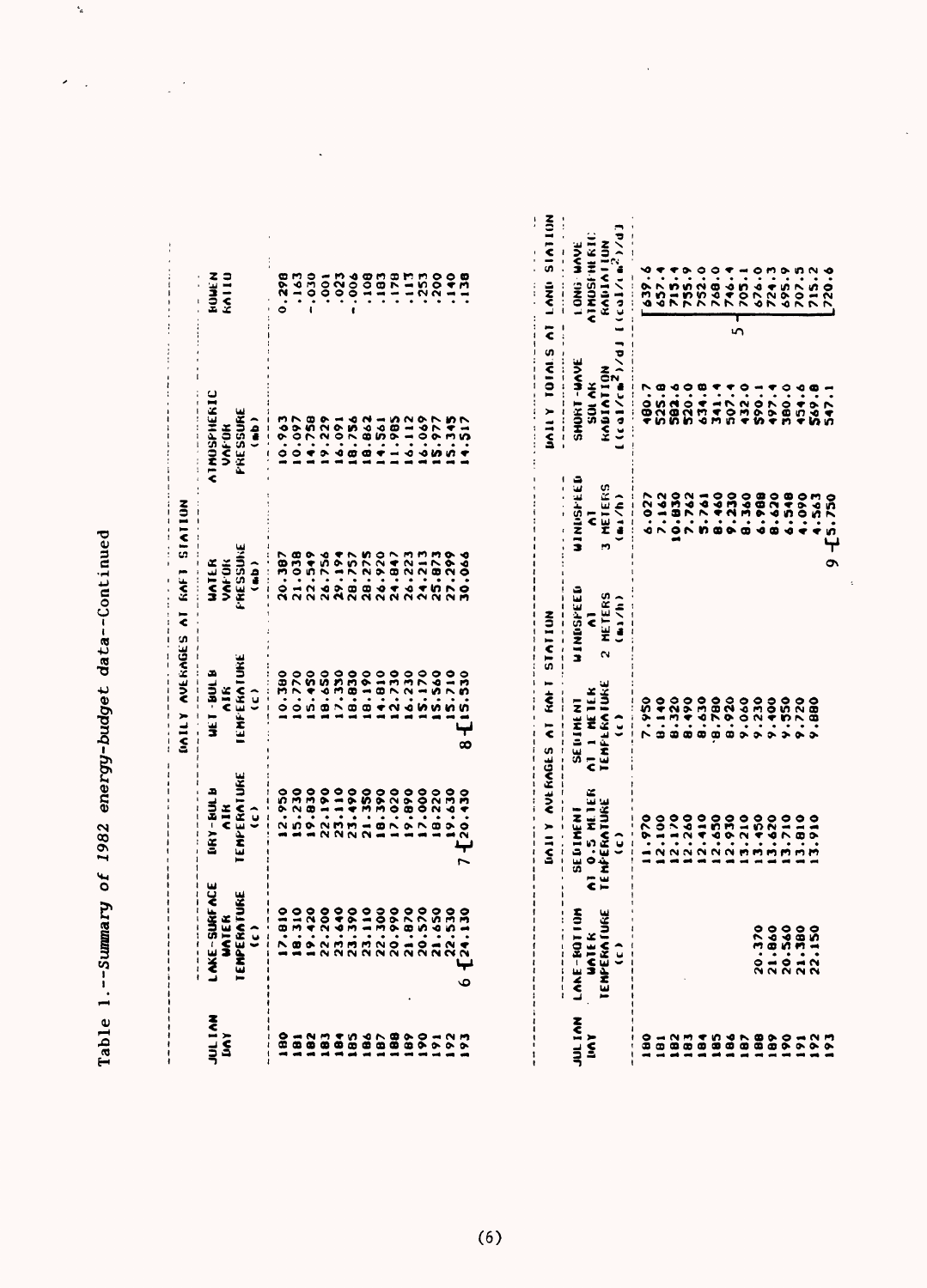Table 1.--Summary of 1982 energy-budget data--Continued

 $\tilde{\boldsymbol{\zeta}}$ 

 $\bar{\epsilon}$ 

 $\ddot{\phantom{0}}$ 

|               |                                                     |                                       | WE I - FUIL B<br>AIR<br>TEMPERATURE<br>T |                                     |                                              |                |
|---------------|-----------------------------------------------------|---------------------------------------|------------------------------------------|-------------------------------------|----------------------------------------------|----------------|
| אנוענ<br>נומי |                                                     |                                       |                                          |                                     |                                              | SONE N<br>SONE |
|               | LANE-SUKFACE<br>WATER<br>TEHPERATURE<br>TEHPERATURE | IAKY-BULB<br>AIK<br>Temperature<br>Co |                                          | WATER<br>VAFOR<br>"Ressure<br>"(ab) | \TMOSPHERIC<br>VAPOR<br>Fressure<br>Fressure |                |
|               |                                                     |                                       |                                          |                                     |                                              |                |
|               |                                                     |                                       |                                          |                                     |                                              |                |
|               |                                                     |                                       |                                          |                                     |                                              |                |
|               |                                                     |                                       |                                          |                                     |                                              |                |
|               |                                                     |                                       |                                          |                                     |                                              |                |
|               |                                                     |                                       |                                          |                                     |                                              |                |
|               |                                                     |                                       |                                          |                                     |                                              |                |
|               |                                                     |                                       |                                          |                                     |                                              |                |
|               |                                                     |                                       |                                          |                                     |                                              |                |
|               |                                                     |                                       |                                          |                                     |                                              |                |
|               |                                                     |                                       |                                          |                                     |                                              |                |
|               |                                                     |                                       |                                          |                                     |                                              |                |
|               |                                                     |                                       |                                          |                                     |                                              |                |
|               |                                                     |                                       |                                          |                                     |                                              |                |
|               |                                                     |                                       |                                          |                                     |                                              |                |
|               |                                                     |                                       |                                          |                                     |                                              |                |

 $\ddot{\phantom{0}}$ 

|                       |                                                                |                                                        | <b>DAILY AVENAGES AT RAFT SIATION</b>                |                                       |                                                                     |                                                             | MOITA IS AND TWINT AND STATION                                    |
|-----------------------|----------------------------------------------------------------|--------------------------------------------------------|------------------------------------------------------|---------------------------------------|---------------------------------------------------------------------|-------------------------------------------------------------|-------------------------------------------------------------------|
| <b>MALIAN</b><br>Liny | iten<br>Ek<br>JNNE<br><b>UNTEK</b><br>LAKE-BO<br>IENPERI<br>ਤੁ | SEDIMENT<br>AT 0.5 METEK<br>TENFERATURE<br>TENFERATURE | SEDIMENT<br>AT 1 METER<br>TEMPERATURE<br>TEMPERATURE | WINDSFEED<br>AT<br>2 HETERS<br>(m1/h) | WINDSPEED<br>AT<br>3 METERS<br>m/n                                  | $(191/c2)$ /d<br>รหอหา - มคงย์<br>- รอเ คห<br>หคน 1 1 1 มุพ | $(10^{10} \text{cm}^2)$<br>LONG MAVE<br>ATMOSFIHERIC<br>KADIATION |
|                       |                                                                |                                                        |                                                      |                                       |                                                                     |                                                             |                                                                   |
|                       |                                                                |                                                        |                                                      |                                       | <b>CONSIGUE</b><br>1972-1970<br>1972-1979<br>1973-1979<br>1973-1979 |                                                             |                                                                   |
|                       |                                                                |                                                        |                                                      |                                       | ō                                                                   |                                                             |                                                                   |
|                       |                                                                |                                                        |                                                      |                                       |                                                                     |                                                             |                                                                   |
|                       |                                                                |                                                        |                                                      |                                       |                                                                     |                                                             |                                                                   |
|                       |                                                                | 15.000                                                 | 0.820                                                |                                       | 4.435                                                               |                                                             | ູ່                                                                |
|                       |                                                                | 15.060                                                 |                                                      |                                       |                                                                     |                                                             |                                                                   |
|                       |                                                                |                                                        |                                                      |                                       |                                                                     |                                                             |                                                                   |
|                       |                                                                |                                                        |                                                      |                                       |                                                                     |                                                             |                                                                   |
|                       |                                                                |                                                        |                                                      |                                       |                                                                     |                                                             |                                                                   |
|                       |                                                                |                                                        |                                                      |                                       |                                                                     |                                                             |                                                                   |
|                       |                                                                |                                                        |                                                      |                                       |                                                                     |                                                             |                                                                   |
|                       |                                                                |                                                        |                                                      |                                       |                                                                     |                                                             |                                                                   |
|                       |                                                                |                                                        |                                                      |                                       |                                                                     |                                                             |                                                                   |
|                       |                                                                | 5.680                                                  |                                                      |                                       |                                                                     |                                                             |                                                                   |

...

 $\ddot{\phantom{a}}$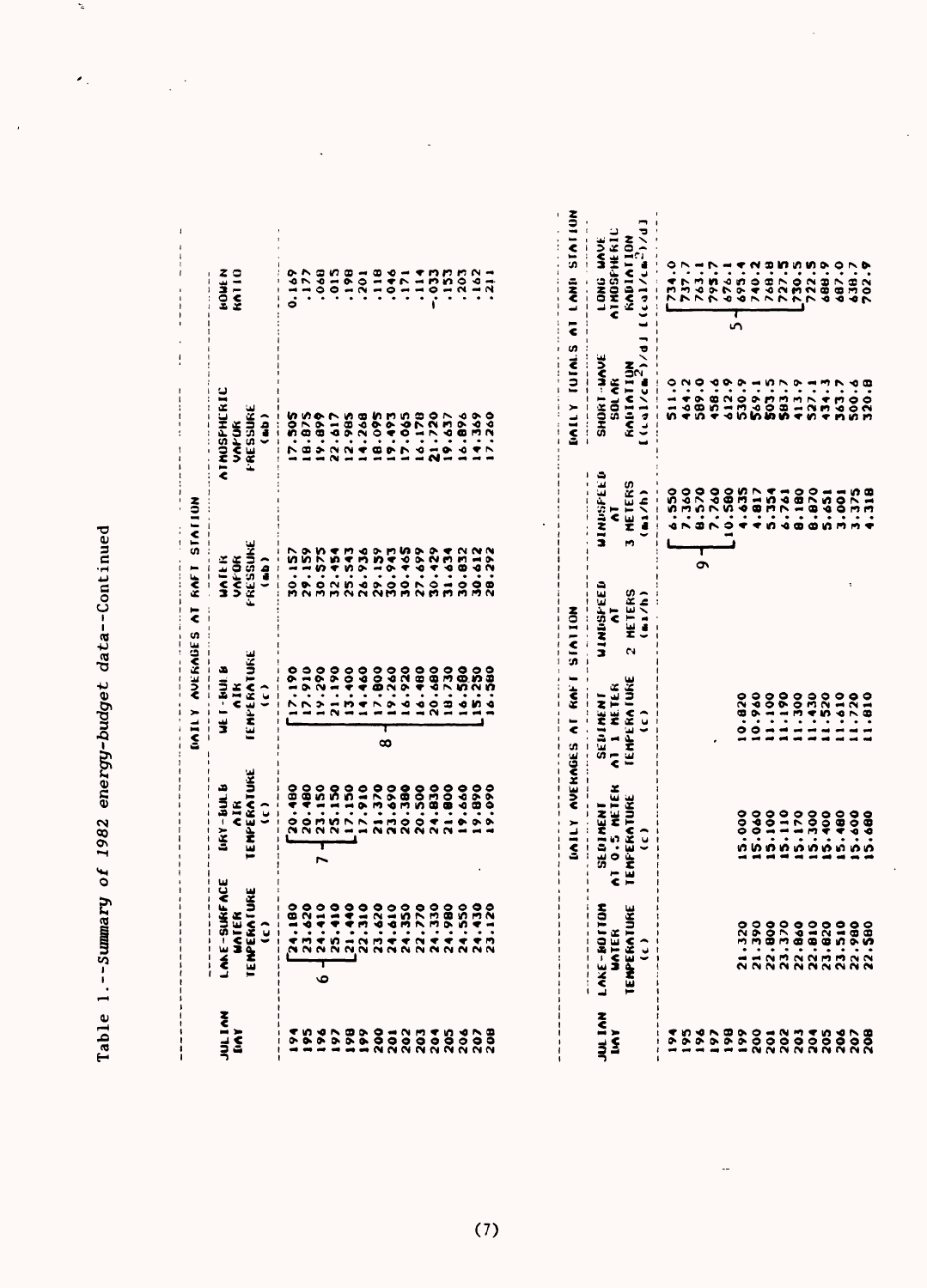$\zeta_{\rm g}$ 

 $\mathcal{E}^{(1)}$ 

 $\sim 10^{12}$ 

 $\hat{\mathcal{A}}_t$ 

|                                           |                                                   |                                                         |                                                                          | <b>STATT AVERAGES AT RAFT STATTS</b>                     |                                                               |                                                                         |                                                                                    |
|-------------------------------------------|---------------------------------------------------|---------------------------------------------------------|--------------------------------------------------------------------------|----------------------------------------------------------|---------------------------------------------------------------|-------------------------------------------------------------------------|------------------------------------------------------------------------------------|
| <b>JULIAN</b><br>Š                        | LAKE-SURFACE<br>TEMPERATURE<br>WATER<br>$\hat{c}$ | <b>TENFERATURE</b><br><b>URY-BULB</b><br>ã<br>$\hat{c}$ | <b>IEMFERATURE</b><br><b>ATC 1 - ROT R</b><br>$\frac{1}{2}$<br>$\hat{c}$ | FRESSURE<br>VAFIJK<br><b>MATER</b><br>$\hat{\mathbf{e}}$ |                                                               | <b>ATMUSPHERIC</b><br>FRESSURE<br>$\hat{a}$<br>VAPUR                    | <b>BOMEN</b><br>RATIO                                                              |
| \$02<br>$\frac{1}{2}$                     | 14.090<br>21.730                                  | 20.580<br>17.310                                        | 6.600<br>4.420                                                           | 26.000<br>29.994                                         |                                                               | 4.582<br>6.347                                                          | .224<br>0.149                                                                      |
| $\overline{213}$<br>212<br>$\overline{a}$ | 22.600<br>23.090<br>22.000                        | 19.640<br>22,050<br>23.450                              | 7.210<br>17.760                                                          | 27.415<br>27.749<br>28.241                               |                                                               | 3.406<br>16.691<br>16.541                                               | .122<br>0.39<br>$-0.018$                                                           |
| 215                                       | 23.440                                            | 24.120<br>21.340                                        | 19.450<br>5.280                                                          | 28.343<br>28.844                                         |                                                               | 3.498<br>9.604                                                          | .070<br>54.1                                                                       |
| 216<br>217                                | 23.150<br>22.710<br>23.830                        | 21.790<br>22.980                                        | 16.690<br>17.980                                                         | 29.529<br>27.598                                         |                                                               | 7.414<br>15.741                                                         | .045<br>$-0.1$                                                                     |
| $\frac{980}{220}$                         | 23.300<br>22.720                                  | 22.930<br>20.860                                        | 0.430<br>16.820                                                          | 27.615<br>28.601                                         |                                                               | 6.574<br>8.322                                                          | 560.<br>.021                                                                       |
| $\overline{21}$                           | 20.000<br>18.460                                  | 11.990<br>15.050                                        | 2.110<br>9.800                                                           | 21.237                                                   |                                                               | 2.256<br>0.725                                                          | .257<br>.356                                                                       |
|                                           |                                                   |                                                         | DAILY AVERAGES AT RAFT                                                   | <b>STATION</b>                                           |                                                               | DAILY TOTALS AT                                                         | LAND STATION                                                                       |
| JUL IAN<br>liny                           | LAKE-BOITOM<br>TENFERATURE<br>UNTER<br>Ĵ          | AT 0.5 METER<br><b>TEMPERATURE</b><br>SEDIMENT<br>Ĵ     | <b>TENYERATURE</b><br>AT 1 NETER<br>SEDIMENT<br>$\hat{\cdot}$            | <b>MINDSFEED</b><br>2 METERS<br>(n)/h                    | <b>HIMUSPEED</b><br>3 METERS<br>(n1/n)<br>$\ddot{\textbf{c}}$ | I (tal/cm <sup>2</sup> )/d)<br>SHORT-WAVE<br><b>RADIATIQN</b><br>SUL AK | <b>D/(Z#3/(P3)1</b><br><b>ATMUSPHIERIC</b><br><b>KADIATION</b><br><b>LONG-UNDI</b> |
| 209                                       | 22.040                                            | <b>S.780</b>                                            | .1.930                                                                   |                                                          | 2.479                                                         | 502.1                                                                   | 8.99                                                                               |
| 210<br>$\overline{a}$                     | 21.720<br>20.910                                  | 5.820<br>5.850                                          | 2.020<br>12.110                                                          |                                                          | .329<br>$-409$                                                | 479.0<br>5.3.5                                                          | 628.8<br>655.2                                                                     |
| 212                                       | 21.110                                            | 5.860                                                   |                                                                          |                                                          | 3.897                                                         | 394.9                                                                   | 673.8                                                                              |
| $\overline{21}$                           | 21.690<br>22.000                                  | 5.840<br>5.B90                                          |                                                                          |                                                          | 5.797<br>8.700                                                | 482.4                                                                   | 210.6                                                                              |
| 215<br>216                                | 22.250<br>21.610                                  | 5.860<br>5.890                                          |                                                                          | 5.309<br>3.491                                           | 3.662<br>5.513                                                | 165.8<br>434.0                                                          | 662.8                                                                              |
|                                           | 21.920                                            | 5.930                                                   |                                                                          | 5.310                                                    | $5.363$<br>6.376                                              | 534.3                                                                   | 705.0<br>727.2                                                                     |
| 210<br>210<br>215                         | 22.010<br>22.330                                  | 15.960<br>000.91                                        |                                                                          | B.550<br>6.267                                           | 8.480                                                         | 534.9                                                                   | 671.5                                                                              |
| 220                                       | 20.120<br>18.250                                  | 16.020<br>16.020                                        | 2.760                                                                    | $9.510$<br>5.040                                         | 9.870<br>5.248                                                | ----<br>348.0                                                           | 592.0<br>606.3                                                                     |
|                                           |                                                   |                                                         |                                                                          |                                                          |                                                               |                                                                         |                                                                                    |

(8)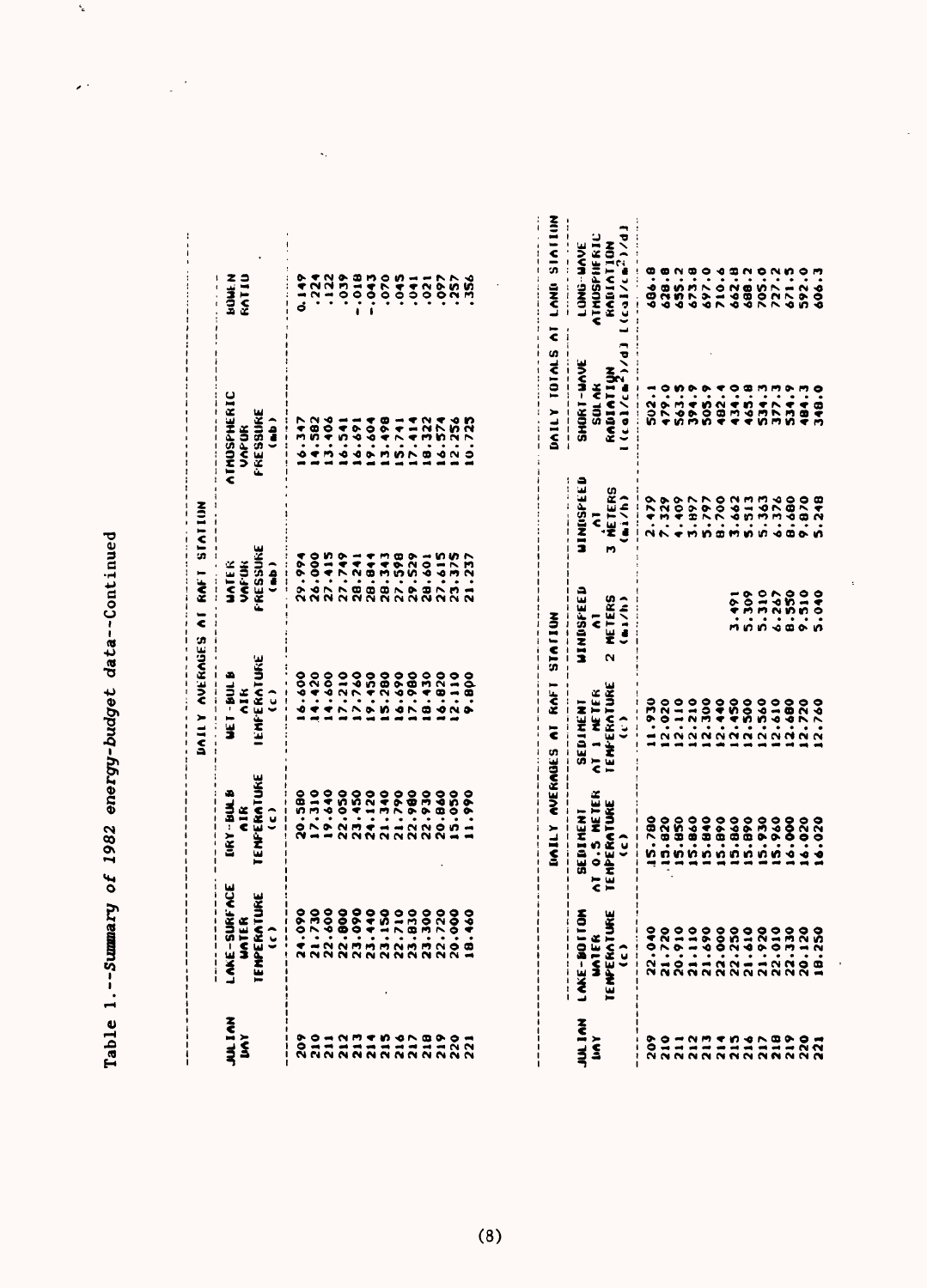$\frac{1}{n}$ 

 $\hat{\mathbf{z}}$  .

|                     |                                                                               |                                                                | INTLY AVERAGES AT                                                      |                                                       | NOI ICIS LLEE                                                 |                                                                      |                                                                                     |
|---------------------|-------------------------------------------------------------------------------|----------------------------------------------------------------|------------------------------------------------------------------------|-------------------------------------------------------|---------------------------------------------------------------|----------------------------------------------------------------------|-------------------------------------------------------------------------------------|
| JULIAN<br>IMY       | LAKE-SUKFACE<br>KATUKE<br>EK<br>$\bar{\mathbf{s}}$<br>TEMPEI<br>$\frac{1}{2}$ | TEMPERATURE<br><b>DRY-RULB</b><br><b>AIR</b><br>$\hat{\bm{c}}$ | <b>ILM'ERATURE</b><br><b>ATTLE LINE</b><br>$\frac{1}{2}$<br>$\ddot{c}$ | PRESSURE<br><b>UATLK</b><br>VAF DK<br>د<br>€<br>ب     |                                                               | <b>ATMUSPHERIC</b><br><b>FRESSURE</b><br>ĵ<br>VAFUR                  | <b>ROMLA</b><br>52110                                                               |
|                     | $\overline{100}$                                                              | 13.010                                                         |                                                                        | 22.104                                                |                                                               | 565.6                                                                | 0.277                                                                               |
|                     |                                                                               |                                                                |                                                                        | 20.490                                                |                                                               | 11.399                                                               | .062                                                                                |
|                     | 980<br>988                                                                    | 16.920<br>17.330                                               |                                                                        | <b>890.02</b>                                         |                                                               | $\tilde{5}$<br>$\frac{1}{2}$                                         | .038                                                                                |
|                     |                                                                               | 22.000                                                         |                                                                        |                                                       |                                                               | 15.662                                                               | $-0.092$                                                                            |
|                     |                                                                               |                                                                |                                                                        |                                                       |                                                               | 21.157                                                               |                                                                                     |
|                     | 3382<br>225353335352                                                          | 21.820<br>20.670                                               |                                                                        | $24.288$<br>$24.198$<br>$26.000$                      |                                                               | 20.08                                                                | $-240$<br>$-104$<br>$-104$<br>$-13$                                                 |
|                     |                                                                               | 21.880                                                         |                                                                        | $26.529$<br>$29.299$                                  |                                                               | 18.504                                                               |                                                                                     |
|                     |                                                                               | 23.690                                                         |                                                                        |                                                       |                                                               |                                                                      | $\overline{\phantom{0}}$                                                            |
|                     |                                                                               | 25.860                                                         |                                                                        | 32.802<br>27.548<br>27.465<br>26.952                  |                                                               | 20.289<br>22.118                                                     | $-0.015$                                                                            |
|                     |                                                                               |                                                                |                                                                        |                                                       |                                                               |                                                                      |                                                                                     |
|                     |                                                                               |                                                                |                                                                        |                                                       |                                                               |                                                                      |                                                                                     |
|                     |                                                                               | 20.150<br>22.990                                               | $14.130$<br>14.650<br>15.650<br>15.700                                 |                                                       |                                                               | 16.148<br>13.510<br>16.774                                           | .159<br>501.<br>9103                                                                |
|                     |                                                                               | 18.150                                                         |                                                                        | 26.416                                                |                                                               |                                                                      |                                                                                     |
|                     |                                                                               | 15.410                                                         |                                                                        | 24.438                                                |                                                               | 15.041<br>12.959                                                     | 261.                                                                                |
|                     |                                                                               |                                                                |                                                                        |                                                       |                                                               |                                                                      |                                                                                     |
|                     |                                                                               |                                                                | UNILY NUERNIES NI RNI                                                  | <b>SIATION</b>                                        |                                                               |                                                                      | DAILY TOTALS AT LAND STATLAD                                                        |
| <b>MILIM</b><br>IAY | mor<br>UKE<br>LAKE-BOI<br><b>TENPERA</b><br>UNIEI<br>$\ddot{\mathbf{v}}$      | AT 0.5 METER<br><b>TENFERATURE</b><br>SEININENT<br>$\hat{c}$   | AT 1 NETEK<br>TENFERATURE<br>SENIAENT<br>$\ddot{\mathbf{z}}$           | WINDSPEED<br>$2$ METERS<br>(m1/h)<br>$\bar{\epsilon}$ | WINDSFEED<br>3 METERS<br>$\sum_{i=1}^{n}$<br>$\bar{\epsilon}$ | KADIATION<br>(cal/cm <sup>2</sup> )/d)<br>SHORT-WAVE<br><b>SOLAR</b> | <b>RADIATION</b><br>L(cal/cm <sup>2</sup> )/d<br>ATHUSI HERIC<br><b>TAUR- BND 1</b> |
|                     |                                                                               |                                                                |                                                                        |                                                       |                                                               |                                                                      |                                                                                     |

 $\frac{1}{2}$ 

|                                                    |                                                | UAILY AVERAGES AT RAFT                      |                                       |                                        | <b>VAILY TOTALS AT LAND</b>                          |                                                                                       |
|----------------------------------------------------|------------------------------------------------|---------------------------------------------|---------------------------------------|----------------------------------------|------------------------------------------------------|---------------------------------------------------------------------------------------|
| LAKE-BOTTOM<br>WATER<br>TENPERATURE<br>TENPERATURE | SEDIMENT<br>At 0.5 metel<br>Temperature<br>CC) | SEDIMENT<br>AT 1 METEK<br>TEMPERATURE<br>CO | AINDSPEED<br>AT<br>2 METERS<br>4m1/h) | ILNDSFEEL<br>AT<br>I METERS<br>I MI/h) | <b>SHORT-WAVE</b><br>SOLAR<br>KADIATIQN<br>KADIATIQN | LONG-WAVE<br>Nimosi-heric<br>Kadiation<br>$\frac{1}{2}$                               |
|                                                    |                                                |                                             |                                       |                                        |                                                      |                                                                                       |
|                                                    |                                                |                                             |                                       |                                        |                                                      | ひとんろういんこうしょう しょうしょう こうこう こうしん しょうしょう しょうしょう しょうしょう しょうしょう しょうしょう しょうしょう しょうしょう しょうしょう |
|                                                    |                                                |                                             |                                       |                                        |                                                      |                                                                                       |
|                                                    |                                                |                                             |                                       |                                        |                                                      |                                                                                       |
|                                                    |                                                |                                             |                                       |                                        |                                                      |                                                                                       |
|                                                    |                                                |                                             |                                       |                                        |                                                      |                                                                                       |
|                                                    |                                                |                                             |                                       |                                        |                                                      |                                                                                       |
|                                                    |                                                |                                             |                                       |                                        |                                                      |                                                                                       |
|                                                    |                                                |                                             |                                       |                                        |                                                      |                                                                                       |
|                                                    |                                                |                                             |                                       |                                        |                                                      |                                                                                       |
|                                                    |                                                |                                             |                                       |                                        |                                                      |                                                                                       |
|                                                    |                                                |                                             |                                       |                                        |                                                      |                                                                                       |
|                                                    |                                                |                                             |                                       |                                        |                                                      |                                                                                       |
|                                                    |                                                |                                             |                                       |                                        |                                                      |                                                                                       |
|                                                    |                                                |                                             |                                       |                                        |                                                      |                                                                                       |

 $\ddot{\phantom{0}}$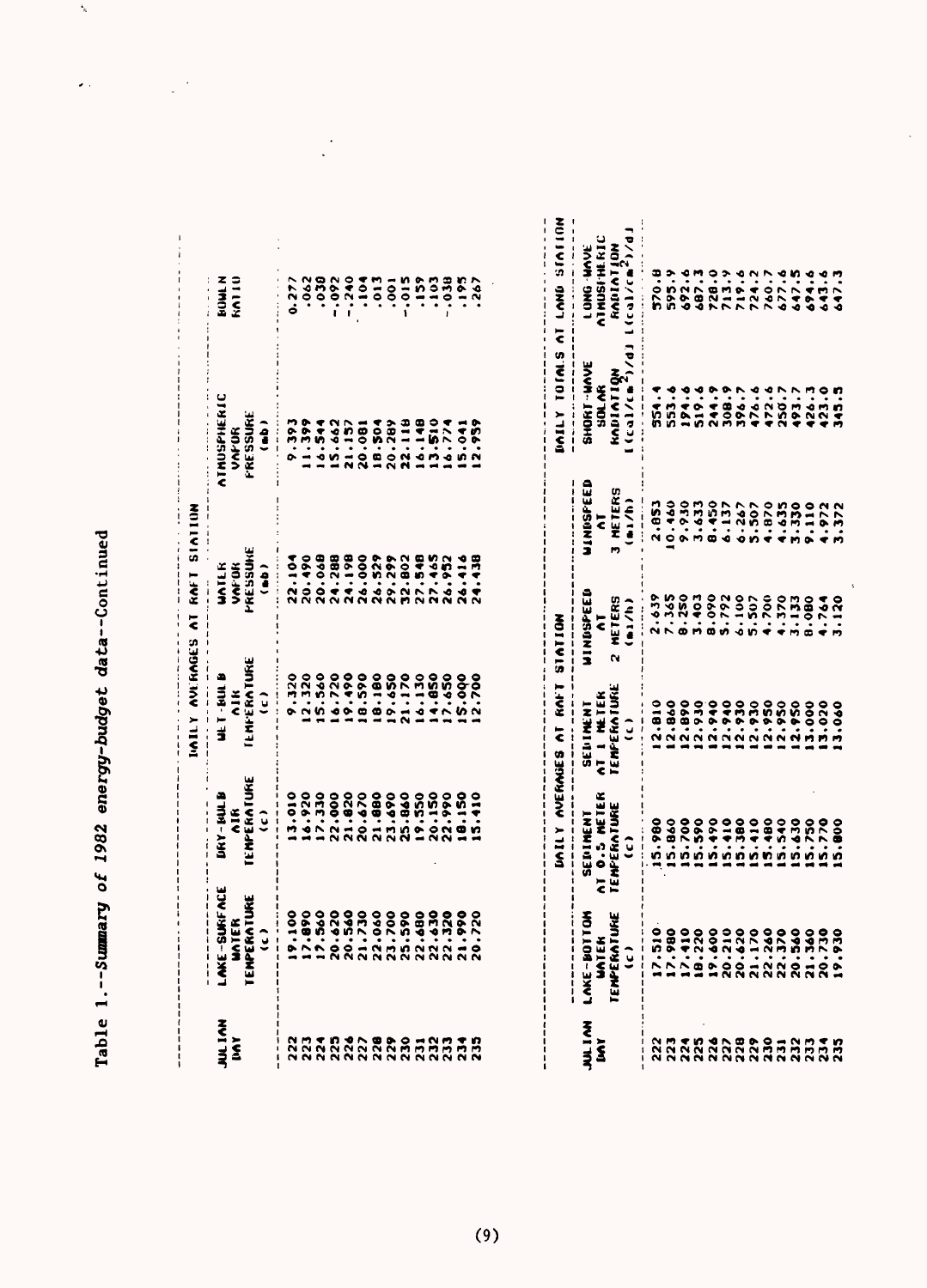$\gamma$ 

 $\hat{\mathcal{L}}^{(1)}$ 

|            |                                                                                     |                                               | AVI KALIS<br>$\frac{2}{5}$            | <b>KAFT SIATE</b><br>ē              |                                               |              |
|------------|-------------------------------------------------------------------------------------|-----------------------------------------------|---------------------------------------|-------------------------------------|-----------------------------------------------|--------------|
| nar<br>Sey | LANE-SURFACE<br>WATER<br>TENPERATURE<br>TENPERATURE                                 | DRY-BULB<br>AIK<br>Ienferature<br>Ienferature | WET-BULB<br>AIK<br>IEMPEKATUKE<br>ICO | WATER<br>VAPUR<br>PRESSURI<br>Limb) | \THOSPINERIC<br>Vapuk<br>Pressuke<br>Pressuke | NHT<br>SATIC |
|            |                                                                                     |                                               |                                       |                                     |                                               |              |
|            |                                                                                     |                                               |                                       |                                     |                                               |              |
|            |                                                                                     |                                               |                                       |                                     |                                               |              |
|            |                                                                                     |                                               |                                       |                                     |                                               |              |
|            |                                                                                     |                                               |                                       |                                     |                                               |              |
|            |                                                                                     |                                               |                                       |                                     |                                               |              |
|            |                                                                                     |                                               |                                       |                                     |                                               |              |
|            |                                                                                     |                                               |                                       |                                     |                                               |              |
|            |                                                                                     |                                               |                                       |                                     |                                               |              |
|            |                                                                                     |                                               |                                       |                                     |                                               |              |
|            |                                                                                     |                                               |                                       |                                     |                                               |              |
|            |                                                                                     |                                               |                                       |                                     |                                               |              |
|            | 3<br>1983889912300894880.432<br>1983889212300894880.432<br>198389223008988880.43200 |                                               |                                       |                                     |                                               |              |
|            |                                                                                     |                                               |                                       |                                     |                                               |              |
|            |                                                                                     |                                               |                                       |                                     |                                               |              |
|            |                                                                                     |                                               |                                       |                                     |                                               |              |
|            |                                                                                     |                                               |                                       |                                     |                                               |              |

 $\ddot{\phantom{0}}$ 

 $\ddot{\phantom{0}}$ 

 $\frac{1}{2}$ 

|               |                                                        | DAILY AVERAGES AT KAIT SIATION                       |                                                     |                                                 |                                               | <b>MOTIVIS ON LOTALS AT LAND SIATION</b>                   |
|---------------|--------------------------------------------------------|------------------------------------------------------|-----------------------------------------------------|-------------------------------------------------|-----------------------------------------------|------------------------------------------------------------|
| <b>JULIAN</b> | SEDIMENT<br>AT 0.5 METER<br>TENFERATURE<br>TENFERATURE | SEDINENT<br>Al 1 Meter<br>Temperature<br>Temperature | MINNSIFEED<br>HETERS<br>(m1/h)<br>$\ddot{\epsilon}$ | <b>ATMDSFEED<br/>AT<br/>3 METERS<br/>(m1/h)</b> | SHUKI-MAVE<br>SOLAR<br>KADIATIQN<br>KADIATIQN | <b>KANIATION</b><br>CaniATION<br>LONG MAVE<br>ATNOSFINERIC |
|               |                                                        |                                                      |                                                     |                                                 |                                               |                                                            |
|               |                                                        |                                                      |                                                     |                                                 |                                               |                                                            |
|               |                                                        |                                                      |                                                     |                                                 |                                               |                                                            |
|               |                                                        |                                                      |                                                     |                                                 |                                               |                                                            |
|               |                                                        |                                                      |                                                     |                                                 |                                               |                                                            |
|               |                                                        |                                                      |                                                     |                                                 |                                               |                                                            |
|               |                                                        |                                                      |                                                     |                                                 |                                               |                                                            |
|               |                                                        |                                                      |                                                     |                                                 |                                               |                                                            |
|               |                                                        |                                                      |                                                     |                                                 |                                               |                                                            |
|               |                                                        |                                                      |                                                     |                                                 |                                               |                                                            |
|               |                                                        |                                                      |                                                     |                                                 |                                               |                                                            |
|               |                                                        |                                                      |                                                     |                                                 |                                               |                                                            |
|               |                                                        |                                                      |                                                     |                                                 |                                               |                                                            |
|               |                                                        |                                                      |                                                     |                                                 |                                               |                                                            |
|               |                                                        |                                                      |                                                     |                                                 |                                               |                                                            |
|               | 14.280                                                 |                                                      |                                                     | 8.990                                           |                                               |                                                            |
|               |                                                        |                                                      |                                                     | 8. 150                                          |                                               |                                                            |

Ŷ,

# $(10)$

 $\ddot{\phantom{a}}$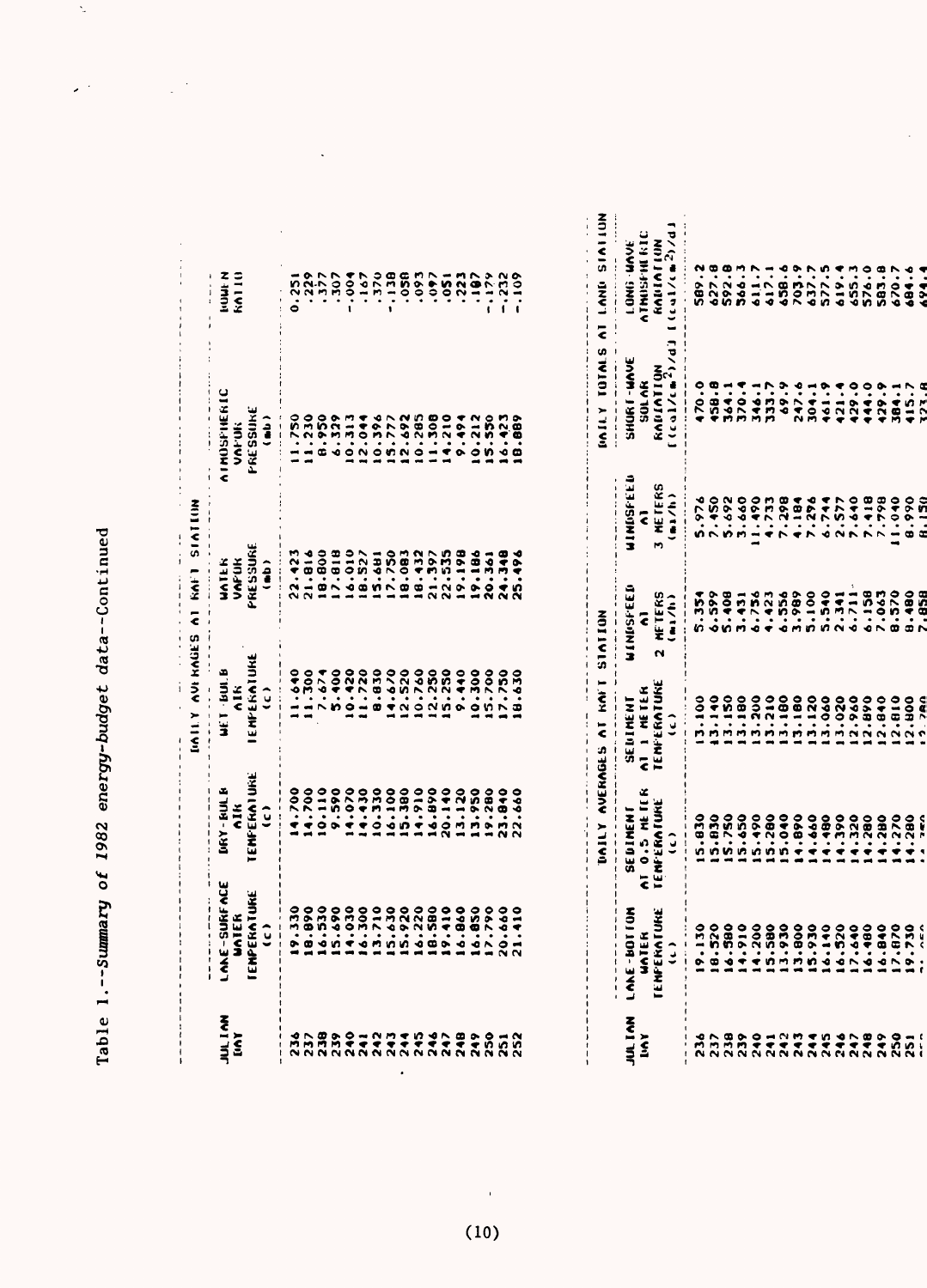$\ddot{\gamma}$ 

 $\mathcal{L}^{(n)}$  .

|           |                                                     |                                       |                                              | INTER AVERAGES AT RAFT SIATION                                                            |                                                                                                             |                              |
|-----------|-----------------------------------------------------|---------------------------------------|----------------------------------------------|-------------------------------------------------------------------------------------------|-------------------------------------------------------------------------------------------------------------|------------------------------|
| na<br>Say | LAKE-SURFACE<br>WATER<br>TENPERATURE<br>TENPERATURE | IARY-BULB<br>Air<br>Emperature<br>(C) | UE T-KULB<br>AIR<br>EMPERATURE<br>EMPERATURE | UATEK<br>VAFUK<br>'KESSUKE<br>(Lab)                                                       | <b>INUSFIRENC<br/>VAPUR<br/>FRESSURE<br/>FRESSURE</b>                                                       | <b>Z J J J J J</b><br>KOJ 10 |
|           |                                                     |                                       |                                              |                                                                                           |                                                                                                             |                              |
|           |                                                     |                                       |                                              | 24.255<br>2592.392.302.4.100<br>269.100.054.100<br>269.054.924.100.000<br>269.000.000.000 | 8667.000 PC 2000<br>2000 PC 2000 PC 2000<br>2000 PC 2000 PC 2000<br>2000 PC 2000 PC 2000<br>2000 PC 2000 PC |                              |
|           |                                                     |                                       |                                              |                                                                                           |                                                                                                             |                              |
|           |                                                     |                                       |                                              |                                                                                           |                                                                                                             |                              |
|           |                                                     |                                       |                                              |                                                                                           |                                                                                                             |                              |
|           |                                                     |                                       |                                              |                                                                                           |                                                                                                             |                              |
|           |                                                     |                                       |                                              |                                                                                           |                                                                                                             |                              |
|           |                                                     |                                       |                                              |                                                                                           |                                                                                                             |                              |
|           |                                                     |                                       |                                              |                                                                                           |                                                                                                             |                              |
|           |                                                     |                                       |                                              |                                                                                           |                                                                                                             |                              |
|           |                                                     |                                       |                                              |                                                                                           |                                                                                                             |                              |

 $\ddot{\phantom{0}}$ 

|                      |                                                                      |                                               | DAILY AVENAGES AT RAFT                               | <b>AUINTS</b>                         |                                       | <b>UNITY TOTALS AT LAND</b>                                                   | <b>SINION</b>                                                        |
|----------------------|----------------------------------------------------------------------|-----------------------------------------------|------------------------------------------------------|---------------------------------------|---------------------------------------|-------------------------------------------------------------------------------|----------------------------------------------------------------------|
| <b>MILIAN</b><br>EAT | ON LANE-BOTI.<br>Wier<br>Temperature<br>Temperature<br>$\frac{1}{2}$ | SEDINENT<br>A1 0.5 NETEK<br>TENPERATURE<br>C) | SEDINENT<br>AT 1 METER<br>TEMPERATURE<br>TEMPERATURE | JINISPEED<br>AT<br>2 METERS<br>(m1/h) | WINNSFEEL<br>Al<br>3 Meters<br>(m1/h) | SHUKT-WAVE<br>SOLAK<br>KADIATIQN<br>Lical/ca <sup>l</sup> /ca <sup>l</sup> /d | LONG-MAVE<br>Atmosi-Heric<br>Kadiation<br>Lical/ca <sup>2</sup> )/d] |
|                      | $\frac{1}{4}$                                                        |                                               |                                                      |                                       |                                       |                                                                               |                                                                      |
|                      |                                                                      |                                               |                                                      |                                       |                                       |                                                                               |                                                                      |
|                      |                                                                      |                                               |                                                      |                                       |                                       |                                                                               |                                                                      |
|                      |                                                                      |                                               |                                                      |                                       |                                       |                                                                               |                                                                      |
|                      |                                                                      |                                               |                                                      |                                       |                                       |                                                                               |                                                                      |
|                      |                                                                      |                                               |                                                      |                                       |                                       |                                                                               |                                                                      |
|                      |                                                                      |                                               |                                                      |                                       |                                       |                                                                               |                                                                      |
|                      |                                                                      |                                               |                                                      |                                       |                                       |                                                                               |                                                                      |
|                      |                                                                      |                                               |                                                      |                                       |                                       |                                                                               |                                                                      |
|                      |                                                                      |                                               |                                                      |                                       |                                       |                                                                               |                                                                      |

 $\ddot{\phantom{0}}$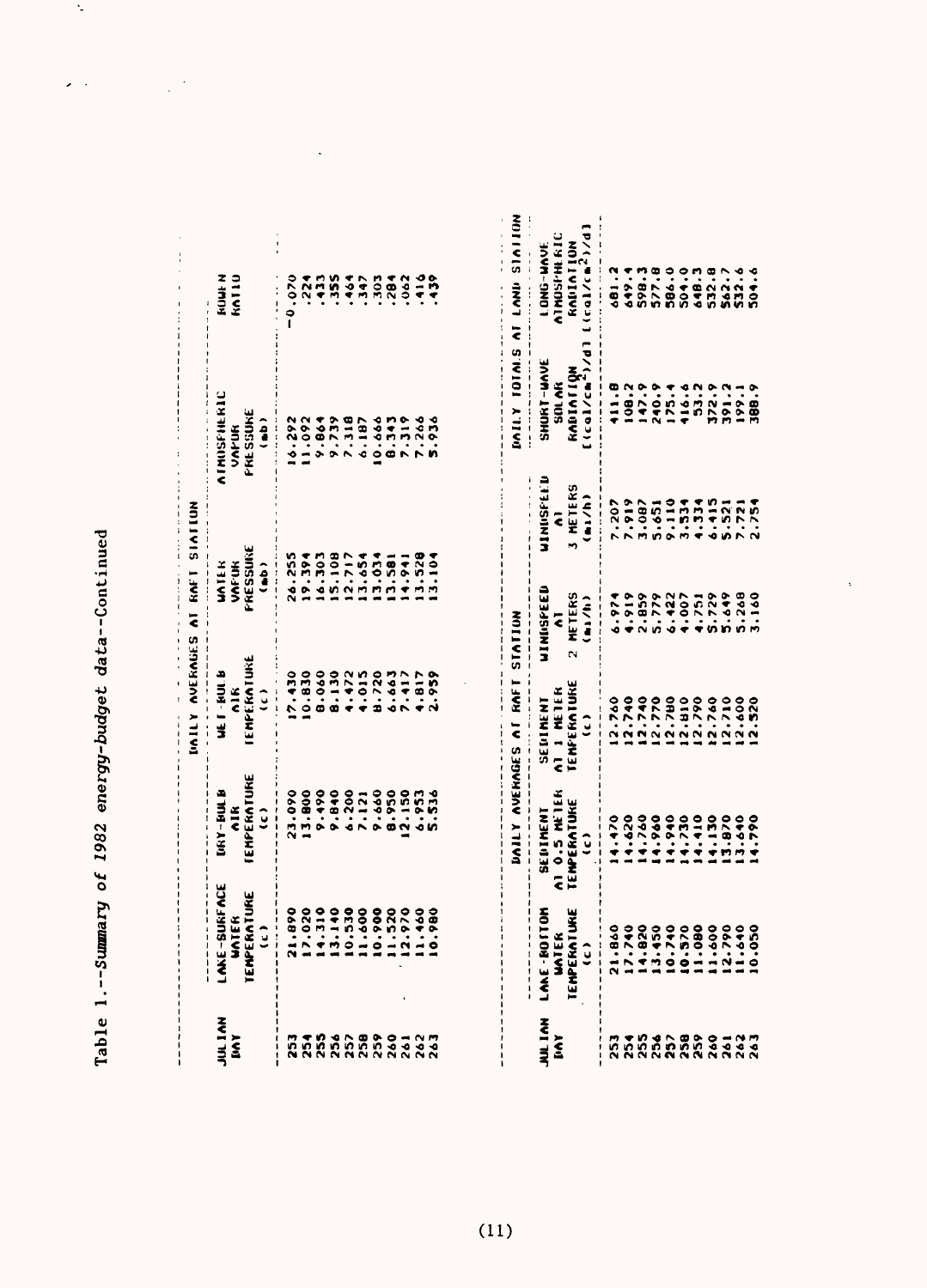Footnotes to table 1

<sup>1</sup>At water surface.

<sup>2</sup>At 2 meters above water surface.

<sup>3</sup> Below sediment-water surface.

<sup>4</sup> Above water surface.

Calculated with Koberg's equation.

 $6$ Calculated by regression equation 1 (see below), which was determined by using data from the water-temperature analog recorder and the thermistor connected to the digital data logger.

<sup>7</sup>Calculated by regression equation 2 (see below), which was determined by using air-temperature data from the hygrothermograph and the dry-bulb sensor connected to the digital data logger.

 $8$ Calculated by regression equation 3 (see below), which was determined by using humidity data from the hygrothermograph, the psychrometric tables, and the wet-bulb sensor connected to the digital data logger.

 $^{9}$ Calculated by regression equation 4 (see below) which was determined by using wind-speed data from the totalizing anemometer and the anemometer connected to the digital data logger.

| Regression                    | Data points | $r^2$ value |
|-------------------------------|-------------|-------------|
| 1. $Y = 1.312 + 1.011 \times$ | -20         | 0.948       |
| 2. $Y = 0.527 + 0.945x$       | 20          | 0.964       |
| 3. $Y = 1.021 + 0.898 \times$ | 20          | 0.970       |
| 4. $Y = 0.926 + 0.965 \times$ | 20          | 0.599       |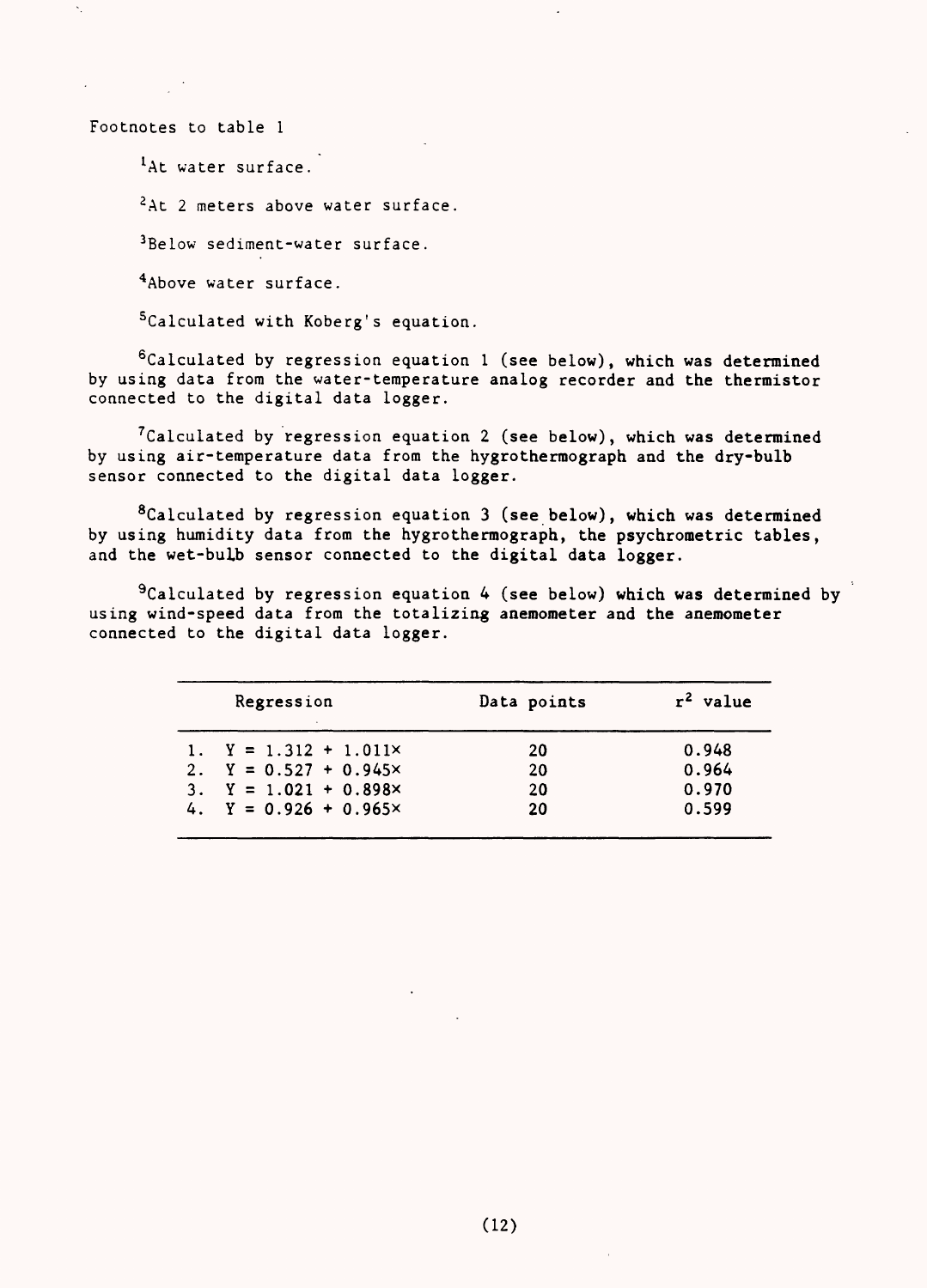**Table 2.--Summary of 1982 temperature data at the raft station** Table 2.--Summary of 1982 temperature data at the raft station

**[C, degrees Celsius; h, hour; blank, no data]** [C, degrees Celsius; h, hour; blank, no data]

 $\mathbf{k}$ 

 $\ddot{\phantom{a}}$ 

 $\ddot{\phantom{0}}$ 

| 6.230<br>5.170<br>5.560<br>15.710<br><b>AIR</b><br>$\hat{c}$<br>╭<br><b>TEMFERATURE</b><br>DRY BULB<br>MININUM<br><b>UNE OF</b><br>$\frac{1}{2}$<br>2220<br>0612<br>0452<br>0404<br>0449<br>0532<br>$\frac{2}{3}$<br>2358<br>8050<br>0413<br>0456<br>0322<br>0625<br>2355<br>$\hat{\boldsymbol{\epsilon}}$<br>2344<br>0451<br>0351<br><b>TENFERATURE</b><br>12.430<br>16.300<br>14.100<br>18.230<br>2.600<br>3.660<br>13.750<br><b>98</b><br>16.560<br>10.230<br>6.449<br>10.400<br>5.150<br>7.065<br>1.110<br>12.430<br>016.8<br>MININIM<br>086.<br>7.681<br><b>BULK</b><br><b>AIR</b><br>lify<br>$\hat{c}$<br>$\frac{1}{2}$<br>$\overline{\mathbf{I}}$<br>TEMPERATURE<br>DRY BULB<br><b>MAXIMUM</b><br>TIME OF<br>AIK<br>1725<br>1715<br>718<br>748<br>716<br>1925<br>1706<br>1749<br>415<br>942<br>1434<br>0004<br>1444<br>$\hat{\boldsymbol{\epsilon}}$<br>717<br>0348<br>1509<br>1627<br>0001<br>421<br><b>TEMPERATURE</b><br>18.940<br>19.550<br>23.510<br>26.240<br>25.880<br>32.920<br>28.000<br>21.490<br>23.250<br>28.790<br>18.040<br>20.960<br>27.730<br>34.150<br>.120<br>25.360<br>.480<br>.790<br><b>HUNINA</b><br>.560<br><b>BULB</b><br>AIR<br>ŪŔÝ<br>$\hat{u}$<br>$\boldsymbol{\tilde{z}}$<br>$\boldsymbol{\tilde{z}}$<br>$\overline{2}$<br>TEMPERATURE<br>DRY BULB<br>0.940<br>2.950<br>15.230<br>19.830<br>22,190<br>23.110<br>23.490<br>21.350<br>18.390<br>17.020<br>7.000<br>18.220<br>19.630<br>5.850<br>7.350<br>2.130<br>3.500<br>13.500<br>4.640<br>18.440<br>20.790<br>4.540<br>4.130<br>17.750<br>20.330<br><b>AVERAGE</b><br>19.890<br>13.610<br><b>NITVO</b><br>VIK<br>$\hat{c}$<br>AT 1 NETER<br>IEMPERATURE<br>SEDIMENT<br>7.950<br>8.140<br>8.320<br>8.490<br>8.630<br>8.780<br>8.920<br>9.230<br>9.400<br>9.550<br>9.720<br>7.084<br>AVERAGE<br>9.880<br>$5.423$<br>$5.644$<br>$5.859$<br>6.735<br>4.919<br>6.104<br>6.337<br>547<br>7.629<br>662.<br>5.204<br>MILY<br>$\hat{u}$<br>$\ddot{\bullet}$<br>AT 0.5 HETER<br>TEMPERATURE<br>SEDINENT<br>12.650<br>2.930<br>3.210<br>3.450<br>3.620<br>3.710<br>$\frac{3.910}{3.910}$<br>12.170<br>12.260<br>12.410<br>11.970<br>12.100<br>8.650<br>9.090<br>9.810<br>10.040<br>10.170<br>0.260<br>$\ddot{\phantom{0}}$<br>0.570<br>11.060<br>9.470<br>0.790<br>11.300<br>.520<br>.730<br><b>AVERAGE</b><br>DAILY<br>$\hat{\bm{u}}$<br>$\overline{1}$<br>$\overline{a}$<br><b>TEMPERATURE</b><br>LAKE-BOTTOM<br>20.560<br>20.370<br>21.860<br>21.380<br>22.150<br>20.560<br>16.870<br>20.400<br>18.490<br>16.320<br>16.990<br><b>AVERAGE</b><br>UNIER<br><b>INTINI</b><br>$\hat{u}$<br>LAKE-SURFACE<br><b>TEMPERATURE</b><br>22.300<br>19.420<br>0640<br>23.390<br>23.110<br>20.990<br>21.870<br>20.570<br>21.650<br>22.530<br>22.200<br>20.470<br>16.750<br>16.210<br>18.310<br>21.010<br>18.340<br>16.890<br>18.350<br>19.460<br>21.010<br>19.940<br>20.370<br>20.610<br>22.290<br>17.810<br>19.350<br><b>AVERAGE</b><br>UNIER<br>M ILN<br>$\hat{c}$<br>$\overline{2}$<br><b>JULIAN</b><br>185<br>187<br>188<br>189<br>$\frac{6}{1}$<br>169<br>182<br>183<br>104<br>186<br>170<br>DAY<br>$\frac{6}{1}$<br>192<br>167<br>148<br>$\overline{9}$<br>$\frac{1}{2}$<br>$\overline{z}$<br>$\overline{2}$<br>$\tilde{L}$<br>r,<br>176<br>178<br>181<br>$\overline{121}$<br>$\overline{\mathbf{z}}$<br>$\frac{5}{4}$ | <b>TEMPERATURE</b><br>LAKE-BOTTOM<br><b>AVERAGE</b><br>UNIEK<br>Ĵ<br>LAKE-SURFACE<br><b>TENPERATURE</b> | z<br>AT 0.5 HETEI<br>TEMPERAIURE<br>SEDIMENT<br><b>AVERAGE</b><br>$\mathbf{c}$ | <b>TEMPERATURE</b><br><b>1 HETER</b><br>SEDIMENT<br><b>AVERAGE</b><br>$\hat{c}$<br>$\bar{\epsilon}$ | <b>TEMPERATURE</b><br>DRY BULB<br>AVERAGE<br>č<br>$\mathbf{v}$ | <b>IEMPERATUKE</b><br><b>BULB</b><br><b>AIK</b><br>INKY<br>$\hat{c}$ | <b>TEMPERATURE</b><br>DRY BULB<br>MAXIMUM<br>ã<br>$\hat{\epsilon}$ | <b>TENFERATURE</b><br>HNI R<br>AIR<br>١kγ<br>$\hat{c}$ | <b>IENFERATURE</b><br>DRY BULB<br>AININIA<br>E<br>$\frac{1}{2}$<br>$\hat{z}$ | <b>TEMPERATURE</b><br><b>WET HULB</b><br>AVI KAGE<br>$\frac{1}{2}$<br>$\hat{c}$                                           |
|---------------------------------------------------------------------------------------------------------------------------------------------------------------------------------------------------------------------------------------------------------------------------------------------------------------------------------------------------------------------------------------------------------------------------------------------------------------------------------------------------------------------------------------------------------------------------------------------------------------------------------------------------------------------------------------------------------------------------------------------------------------------------------------------------------------------------------------------------------------------------------------------------------------------------------------------------------------------------------------------------------------------------------------------------------------------------------------------------------------------------------------------------------------------------------------------------------------------------------------------------------------------------------------------------------------------------------------------------------------------------------------------------------------------------------------------------------------------------------------------------------------------------------------------------------------------------------------------------------------------------------------------------------------------------------------------------------------------------------------------------------------------------------------------------------------------------------------------------------------------------------------------------------------------------------------------------------------------------------------------------------------------------------------------------------------------------------------------------------------------------------------------------------------------------------------------------------------------------------------------------------------------------------------------------------------------------------------------------------------------------------------------------------------------------------------------------------------------------------------------------------------------------------------------------------------------------------------------------------------------------------------------------------------------------------------------------------------------------------------------------------------------------------------------------------------------------------------------------------------------------------------------------------------------------------------------------------------------------------------------------------------------------------------------------------------------------------------------------------------------------------------------------------------------------------------------------------------------------------------------------------------------------------------------|---------------------------------------------------------------------------------------------------------|--------------------------------------------------------------------------------|-----------------------------------------------------------------------------------------------------|----------------------------------------------------------------|----------------------------------------------------------------------|--------------------------------------------------------------------|--------------------------------------------------------|------------------------------------------------------------------------------|---------------------------------------------------------------------------------------------------------------------------|
|                                                                                                                                                                                                                                                                                                                                                                                                                                                                                                                                                                                                                                                                                                                                                                                                                                                                                                                                                                                                                                                                                                                                                                                                                                                                                                                                                                                                                                                                                                                                                                                                                                                                                                                                                                                                                                                                                                                                                                                                                                                                                                                                                                                                                                                                                                                                                                                                                                                                                                                                                                                                                                                                                                                                                                                                                                                                                                                                                                                                                                                                                                                                                                                                                                                                                             |                                                                                                         |                                                                                |                                                                                                     |                                                                |                                                                      |                                                                    |                                                        |                                                                              | 10.140<br>10.480<br>3.470<br>17.120<br>2.020<br>13.640<br>11.940<br>14.050<br>7.756<br>0.980<br>9.390<br>15.520<br>11.580 |
|                                                                                                                                                                                                                                                                                                                                                                                                                                                                                                                                                                                                                                                                                                                                                                                                                                                                                                                                                                                                                                                                                                                                                                                                                                                                                                                                                                                                                                                                                                                                                                                                                                                                                                                                                                                                                                                                                                                                                                                                                                                                                                                                                                                                                                                                                                                                                                                                                                                                                                                                                                                                                                                                                                                                                                                                                                                                                                                                                                                                                                                                                                                                                                                                                                                                                             |                                                                                                         |                                                                                |                                                                                                     |                                                                |                                                                      |                                                                    |                                                        |                                                                              | <b>IEMPERATURE</b><br><b>MEI RULB</b><br>AVERAGE<br>IIN IL Y                                                              |
|                                                                                                                                                                                                                                                                                                                                                                                                                                                                                                                                                                                                                                                                                                                                                                                                                                                                                                                                                                                                                                                                                                                                                                                                                                                                                                                                                                                                                                                                                                                                                                                                                                                                                                                                                                                                                                                                                                                                                                                                                                                                                                                                                                                                                                                                                                                                                                                                                                                                                                                                                                                                                                                                                                                                                                                                                                                                                                                                                                                                                                                                                                                                                                                                                                                                                             |                                                                                                         |                                                                                |                                                                                                     |                                                                |                                                                      |                                                                    |                                                        |                                                                              | 0.380                                                                                                                     |
|                                                                                                                                                                                                                                                                                                                                                                                                                                                                                                                                                                                                                                                                                                                                                                                                                                                                                                                                                                                                                                                                                                                                                                                                                                                                                                                                                                                                                                                                                                                                                                                                                                                                                                                                                                                                                                                                                                                                                                                                                                                                                                                                                                                                                                                                                                                                                                                                                                                                                                                                                                                                                                                                                                                                                                                                                                                                                                                                                                                                                                                                                                                                                                                                                                                                                             |                                                                                                         |                                                                                |                                                                                                     |                                                                |                                                                      |                                                                    |                                                        |                                                                              | 0.770                                                                                                                     |
|                                                                                                                                                                                                                                                                                                                                                                                                                                                                                                                                                                                                                                                                                                                                                                                                                                                                                                                                                                                                                                                                                                                                                                                                                                                                                                                                                                                                                                                                                                                                                                                                                                                                                                                                                                                                                                                                                                                                                                                                                                                                                                                                                                                                                                                                                                                                                                                                                                                                                                                                                                                                                                                                                                                                                                                                                                                                                                                                                                                                                                                                                                                                                                                                                                                                                             |                                                                                                         |                                                                                |                                                                                                     |                                                                |                                                                      |                                                                    |                                                        |                                                                              | 5.450                                                                                                                     |
|                                                                                                                                                                                                                                                                                                                                                                                                                                                                                                                                                                                                                                                                                                                                                                                                                                                                                                                                                                                                                                                                                                                                                                                                                                                                                                                                                                                                                                                                                                                                                                                                                                                                                                                                                                                                                                                                                                                                                                                                                                                                                                                                                                                                                                                                                                                                                                                                                                                                                                                                                                                                                                                                                                                                                                                                                                                                                                                                                                                                                                                                                                                                                                                                                                                                                             |                                                                                                         |                                                                                |                                                                                                     |                                                                |                                                                      |                                                                    |                                                        |                                                                              | 8.650                                                                                                                     |
|                                                                                                                                                                                                                                                                                                                                                                                                                                                                                                                                                                                                                                                                                                                                                                                                                                                                                                                                                                                                                                                                                                                                                                                                                                                                                                                                                                                                                                                                                                                                                                                                                                                                                                                                                                                                                                                                                                                                                                                                                                                                                                                                                                                                                                                                                                                                                                                                                                                                                                                                                                                                                                                                                                                                                                                                                                                                                                                                                                                                                                                                                                                                                                                                                                                                                             |                                                                                                         |                                                                                |                                                                                                     |                                                                |                                                                      |                                                                    |                                                        |                                                                              | 7.330                                                                                                                     |
|                                                                                                                                                                                                                                                                                                                                                                                                                                                                                                                                                                                                                                                                                                                                                                                                                                                                                                                                                                                                                                                                                                                                                                                                                                                                                                                                                                                                                                                                                                                                                                                                                                                                                                                                                                                                                                                                                                                                                                                                                                                                                                                                                                                                                                                                                                                                                                                                                                                                                                                                                                                                                                                                                                                                                                                                                                                                                                                                                                                                                                                                                                                                                                                                                                                                                             |                                                                                                         |                                                                                |                                                                                                     |                                                                |                                                                      |                                                                    |                                                        |                                                                              | 8.830                                                                                                                     |
|                                                                                                                                                                                                                                                                                                                                                                                                                                                                                                                                                                                                                                                                                                                                                                                                                                                                                                                                                                                                                                                                                                                                                                                                                                                                                                                                                                                                                                                                                                                                                                                                                                                                                                                                                                                                                                                                                                                                                                                                                                                                                                                                                                                                                                                                                                                                                                                                                                                                                                                                                                                                                                                                                                                                                                                                                                                                                                                                                                                                                                                                                                                                                                                                                                                                                             |                                                                                                         |                                                                                |                                                                                                     |                                                                |                                                                      |                                                                    |                                                        |                                                                              | 8.1.90                                                                                                                    |
|                                                                                                                                                                                                                                                                                                                                                                                                                                                                                                                                                                                                                                                                                                                                                                                                                                                                                                                                                                                                                                                                                                                                                                                                                                                                                                                                                                                                                                                                                                                                                                                                                                                                                                                                                                                                                                                                                                                                                                                                                                                                                                                                                                                                                                                                                                                                                                                                                                                                                                                                                                                                                                                                                                                                                                                                                                                                                                                                                                                                                                                                                                                                                                                                                                                                                             |                                                                                                         |                                                                                |                                                                                                     |                                                                |                                                                      |                                                                    |                                                        |                                                                              | 4.810                                                                                                                     |
|                                                                                                                                                                                                                                                                                                                                                                                                                                                                                                                                                                                                                                                                                                                                                                                                                                                                                                                                                                                                                                                                                                                                                                                                                                                                                                                                                                                                                                                                                                                                                                                                                                                                                                                                                                                                                                                                                                                                                                                                                                                                                                                                                                                                                                                                                                                                                                                                                                                                                                                                                                                                                                                                                                                                                                                                                                                                                                                                                                                                                                                                                                                                                                                                                                                                                             |                                                                                                         |                                                                                |                                                                                                     |                                                                |                                                                      |                                                                    |                                                        |                                                                              | 2.730                                                                                                                     |
|                                                                                                                                                                                                                                                                                                                                                                                                                                                                                                                                                                                                                                                                                                                                                                                                                                                                                                                                                                                                                                                                                                                                                                                                                                                                                                                                                                                                                                                                                                                                                                                                                                                                                                                                                                                                                                                                                                                                                                                                                                                                                                                                                                                                                                                                                                                                                                                                                                                                                                                                                                                                                                                                                                                                                                                                                                                                                                                                                                                                                                                                                                                                                                                                                                                                                             |                                                                                                         |                                                                                |                                                                                                     |                                                                |                                                                      |                                                                    |                                                        |                                                                              |                                                                                                                           |
|                                                                                                                                                                                                                                                                                                                                                                                                                                                                                                                                                                                                                                                                                                                                                                                                                                                                                                                                                                                                                                                                                                                                                                                                                                                                                                                                                                                                                                                                                                                                                                                                                                                                                                                                                                                                                                                                                                                                                                                                                                                                                                                                                                                                                                                                                                                                                                                                                                                                                                                                                                                                                                                                                                                                                                                                                                                                                                                                                                                                                                                                                                                                                                                                                                                                                             |                                                                                                         |                                                                                |                                                                                                     |                                                                |                                                                      |                                                                    |                                                        |                                                                              |                                                                                                                           |
|                                                                                                                                                                                                                                                                                                                                                                                                                                                                                                                                                                                                                                                                                                                                                                                                                                                                                                                                                                                                                                                                                                                                                                                                                                                                                                                                                                                                                                                                                                                                                                                                                                                                                                                                                                                                                                                                                                                                                                                                                                                                                                                                                                                                                                                                                                                                                                                                                                                                                                                                                                                                                                                                                                                                                                                                                                                                                                                                                                                                                                                                                                                                                                                                                                                                                             |                                                                                                         |                                                                                |                                                                                                     |                                                                |                                                                      |                                                                    |                                                        |                                                                              |                                                                                                                           |

1919999999552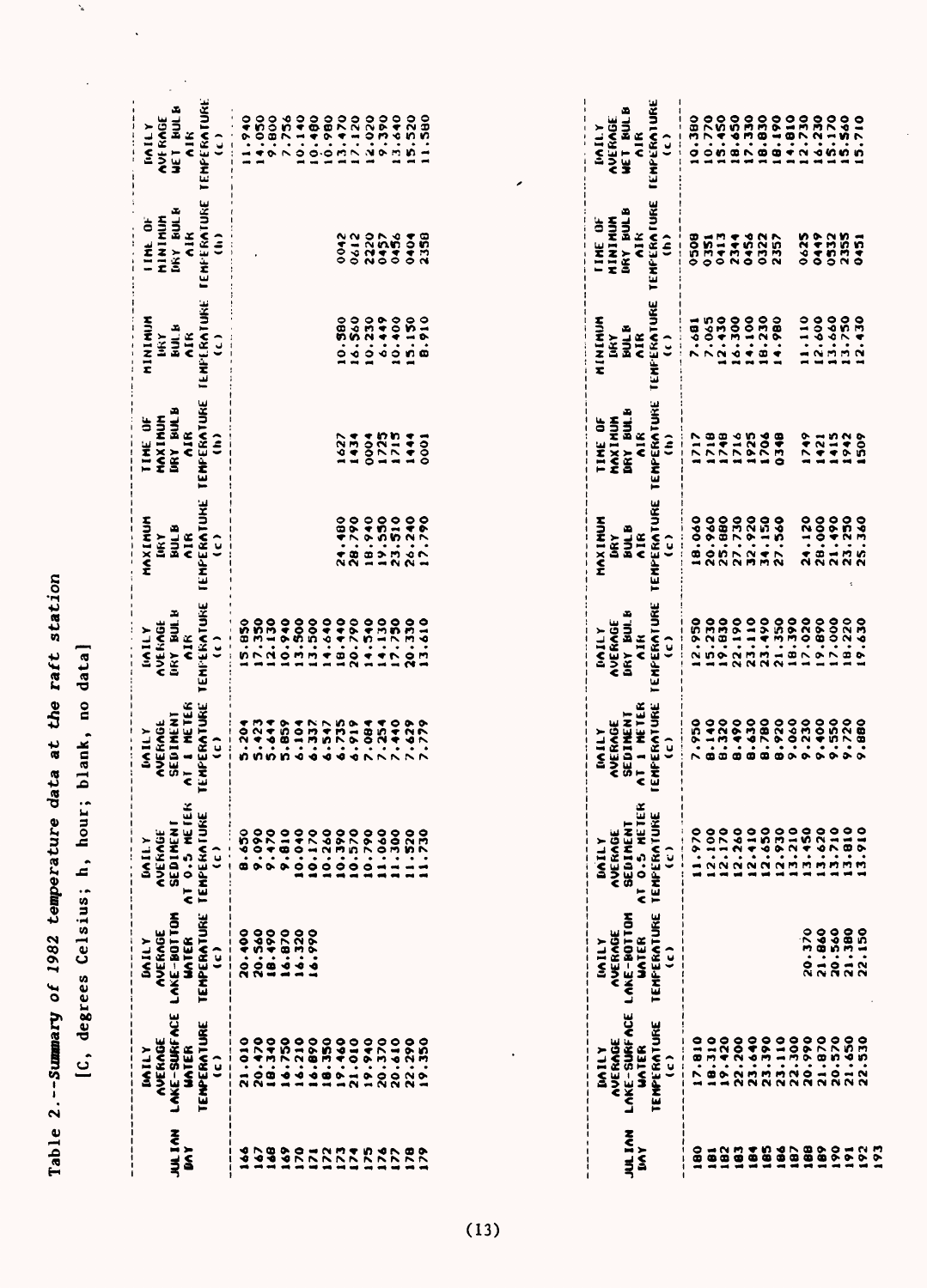| じゅうしょう しょうしょう                |
|------------------------------|
| $\frac{1}{2}$<br>)<br>S<br>1 |
|                              |
|                              |
| data at the.                 |
| ネッキュラ                        |
| $\ddot{\phantom{a}}$         |
| י<br>י                       |
| The community of the con-    |
|                              |

 $\bar{z}$ 

 $\hat{\mathcal{C}}_1$ 

 $\ddot{\phantom{1}}$ 

| <b>MULIAN</b><br>kvil                                      | LANE-SURFACE<br><b>TEMPERATURE</b><br>AVERAGE<br>UNIER<br><b>DAILY</b><br>$\mathbf{\hat{S}}$ | LAKE-BOTTOM<br><b>TEMPERATURE</b><br><b>AVERAGE</b><br>UATER<br><b>NJINJ</b><br>Ĵ | AT 0.5 METER<br>TENFERATURE<br>SEDIMENI<br><b>AVEKAGE</b><br><b>TINILY</b><br>$\frac{1}{2}$ | <b>TENFERATURE</b><br>AT 1 METER<br>SEDIMENT<br><b>AVERAGE</b><br><b>TITYI</b><br>$\frac{1}{2}$                                                                                                                                                                                                                                                                                                                | <b>TENFERATURE</b><br><b>NRA RAFB</b><br>AVE KAGE<br><b>MAILY</b><br>$\frac{1}{2}$<br>Ĵ | TEMPERATURE<br>MAXIMUM<br><b>HULB</b><br>$\frac{1}{2}$<br><b>TIKY</b><br>$\mathbf{C}$ | TEMPERATURE<br>DRY BULB<br>MAXIMUM<br>TIME OF<br>AIR<br>$\hat{\epsilon}$ | <b>AINININ</b><br>FUL B<br>$\frac{2}{5}$<br>Inkγ<br>$\hat{c}$ | TEMPLKATURE TEMPERATURE<br>DRY FULF<br>MINIMIN<br>TIME OF<br>AIK<br>$\hat{z}$ | TEMPERATURI<br><b>ATION</b><br>T<br>AVERAGE<br><b>TIALI</b> Y<br>$\frac{1}{2}$<br>$\frac{1}{2}$ |
|------------------------------------------------------------|----------------------------------------------------------------------------------------------|-----------------------------------------------------------------------------------|---------------------------------------------------------------------------------------------|----------------------------------------------------------------------------------------------------------------------------------------------------------------------------------------------------------------------------------------------------------------------------------------------------------------------------------------------------------------------------------------------------------------|-----------------------------------------------------------------------------------------|---------------------------------------------------------------------------------------|--------------------------------------------------------------------------|---------------------------------------------------------------|-------------------------------------------------------------------------------|-------------------------------------------------------------------------------------------------|
| 198<br>$\frac{5}{2}$<br>196<br>197<br>$\tilde{\mathbf{z}}$ |                                                                                              |                                                                                   |                                                                                             |                                                                                                                                                                                                                                                                                                                                                                                                                |                                                                                         |                                                                                       |                                                                          |                                                               |                                                                               |                                                                                                 |
| 199                                                        | 22.310                                                                                       | .320<br>$\overline{3}$                                                            | $\overset{\mathtt{o}}{\circ}$                                                               | 10.820                                                                                                                                                                                                                                                                                                                                                                                                         | 016.<br>$\overline{1}$                                                                  | 24.740                                                                                | 625                                                                      | 9.960                                                         | 0454                                                                          | 4.460                                                                                           |
| 200                                                        | 23.620                                                                                       | 21.390                                                                            | 5.060                                                                                       | 10.960                                                                                                                                                                                                                                                                                                                                                                                                         | 21.370                                                                                  | 29.750                                                                                | 938                                                                      | 000, 7                                                        | 0539                                                                          | 17.800                                                                                          |
| $\overline{201}$                                           | 24.610                                                                                       | 22.800                                                                            | 5.100                                                                                       | 11.100                                                                                                                                                                                                                                                                                                                                                                                                         |                                                                                         | 30.720                                                                                | 320                                                                      | 18.140                                                        | 0419                                                                          | 19.260                                                                                          |
| 202                                                        | 24.350                                                                                       | 23.370                                                                            | 5.110                                                                                       | 11.190                                                                                                                                                                                                                                                                                                                                                                                                         | $23.690$<br>$20.380$<br>$20.500$                                                        | 25.270                                                                                | 521                                                                      | 16.030                                                        | 2359                                                                          | 16.920                                                                                          |
| 203                                                        | 22.770                                                                                       | 22.860                                                                            | 5.170                                                                                       | 11.300                                                                                                                                                                                                                                                                                                                                                                                                         |                                                                                         | 26.680                                                                                | 551                                                                      | 2.950                                                         | 0527                                                                          | 16.480                                                                                          |
| $\frac{3}{2}$                                              | 24.330                                                                                       | 22.810                                                                            | 5.300                                                                                       | 11.430                                                                                                                                                                                                                                                                                                                                                                                                         | 24.830<br>21.800                                                                        | 31.430                                                                                | 716                                                                      | 19.110                                                        | 0215                                                                          | 20.680                                                                                          |
| 205                                                        | 24.980                                                                                       | 23.820                                                                            | 5.400                                                                                       | 11.520                                                                                                                                                                                                                                                                                                                                                                                                         |                                                                                         | 25.880                                                                                | 509                                                                      | 6.820                                                         | 2350                                                                          | 18.730                                                                                          |
| 206                                                        | 24.550                                                                                       | 23.510                                                                            | 5.480                                                                                       | 11.610                                                                                                                                                                                                                                                                                                                                                                                                         | 19.660                                                                                  | 25.090                                                                                | 318                                                                      | 5.150                                                         | 0101                                                                          | 6.580                                                                                           |
| $\tilde{5}$                                                | 24.430                                                                                       | 22.980                                                                            | 5.600                                                                                       | 11.720                                                                                                                                                                                                                                                                                                                                                                                                         | 19.890                                                                                  | 30.190                                                                                | 305                                                                      |                                                               |                                                                               | 15.250                                                                                          |
| $\frac{8}{3}$                                              | 23.120                                                                                       | 22.580                                                                            | $-600$<br><b>in</b>                                                                         | 010.<br>$\overline{a}$                                                                                                                                                                                                                                                                                                                                                                                         | 19.090                                                                                  | 23.690                                                                                | $\ddot{•}$                                                               | 14.270                                                        | 2400                                                                          | 16.580                                                                                          |
|                                                            |                                                                                              |                                                                                   |                                                                                             |                                                                                                                                                                                                                                                                                                                                                                                                                |                                                                                         |                                                                                       |                                                                          |                                                               |                                                                               |                                                                                                 |
|                                                            | <b>NAILY</b>                                                                                 | <b>N11VI</b>                                                                      | <b>VAILY</b>                                                                                | <b>MILY</b>                                                                                                                                                                                                                                                                                                                                                                                                    | <b>INAILY</b>                                                                           | MAXINUM                                                                               | <b>TIME OF</b>                                                           | MINIMUM                                                       | <b>UNE UF</b>                                                                 | DAILY                                                                                           |
|                                                            | AVERAGE                                                                                      | NVERNGE                                                                           | AVERAGE                                                                                     | <b>AVERAGE</b>                                                                                                                                                                                                                                                                                                                                                                                                 | <b>AVERAGE</b>                                                                          | TIRY                                                                                  | MAXIMUM                                                                  | <b>LifeY</b>                                                  | MININUM                                                                       | <b>AVEKAGE</b>                                                                                  |
| JULIAN                                                     | LAKE-SURFACE                                                                                 | LAKE-BOITOM                                                                       | SENINENI                                                                                    | SEDIMENT                                                                                                                                                                                                                                                                                                                                                                                                       | <b>DRY BULB</b>                                                                         | FUL F                                                                                 | DRY BULB                                                                 | mint P                                                        | INKY KULB                                                                     | <b>MEI RULB</b>                                                                                 |
| Š                                                          | UNIER                                                                                        | UNTER                                                                             | x<br>AT 0.5 NLTE                                                                            | AT 1 NETER                                                                                                                                                                                                                                                                                                                                                                                                     | k<br>S                                                                                  | č                                                                                     | $\frac{1}{2}$                                                            | AIK                                                           | $\frac{1}{2}$                                                                 | $\frac{1}{2}$                                                                                   |
|                                                            | <b>TENFERATURE</b><br>$\hat{c}$                                                              | <b>TENPERATURE</b><br>Ĵ                                                           | TEMPERATURE<br>$\mathbf{c}$                                                                 | <b>TENFERATURE</b><br>$\mathbf{c}$                                                                                                                                                                                                                                                                                                                                                                             | <b>TEMPERATURE</b><br>$\hat{u}$                                                         | <b>TEMFERATURE</b><br>$\hat{u}$                                                       | $\hat{\epsilon}$                                                         | TEMPERATURE TEMPERATURE<br>Ĵ                                  | <b>TEMPERATURE</b><br>$\hat{\epsilon}$                                        | <b>TENFERATURE</b><br>$\hat{c}$                                                                 |
| 209                                                        | 24.090                                                                                       | 22.040                                                                            | <b>S.780</b>                                                                                | 1.930                                                                                                                                                                                                                                                                                                                                                                                                          | 20.580                                                                                  | 28.260                                                                                | 1809                                                                     | 12.950                                                        | 829                                                                           | 6.600                                                                                           |
| <b>210</b>                                                 | 21.730                                                                                       | 21.720                                                                            | 5.820                                                                                       |                                                                                                                                                                                                                                                                                                                                                                                                                | 17.310                                                                                  | 22.280                                                                                | 616                                                                      | 11.630                                                        | 2345                                                                          | 14.420                                                                                          |
| 211                                                        | 22.600                                                                                       | 20.910                                                                            | 5.850                                                                                       |                                                                                                                                                                                                                                                                                                                                                                                                                | 19.640                                                                                  | 27.560                                                                                | 733                                                                      | 9.960                                                         | 0243                                                                          | 14.600                                                                                          |
| 212                                                        | 22.800                                                                                       | 21.110                                                                            | 5.840                                                                                       | $\begin{array}{c} 2.020 \\ 12.110 \\ 12.210 \\ 12.300 \end{array}$                                                                                                                                                                                                                                                                                                                                             | 22.050                                                                                  | 29.490                                                                                | 1840                                                                     | 5.940                                                         | 2337                                                                          | 17.210                                                                                          |
| $\frac{7}{2}$                                              | 23.090                                                                                       |                                                                                   |                                                                                             |                                                                                                                                                                                                                                                                                                                                                                                                                | 23.450                                                                                  | 30.990                                                                                | 1639                                                                     | 6.030                                                         | 0223                                                                          | 17.760                                                                                          |
| 214                                                        | 23.440                                                                                       | 22.000                                                                            | .890<br>N                                                                                   |                                                                                                                                                                                                                                                                                                                                                                                                                | 24.120                                                                                  | 36.790                                                                                | 335                                                                      | 4.710                                                         | 2351                                                                          | 19.450                                                                                          |
| 215                                                        | 23.150                                                                                       | 22.250                                                                            | 5.860                                                                                       |                                                                                                                                                                                                                                                                                                                                                                                                                | 21.340                                                                                  | 28.080                                                                                | 555                                                                      | 10.930                                                        | 0519                                                                          | 15.280                                                                                          |
| 216                                                        | 22.710                                                                                       | 21.610                                                                            |                                                                                             | $\begin{array}{@{}c@{\hspace{1em}}c@{\hspace{1em}}c@{\hspace{1em}}c@{\hspace{1em}}c@{\hspace{1em}}c@{\hspace{1em}}c@{\hspace{1em}}c@{\hspace{1em}}c@{\hspace{1em}}c@{\hspace{1em}}c@{\hspace{1em}}c@{\hspace{1em}}c@{\hspace{1em}}c@{\hspace{1em}}c@{\hspace{1em}}c@{\hspace{1em}}c@{\hspace{1em}}c@{\hspace{1em}}c@{\hspace{1em}}c@{\hspace{1em}}c@{\hspace{1em}}c@{\hspace{1em}}c@{\hspace{1em}}c@{\hspace{$ | 21.790                                                                                  | 27.820                                                                                | 547                                                                      | 4.540                                                         | 0508                                                                          | 6.690                                                                                           |
| 217                                                        | 23.830                                                                                       | 21.920                                                                            | 5.930                                                                                       |                                                                                                                                                                                                                                                                                                                                                                                                                | 22.980                                                                                  | 30.460                                                                                | 608                                                                      |                                                               |                                                                               | 17.980                                                                                          |
| 218                                                        | 23.300                                                                                       | 22.010                                                                            | 5.960                                                                                       | 2.680                                                                                                                                                                                                                                                                                                                                                                                                          | 22.930                                                                                  | 29.140                                                                                | 609                                                                      | 7.620                                                         | 0556                                                                          | 18.430                                                                                          |
| 219                                                        | 22.720                                                                                       | 22.330                                                                            | 6.000                                                                                       |                                                                                                                                                                                                                                                                                                                                                                                                                | 20.860                                                                                  | 25.360                                                                                | 339                                                                      | 3.830                                                         | 2400                                                                          | 16.820                                                                                          |
| 220<br>$\overline{a}$                                      | 20.000<br>18.460                                                                             | 20.120<br>18.250                                                                  | 6.020                                                                                       | 2.720<br>12.760                                                                                                                                                                                                                                                                                                                                                                                                | 15.050                                                                                  | 19.200                                                                                | 1458<br>1712                                                             | 10.140<br>6.713                                               | 2358<br>2329                                                                  | 12.110                                                                                          |
|                                                            |                                                                                              |                                                                                   | 16.020                                                                                      |                                                                                                                                                                                                                                                                                                                                                                                                                | 11.990                                                                                  | 17.180                                                                                |                                                                          |                                                               |                                                                               | 9.800                                                                                           |

 $\ddot{\phantom{a}}$ 

 $\ddot{\phantom{a}}$ 

 $\bar{z}$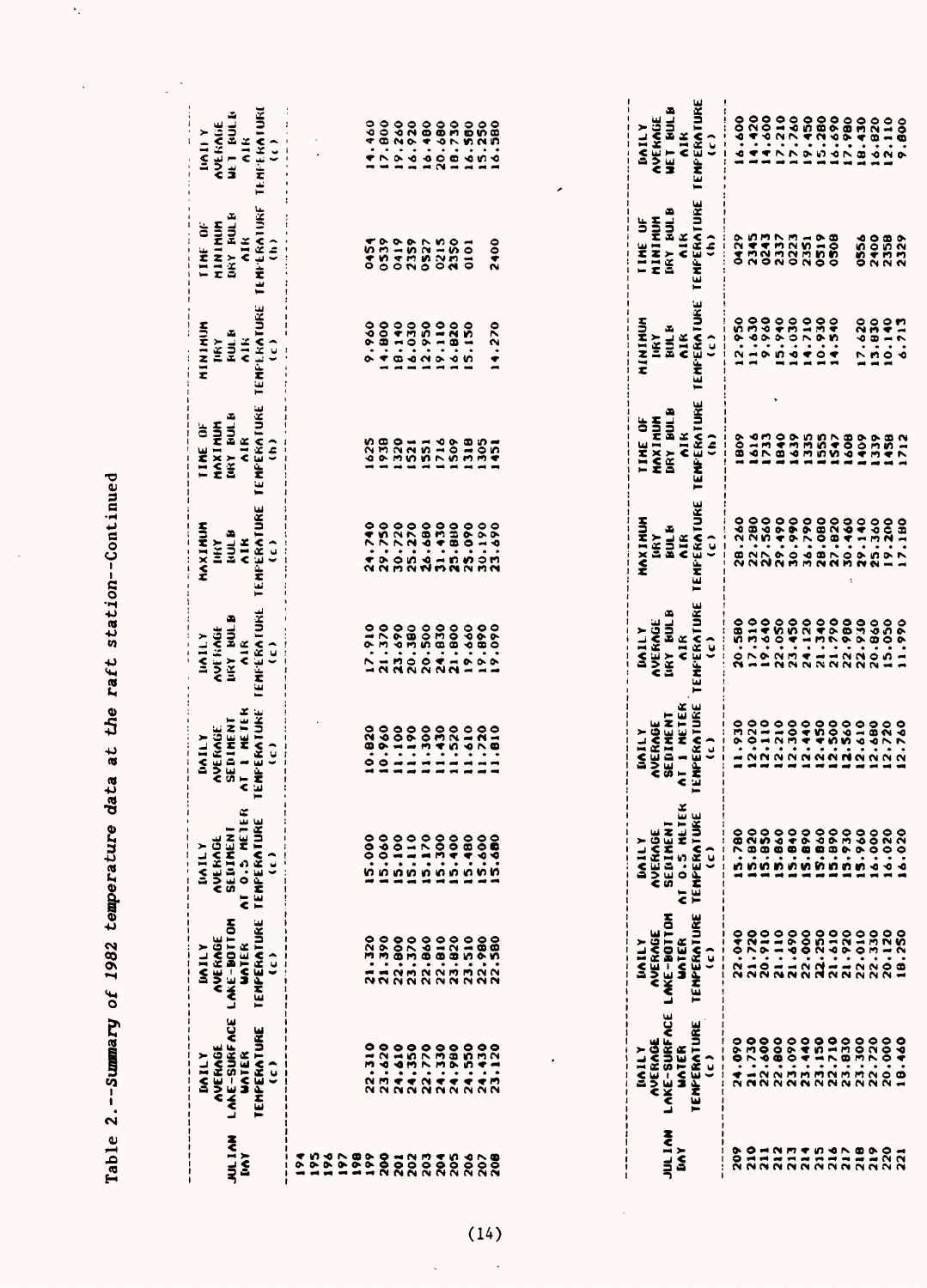| data at the                                                                                                                                                                                                                                                                                                                                                                                                                                                                                          |
|------------------------------------------------------------------------------------------------------------------------------------------------------------------------------------------------------------------------------------------------------------------------------------------------------------------------------------------------------------------------------------------------------------------------------------------------------------------------------------------------------|
| $\begin{array}{cccccccccccccc} \multicolumn{4}{c}{} & \multicolumn{4}{c}{} & \multicolumn{4}{c}{} & \multicolumn{4}{c}{} & \multicolumn{4}{c}{} & \multicolumn{4}{c}{} & \multicolumn{4}{c}{} & \multicolumn{4}{c}{} & \multicolumn{4}{c}{} & \multicolumn{4}{c}{} & \multicolumn{4}{c}{} & \multicolumn{4}{c}{} & \multicolumn{4}{c}{} & \multicolumn{4}{c}{} & \multicolumn{4}{c}{} & \multicolumn{4}{c}{} & \multicolumn{4}{c}{} & \multicolumn{4}{c}{} & \multicolumn{4}{c}{} & \$<br>こうしょう こうこう |
|                                                                                                                                                                                                                                                                                                                                                                                                                                                                                                      |
| $\frac{1}{2}$                                                                                                                                                                                                                                                                                                                                                                                                                                                                                        |
|                                                                                                                                                                                                                                                                                                                                                                                                                                                                                                      |
|                                                                                                                                                                                                                                                                                                                                                                                                                                                                                                      |

 $\dot{\gamma}$ 

 $\hat{\mathcal{A}}$ 

 $\sim$ 

| JULIAN   | LAKE-SURFACE<br><b>AVERAGE</b><br>unily         | LAKE-BOITOM<br><b>AVERAGE</b><br><b>MILY</b>             | SENIMENT<br><b>AVEKAGI</b><br><b>UAILY</b>       | SEDIMENT<br>AVERAGE<br><b>NYVII</b> | <b>INTY BULB</b><br><b>AVI FIAGE</b><br><b>AIIVI</b> | MAXINUM<br><b>HULL</b><br><b>TIRY</b>          | <b>DKY RULB</b><br>MAXINUM<br><b>INE OF</b>          | MININUM<br>FINN. B<br><b>Till</b>   | <b>INKY HULB</b><br>MINIMIM<br>TIME OF            | <b>WELL ROLE</b><br><b>AULISAGE</b><br><b>IMILY</b>                                             |
|----------|-------------------------------------------------|----------------------------------------------------------|--------------------------------------------------|-------------------------------------|------------------------------------------------------|------------------------------------------------|------------------------------------------------------|-------------------------------------|---------------------------------------------------|-------------------------------------------------------------------------------------------------|
| ĬV       | <b>TEMPERATURE</b><br><b>MATEK</b><br>$\hat{c}$ | <b>TEMPERATURE</b><br><b>WATER</b><br>$\mathbf{\hat{S}}$ | AT 0.5 METER<br>TEMFERATURE<br>こういこ<br>$\hat{c}$ | AT 1 MLIER<br><b>TEMFERATURE</b>    | <b>LHFERATURE</b><br>ă                               | L'AFFISATURE<br>$\lambda$ IK<br>$\hat{c}$      | <b>LAFERATURE</b><br>ž<br>Ξ                          | HEEKAIURE<br>AIK<br>$\vdots$        | EMI KATUKI<br>$\frac{1}{2}$<br>$\hat{\mathbf{z}}$ | MILKATURI<br>$\frac{1}{2}$                                                                      |
|          | 19.100                                          | 17.510                                                   | 5.98                                             | 2.810                               | 3.010                                                | 19.810                                         | 619                                                  | 4.162                               | 0351                                              | 022.6                                                                                           |
| 223      | 17.560                                          | 17.980<br>17.410                                         | 5.860                                            | $2.860$<br>$12.890$                 | 16.920<br>17.330                                     |                                                |                                                      |                                     |                                                   | 12.320                                                                                          |
|          | 20.620                                          | <b>18.220</b>                                            | 5.700                                            | 2.930                               | 22.000                                               | 23.160<br>22.380<br>29.140<br>25.530           | 14554<br>17734<br>1802                               | 9.260<br>13.480<br>13.130<br>18.230 |                                                   |                                                                                                 |
| 225      | 20.560                                          | 19.600                                                   | 15.590<br>15.490<br>15.410                       | 2.940                               | 21.820                                               |                                                |                                                      |                                     |                                                   | $16.720$<br>$19.490$<br>$18.590$<br>$18.180$<br>$19.650$<br>$19.650$<br>$200$<br>$200$<br>$200$ |
|          | 21.730                                          | 20.210                                                   |                                                  | $0*6'3$                             | 20.670                                               | 26.240<br>28.790<br>31.920<br>32.920<br>24.650 | 1120                                                 | 5.330                               |                                                   |                                                                                                 |
| ភ្លុងនិង | 22.060<br>23.700<br>25.590<br>22.480            | 20.620                                                   | 15.380<br>15.410<br>15.480                       | $12.930$<br>$12.930$<br>$12.950$    |                                                      |                                                | 1659<br>1617<br>1543                                 | 16.030                              |                                                   |                                                                                                 |
|          |                                                 | 21.170                                                   |                                                  |                                     |                                                      |                                                |                                                      | $16.210$<br>20.690<br>11.020        |                                                   |                                                                                                 |
|          |                                                 | 22.260                                                   |                                                  |                                     |                                                      |                                                |                                                      |                                     |                                                   |                                                                                                 |
| 231      |                                                 | 22.370                                                   | 15.540                                           |                                     |                                                      |                                                | 1909                                                 |                                     |                                                   | 16.130                                                                                          |
| 232      | 22.630                                          | 20.560                                                   | 15.630                                           | $12.950$<br>$12.950$<br>$13.0000$   |                                                      | 29.580<br>31.690                               | 1809                                                 | 10.230                              |                                                   | 14.850                                                                                          |
| 233      |                                                 | 21.360                                                   | 5.750                                            |                                     |                                                      |                                                | 532                                                  |                                     |                                                   |                                                                                                 |
| 235      | 21.990                                          | 20.730                                                   | 15.77                                            | 3.020                               | 18.150                                               | 24.120                                         | $-450$                                               | 2.430                               |                                                   | 15.000                                                                                          |
|          | 20.720                                          | 19.930                                                   | 5.800                                            | 3.060                               | S.410                                                | 21.220                                         |                                                      | 10.580                              | <b>060H</b>                                       | 12.700                                                                                          |
|          |                                                 |                                                          |                                                  |                                     |                                                      |                                                |                                                      |                                     |                                                   |                                                                                                 |
|          | <b>NINU</b>                                     | <b>NY TONI</b>                                           | <b>DAILY</b>                                     | <b>DAILY</b>                        | <b>TIVAL</b>                                         | MAXIMUM                                        |                                                      | <b>MUNINIA</b>                      | <b>TIME OF</b><br>MINIMUM                         | <b>IIAILY</b>                                                                                   |
| JULIAN   | LANE-SURFACE<br>AVERAGE                         | LAKE-BOTTOM<br><b>AVERAGE</b>                            | SENIMENT<br><b>AVERAGE</b>                       | SEDIMENT<br><b>AVERAGE</b>          | <b>THA RULB</b><br><b>NUFRAGE</b>                    | <b>BULE</b><br>DKY                             | <b>DIAY BULB</b><br>TIME OF                          | HUL B<br>MKY                        | <b>URY BULB</b><br><b>AIR</b>                     | <b>WEI BULB</b><br><b>NUE RAGE</b><br>$\overline{\phantom{a}}$                                  |
| lini     | <b>TENFERATURE</b><br><b>UNTER</b>              |                                                          | UATER – AT 0.5 METER<br>TEMPERATURE TEMPERATURE  | <b>TEMPERATURE</b><br>AT 1 HETER    | $\frac{1}{2}$                                        | <b>TENFERATURE TENFERATURE</b>                 | TEMPERATURE TEMPERATURE TEMPERATURE<br>$\frac{1}{2}$ | $\frac{1}{2}$                       |                                                   | <b>TEMPERATURE</b>                                                                              |

| JULIAN<br>ĬÑ   | LANE-SURFACE<br>TEMPERATURE<br><b>AVERAGE</b><br><b>UNTER</b><br><b>NTIVII</b><br>$\hat{\epsilon}$ | TEMPERATURE TEMPERATU<br>(c)<br>(c)<br><b>LAKE-BOTTOM</b><br><b>AVERAGE</b><br><b>UNIER</b><br><b>DIAILY</b> | AVERAGE<br>Sediment<br>A1 0.5 meter<br>Temperature<br><b>INAILY</b> | DAILY<br>Average<br>Sediment<br>AT 1 Meter<br>Temperature<br>Temperature | DAILY<br>AUFRAGE<br>IKY BULB<br>IEHFERATUKE<br>IEHFERATUKE | MAXIMUM<br>INKY<br>Bulb<br>Bulb<br>IEMFERATURE<br>IEMFERATURE | TIME OF<br>MAXIMUM<br>ENY BULB<br>CEMPERATURE<br>TEMPERATURE | MININUM<br>IKY<br>IKY<br>KULB<br>TEMPERATURE<br>TEMPERATURE | TIME OF<br>MINIMUM<br>IORY BULB<br>MAR<br>TEMPERATURE<br>TEMPERATURE | IALLY<br>AVERAGE<br>WEI BULB<br>WEI BULB<br>TEHFERATURE<br>TEHFERATURE |
|----------------|----------------------------------------------------------------------------------------------------|--------------------------------------------------------------------------------------------------------------|---------------------------------------------------------------------|--------------------------------------------------------------------------|------------------------------------------------------------|---------------------------------------------------------------|--------------------------------------------------------------|-------------------------------------------------------------|----------------------------------------------------------------------|------------------------------------------------------------------------|
|                | $\frac{50}{2}$                                                                                     | 19.130                                                                                                       | 5.830                                                               | $rac{100}{1.7}$                                                          |                                                            |                                                               |                                                              |                                                             |                                                                      |                                                                        |
|                |                                                                                                    |                                                                                                              |                                                                     |                                                                          |                                                            |                                                               |                                                              | 8.7002<br>9.700<br>5.042                                    | 0527<br>2348<br>2239                                                 |                                                                        |
|                | 18.890<br>16.530                                                                                   | 18.520<br>16.580                                                                                             | 15.830                                                              |                                                                          |                                                            |                                                               |                                                              |                                                             |                                                                      |                                                                        |
|                | 5.690                                                                                              |                                                                                                              | 5.650                                                               |                                                                          |                                                            |                                                               |                                                              |                                                             |                                                                      |                                                                        |
|                | 14.030                                                                                             |                                                                                                              |                                                                     |                                                                          |                                                            |                                                               |                                                              |                                                             |                                                                      |                                                                        |
|                |                                                                                                    |                                                                                                              | 15.280                                                              |                                                                          |                                                            |                                                               |                                                              |                                                             | 2354<br>0113400<br>022400<br>00000                                   |                                                                        |
|                |                                                                                                    |                                                                                                              | 5.040                                                               |                                                                          |                                                            |                                                               |                                                              |                                                             |                                                                      |                                                                        |
|                |                                                                                                    |                                                                                                              | 4.890                                                               |                                                                          |                                                            |                                                               |                                                              |                                                             |                                                                      |                                                                        |
|                |                                                                                                    |                                                                                                              | 4.660                                                               |                                                                          |                                                            |                                                               |                                                              | 5655.2<br>1990<br>1990<br>1990<br>1990                      |                                                                      |                                                                        |
|                | 141111111120                                                                                       |                                                                                                              |                                                                     |                                                                          |                                                            |                                                               |                                                              |                                                             |                                                                      |                                                                        |
|                |                                                                                                    |                                                                                                              |                                                                     |                                                                          |                                                            |                                                               |                                                              |                                                             |                                                                      |                                                                        |
|                |                                                                                                    |                                                                                                              | 14.390<br>14.390<br>14.320                                          |                                                                          |                                                            |                                                               |                                                              |                                                             |                                                                      |                                                                        |
|                |                                                                                                    | 16.480<br>16.840<br>17.870<br>19.730                                                                         | 14.280<br>14.280                                                    |                                                                          |                                                            |                                                               |                                                              |                                                             |                                                                      |                                                                        |
|                |                                                                                                    |                                                                                                              |                                                                     |                                                                          |                                                            |                                                               |                                                              |                                                             |                                                                      |                                                                        |
|                |                                                                                                    |                                                                                                              | 4.270                                                               |                                                                          |                                                            |                                                               |                                                              |                                                             |                                                                      |                                                                        |
|                |                                                                                                    |                                                                                                              | 4.280                                                               |                                                                          |                                                            |                                                               |                                                              | 6.650                                                       | 0556                                                                 |                                                                        |
| $\frac{25}{2}$ | 21.410                                                                                             | 21.050                                                                                                       | 4.350                                                               | <b>DBZ</b><br>$\dot{\mathbf{v}}$                                         |                                                            |                                                               |                                                              |                                                             |                                                                      |                                                                        |

 $\bar{z}$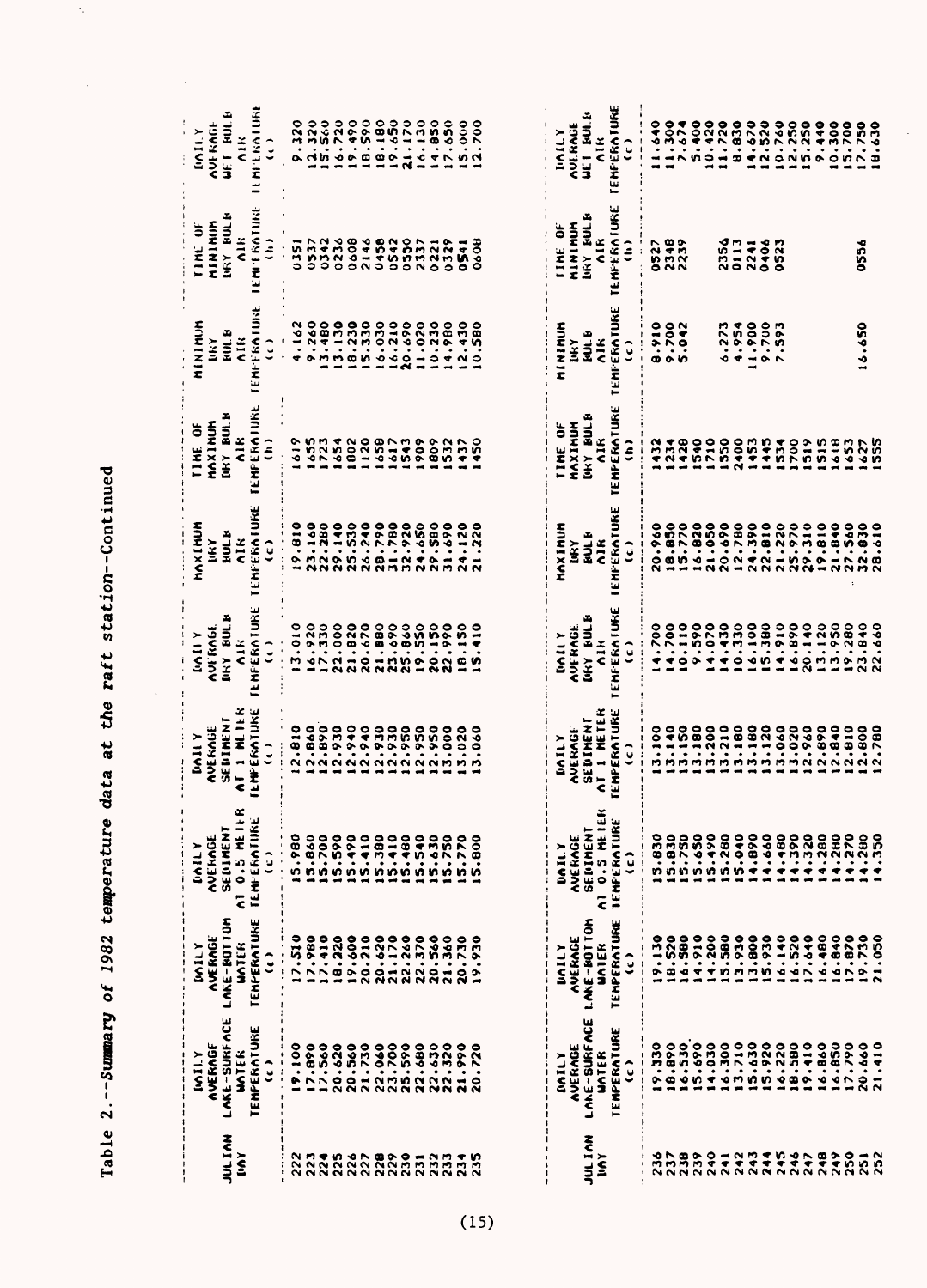Table 2.--Summary of 1982 temperature data at the raft station--Continued

 $\epsilon_{\rm g}$ 

 $\ddot{\phantom{0}}$ 

| <b>TEMPERATURE</b><br><b>IMILY</b><br>AVEKAGE<br>WET BULB<br>AIK<br>TIME UI<br>MINIMUM<br>IIRY HULB<br>AIR<br>TEMIERATURE<br>TEMIERATURE<br>Minimum<br>Inky<br>Hulb<br>Hulb<br>Aik | 7.430                      | 10.830           | 0.130 |       |                            |          |  | $4.018$<br>$4.018$<br>$5.016$<br>$6.017$<br>$6.017$<br>$7.017$<br>$7.017$<br>$7.017$<br>$7.017$<br>$7.017$<br>$5.483880$<br>$-4.893880$<br>$-4.89380$<br>$-1.6930$<br>$-1.6930$<br>$-1.6930$<br>$-1.6930$ |
|------------------------------------------------------------------------------------------------------------------------------------------------------------------------------------|----------------------------|------------------|-------|-------|----------------------------|----------|--|-----------------------------------------------------------------------------------------------------------------------------------------------------------------------------------------------------------|
| TEMPERATURI <sup>.</sup><br>Ch)<br><b>ITHE OF</b><br>MAXIMUM<br>EIKY HUI B<br>CIK                                                                                                  | 1644<br>0004<br>1641       |                  |       |       |                            |          |  | 1301<br>1412<br>1412<br>1414                                                                                                                                                                              |
| <b>TENFERATURE</b><br>MOXINUM<br><b>HELE</b><br>RULB<br>$\ddot{\cdot}$                                                                                                             | 32.740<br>20.080<br>14.360 |                  |       |       | 8.200<br>14.270<br>11.990  |          |  | $\frac{16.030}{22.540}$                                                                                                                                                                                   |
| <b>TEM-ERAIURE</b><br>AVERAGE<br>LIKY HULB<br>AIK<br><b>IIAILY</b><br>$\hat{L}$                                                                                                    | 23.090                     | 13.800           | 9.840 | 6.200 |                            |          |  | $7.121$<br>$9.660$<br>$0.950$<br>$0.150$                                                                                                                                                                  |
| SEDINENT<br>AT 1 METER<br><b>LM-ERATURI</b><br><b>AVLKAGE</b><br>INAILY<br>$\ddot{c}$                                                                                              | 12.760                     |                  |       |       |                            |          |  |                                                                                                                                                                                                           |
| AVERAGE<br>Lake-Bottom Sediment<br>Water at 0.5 Melk<br>Temperature Temperature<br><b>MINU</b>                                                                                     | 14.470                     | 14.620           | 4.960 | 9.940 | 4.730                      | $-4.410$ |  | 14.130<br>13.870                                                                                                                                                                                          |
| <b>MUNITY</b>                                                                                                                                                                      | 21.860                     | 17.740<br>14.820 | 3.450 |       | $10.740$<br>$10.570$       |          |  | $\begin{array}{c} 11.080 \\ 11.600 \\ 12.790 \end{array}$                                                                                                                                                 |
| NUERAGE NERWEN<br>Lake-Surface Lake-Buttum<br>Water - Water<br>Water - Thorraidr'<br>EMPERATURE<br>DAILY<br>$\hat{\epsilon}$                                                       | 068.12                     | 17.020           |       |       | 13.140<br>10.530<br>11.600 |          |  | $10.900$<br>11.520<br>12.970<br>11.460                                                                                                                                                                    |
| <b>NATIVE</b><br>in                                                                                                                                                                |                            |                  |       |       |                            |          |  |                                                                                                                                                                                                           |

 $\sim$ 

 $\ddot{\phantom{0}}$ 

 $\ddot{\phantom{0}}$ 

 $\ddot{\phantom{0}}$ 

 $\ddot{\phantom{a}}$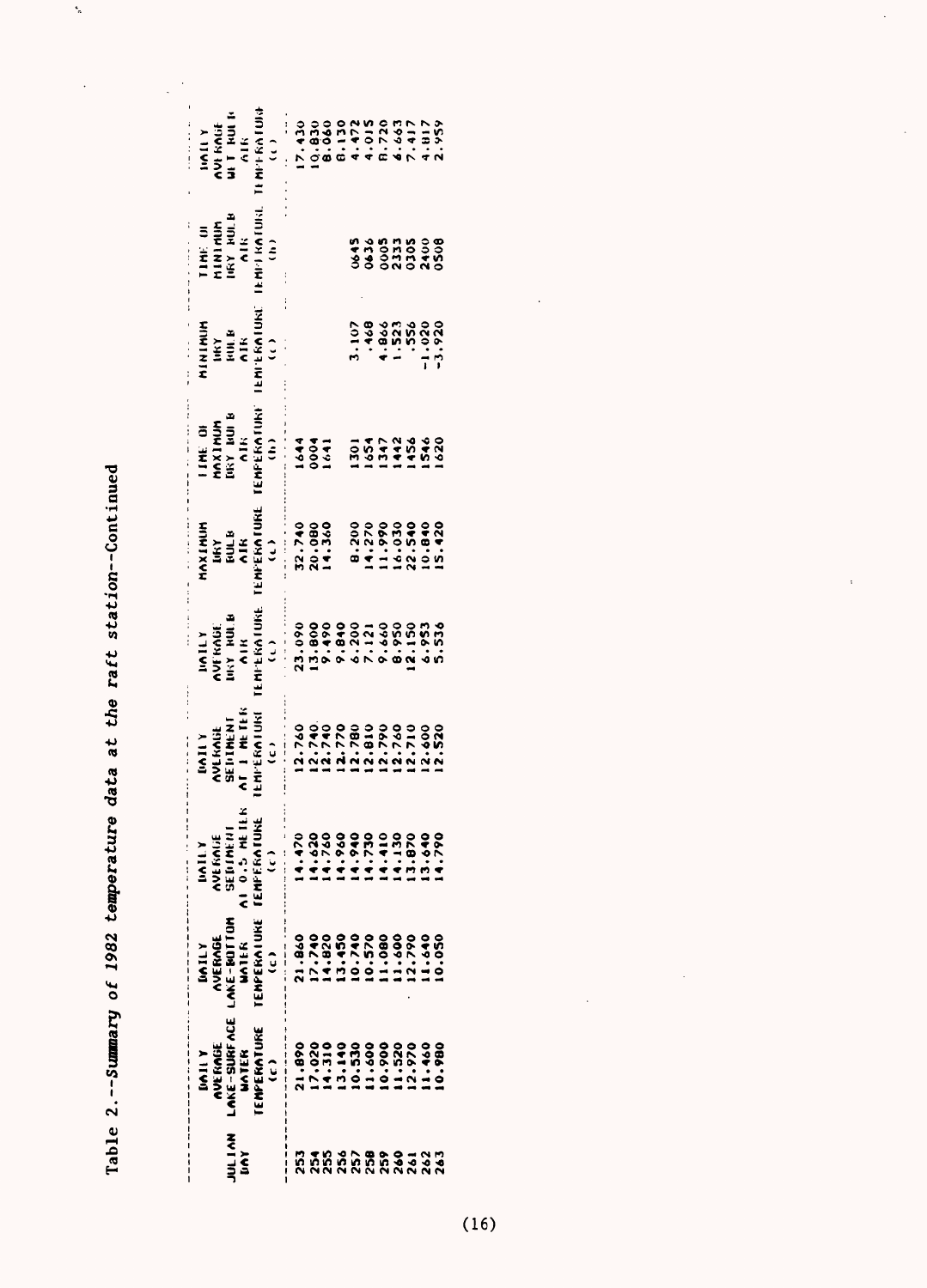**Table 3. Suamary of 1982 wind-speed data at the raft station**  Table 3.--Summary of 1982 wind-speed data at the raft station

'n,

 $\frac{1}{2}$ 

 $\ddot{\phantom{0}}$ 

Ç,

[mi/h, miles per hour; h, hour; blank, no data] **[mi/h, miles per hour; h, hour; blank, no data]**

| <b>ULLIAN</b>                    | AVERAGE<br>WIND SPEED W<br>AT 2 METERS /<br>AN /h)<br><b>INTILY</b> | NAXINUM<br>Wind Speed W<br>AT 2 Neters A<br>A 4 /h)<br><b>DAILY</b> | TIME<br>NAXI<br>NIND<br>AT 2 | ME OF INITY<br>XIMUM MINIMUM<br>D SFEED WIND SFEED W<br>P METERS AT 2 METERS A<br>Ch) | $\hat{\mathbf{z}}$ | <b>TIME OF MAILY</b><br>MINIMUM AVERAGE<br>WIND SFEED WIND SPEED<br>AI 2 METERS AT 3 METERS<br>(m <sub>1</sub> /h) | <b>IATLY</b><br>MAXIMUM<br>MINO SPELD V<br>AT 3 METERS A<br>AT 3 METERS A | IIME OF<br>MAXIMUM<br>Wind Speed<br>AT 3 Meters A<br>AT 3 Meters A | <b>LAILY TIME OF</b><br>D WIND SFEED WINDMM<br>D WIND SFEED WIND SPEED<br>S AT 3 METERS AT 3 METERS<br>S AT 3 METERS AT 3 METERS                                       |  |
|----------------------------------|---------------------------------------------------------------------|---------------------------------------------------------------------|------------------------------|---------------------------------------------------------------------------------------|--------------------|--------------------------------------------------------------------------------------------------------------------|---------------------------------------------------------------------------|--------------------------------------------------------------------|------------------------------------------------------------------------------------------------------------------------------------------------------------------------|--|
|                                  |                                                                     |                                                                     |                              |                                                                                       |                    |                                                                                                                    |                                                                           |                                                                    |                                                                                                                                                                        |  |
|                                  |                                                                     |                                                                     |                              |                                                                                       |                    |                                                                                                                    |                                                                           |                                                                    |                                                                                                                                                                        |  |
|                                  |                                                                     |                                                                     |                              |                                                                                       |                    |                                                                                                                    |                                                                           |                                                                    |                                                                                                                                                                        |  |
|                                  |                                                                     |                                                                     |                              |                                                                                       |                    |                                                                                                                    |                                                                           |                                                                    |                                                                                                                                                                        |  |
|                                  |                                                                     |                                                                     |                              |                                                                                       |                    |                                                                                                                    |                                                                           |                                                                    |                                                                                                                                                                        |  |
|                                  |                                                                     |                                                                     |                              |                                                                                       |                    |                                                                                                                    |                                                                           |                                                                    |                                                                                                                                                                        |  |
|                                  |                                                                     |                                                                     |                              |                                                                                       |                    |                                                                                                                    |                                                                           |                                                                    |                                                                                                                                                                        |  |
|                                  |                                                                     |                                                                     |                              |                                                                                       |                    |                                                                                                                    |                                                                           |                                                                    |                                                                                                                                                                        |  |
| 44444444444444<br>44446666666666 |                                                                     |                                                                     |                              |                                                                                       |                    |                                                                                                                    |                                                                           |                                                                    | 009.6                                                                                                                                                                  |  |
|                                  |                                                                     |                                                                     |                              |                                                                                       |                    |                                                                                                                    |                                                                           |                                                                    |                                                                                                                                                                        |  |
|                                  |                                                                     |                                                                     |                              |                                                                                       |                    |                                                                                                                    |                                                                           |                                                                    |                                                                                                                                                                        |  |
|                                  |                                                                     |                                                                     |                              |                                                                                       |                    |                                                                                                                    |                                                                           |                                                                    |                                                                                                                                                                        |  |
|                                  |                                                                     |                                                                     |                              |                                                                                       |                    |                                                                                                                    |                                                                           |                                                                    |                                                                                                                                                                        |  |
|                                  |                                                                     |                                                                     |                              |                                                                                       |                    |                                                                                                                    | 21.340<br>24.5580<br>24.513000<br>25.22000<br>25.1225.12                  | 2200222<br>22002242<br>22002442                                    | $\begin{smallmatrix} 0 & 0 & 0 & 0 & 0 & 0 \\ 0 & 0 & 0 & 0 & 0 & 0 \\ 0 & 0 & 0 & 0 & 0 & 0 \\ \vdots & \vdots & \vdots & \vdots & \vdots & \vdots \end{smallmatrix}$ |  |
|                                  |                                                                     |                                                                     |                              |                                                                                       |                    |                                                                                                                    |                                                                           |                                                                    |                                                                                                                                                                        |  |

| <b>MILIAN</b><br>DAY | <b>INALLY</b><br>AVERAGE<br>WINI SFEED W<br>WI 2 METERS A<br>AI 2 METERS | IAILY<br>HAXIMUM<br>HIND SFEED N<br>HIND SFEED N<br>HIND SFEED N<br>A NOT NETERS A | <b>METERS</b><br><b>OF</b><br>MUN<br>SFEED<br>TIME<br>MAXI<br>MIND<br>AI 2 | <b>INAILY<br/>MININUM</b><br>WIND SPEED I<br>WIND SPEED I<br>WIND SPEED ING | TIME OF<br>Minimum<br>Wind Sfeed<br>At 2 Meters a<br>At 2 Meters a | IGILY<br>AVERAGE<br>WINN SPEED<br>WI 3 METERS<br>I 3 METERS | DAILY<br>MAXIMUM<br>WIND SPEED<br>WIND SPEED<br>AI 3 METERS 4<br>AI 4 METERS | INE OF<br>WAXIMUM<br>WIND SFEED<br>WI 3 METERS<br>AT 3 METERS                                                                                                                                                                                                                                                 | TATLY<br>HIMINHHHHHHHHH<br>HIMIN SPEED<br>JAI 3 HETERS /<br>JAI 3 HETERS /                                                                                                                                                                                                                                                       | TIME OF<br>MINIMM<br>WIND SPFED<br>WIND SPFED<br>AT 3 METERS<br>AT 3 METERS |
|----------------------|--------------------------------------------------------------------------|------------------------------------------------------------------------------------|----------------------------------------------------------------------------|-----------------------------------------------------------------------------|--------------------------------------------------------------------|-------------------------------------------------------------|------------------------------------------------------------------------------|---------------------------------------------------------------------------------------------------------------------------------------------------------------------------------------------------------------------------------------------------------------------------------------------------------------|----------------------------------------------------------------------------------------------------------------------------------------------------------------------------------------------------------------------------------------------------------------------------------------------------------------------------------|-----------------------------------------------------------------------------|
|                      | $\frac{1}{2}$                                                            |                                                                                    |                                                                            |                                                                             |                                                                    |                                                             |                                                                              | $\begin{array}{c} 1989 \\ 1989 \\ 1999 \\ 1999 \\ 1999 \\ 1999 \\ 1999 \\ 1999 \\ 1999 \\ 1999 \\ 1999 \\ 1999 \\ 1999 \\ 1999 \\ 1999 \\ 1999 \\ 1999 \\ 1999 \\ 1999 \\ 1999 \\ 1999 \\ 1999 \\ 1999 \\ 1999 \\ 1999 \\ 1999 \\ 1999 \\ 1999 \\ 1999 \\ 1999 \\ 1999 \\ 1999 \\ 1999 \\ 1999 \\ 1999 \\ 19$ |                                                                                                                                                                                                                                                                                                                                  |                                                                             |
| 0000000000000000     |                                                                          |                                                                                    |                                                                            |                                                                             |                                                                    |                                                             |                                                                              |                                                                                                                                                                                                                                                                                                               |                                                                                                                                                                                                                                                                                                                                  |                                                                             |
|                      |                                                                          |                                                                                    |                                                                            |                                                                             |                                                                    |                                                             |                                                                              |                                                                                                                                                                                                                                                                                                               |                                                                                                                                                                                                                                                                                                                                  |                                                                             |
|                      |                                                                          |                                                                                    |                                                                            |                                                                             |                                                                    |                                                             |                                                                              |                                                                                                                                                                                                                                                                                                               |                                                                                                                                                                                                                                                                                                                                  |                                                                             |
|                      |                                                                          |                                                                                    |                                                                            |                                                                             |                                                                    |                                                             |                                                                              |                                                                                                                                                                                                                                                                                                               |                                                                                                                                                                                                                                                                                                                                  |                                                                             |
|                      |                                                                          |                                                                                    |                                                                            |                                                                             |                                                                    |                                                             |                                                                              |                                                                                                                                                                                                                                                                                                               |                                                                                                                                                                                                                                                                                                                                  |                                                                             |
|                      |                                                                          |                                                                                    |                                                                            |                                                                             |                                                                    |                                                             |                                                                              |                                                                                                                                                                                                                                                                                                               |                                                                                                                                                                                                                                                                                                                                  |                                                                             |
|                      |                                                                          |                                                                                    |                                                                            |                                                                             |                                                                    |                                                             |                                                                              |                                                                                                                                                                                                                                                                                                               |                                                                                                                                                                                                                                                                                                                                  |                                                                             |
|                      |                                                                          |                                                                                    |                                                                            |                                                                             |                                                                    |                                                             |                                                                              |                                                                                                                                                                                                                                                                                                               |                                                                                                                                                                                                                                                                                                                                  |                                                                             |
|                      |                                                                          |                                                                                    |                                                                            |                                                                             |                                                                    |                                                             |                                                                              |                                                                                                                                                                                                                                                                                                               |                                                                                                                                                                                                                                                                                                                                  |                                                                             |
|                      |                                                                          |                                                                                    |                                                                            |                                                                             |                                                                    |                                                             | 20.290<br>27.740<br>18.540<br>18.110                                         | 0254<br>02607<br>02615045                                                                                                                                                                                                                                                                                     | $\begin{smallmatrix} 0 & 0 & 0 & 0 & 0 \\ 0 & 0 & 0 & 0 & 0 \\ 0 & 0 & 0 & 0 & 0 \\ 0 & 0 & 0 & 0 & 0 \\ 0 & 0 & 0 & 0 & 0 \\ 0 & 0 & 0 & 0 & 0 \\ 0 & 0 & 0 & 0 & 0 \\ 0 & 0 & 0 & 0 & 0 \\ 0 & 0 & 0 & 0 & 0 \\ 0 & 0 & 0 & 0 & 0 \\ 0 & 0 & 0 & 0 & 0 \\ 0 & 0 & 0 & 0 & 0 \\ 0 & 0 & 0 & 0 & 0 \\ 0 & 0 & 0 & 0 & 0 & 0 \\ $ |                                                                             |
|                      |                                                                          |                                                                                    |                                                                            |                                                                             |                                                                    |                                                             |                                                                              |                                                                                                                                                                                                                                                                                                               |                                                                                                                                                                                                                                                                                                                                  |                                                                             |
|                      |                                                                          |                                                                                    |                                                                            |                                                                             |                                                                    |                                                             |                                                                              |                                                                                                                                                                                                                                                                                                               |                                                                                                                                                                                                                                                                                                                                  |                                                                             |
|                      |                                                                          |                                                                                    |                                                                            |                                                                             |                                                                    |                                                             |                                                                              |                                                                                                                                                                                                                                                                                                               |                                                                                                                                                                                                                                                                                                                                  |                                                                             |

-

 $\overline{\phantom{a}}$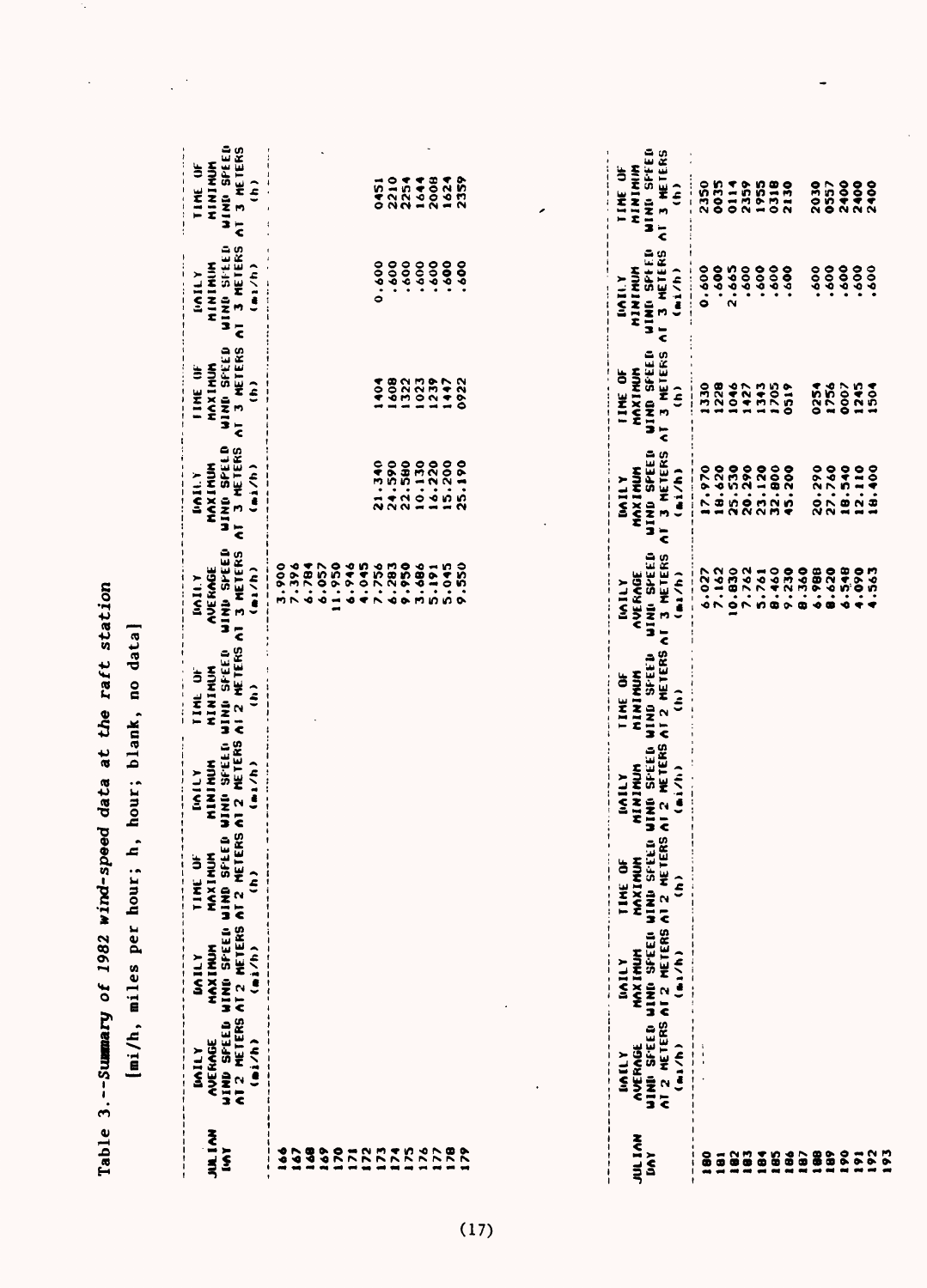Table 3.--Summary of 1982 wind-speed data at the raft station--Continued Table 3.--Summary of 1982 wind-speed data at the raft station--Continued

 $\zeta$ 

 $\hat{\boldsymbol{\beta}}$ 

 $\label{eq:2.1} \frac{1}{\sqrt{2}}\left(\frac{1}{\sqrt{2}}\right)^{2} \frac{1}{\sqrt{2}}\left(\frac{1}{\sqrt{2}}\right)^{2}$ 

| <b>UIND SFEED</b><br>AI 3 METERS<br><b>MIND SPIED</b><br>3 HETERS<br>MINIMUM<br>MININUM<br>TIME OF<br>0057<br>0555<br>0558<br>2400<br>1719<br>2400<br>2154<br>2351<br>1931<br>í<br>$\bar{\epsilon}$<br><b>MIND SPFED</b><br>AT 3 HETERS<br><b>QTHIS GRIM</b><br>AT 3 NETERS<br>MINININ<br>(m <sub>1</sub> /h)<br>0.600<br>.600<br>.600<br>009.<br>.600<br>.684.<br>.600<br>.600<br>009.<br>.600<br>MININUM<br><b>DAILY</b><br><b>UIND SPEED</b><br>AT 3 HETERS<br><b>WIND SPEED</b><br>AT 3 METERS<br>MAXIMUM<br>MAXIMUM<br>TIME OF<br>$\hat{\epsilon}$<br>0738<br>1238<br>1545<br>0034<br>0906<br>1519<br>0923<br>1912<br>2141<br>1411<br><b>WIND SPEED</b><br>3 METERS<br><b>MIND SPEED</b><br>5.140<br>19.270<br>MAXIMUM<br>(n1/n)<br>19.530<br>14.660<br>23.120<br>22.640<br>10.780<br>12.740<br>15.710<br>20.470<br>MAXIMUM<br><b>MAILY</b><br>$\overline{\overline{6}}$<br><b>UTHE SPEED</b><br>3 METERS<br><b>UIND SPEED</b><br>4.635<br>(m) / h<br>4.817<br>8.180<br>8.870<br><b>AVERAGE</b><br>5.354<br>3.375<br>$-318$<br>6.761<br>5.651<br>3.001<br><b>AVERAGE</b><br>unily<br>$\bar{\tilde{\cdot}}$<br>AT 2 HETERS AT<br>METERS AT 2 METERS AT 2 METERS<br>WIND SPEED<br><b>WIND SPEFD</b><br>MININUM<br>MININUM<br>TIME OF<br>$\hat{\epsilon}$<br>SPEED WIND SPEED<br><b>UIND SPEED</b><br>AI2 METERS<br>(n)/h<br>MININUM<br>MININUM<br><b>DAILY</b><br><b>MIND SPEED</b><br><b>HUM</b><br><b>HAXIMUM</b><br>ä<br>⌒<br>MAXI<br>$\epsilon$<br>annn<br>AT 2 METERS AT 2 METERS AT 2<br>TIME<br><b>UIND SPEED</b><br>AT2 METERS AT2 METERS<br><b>WIND SPEED</b><br>MAXIMIN<br>(n)/h<br>MAXIMUM<br><b>NJINU</b><br><b>UIND SPEED</b><br><b>UIND SPEED</b><br>AVERAGE<br>(n)<br><b>AVERAGE</b><br><b>IINILY</b><br>JULIAN<br>ĨW<br>8<br>203<br>$\frac{6}{26}$<br>96<br>$\ddot{\bm{s}}$<br><b>2006</b><br>2006<br>$\frac{2}{3}$<br>$\ddot{\bullet}$<br>561<br>207<br>201<br>ă<br><b>VVII</b> |               |              |                | ă<br><b>TIME</b>                 | <b>UAILY</b> | TIME OF | <b>DAILY</b> | <b>UAILY</b> | TIME OF | <b>IINTI</b> | TIME OF |
|-----------------------------------------------------------------------------------------------------------------------------------------------------------------------------------------------------------------------------------------------------------------------------------------------------------------------------------------------------------------------------------------------------------------------------------------------------------------------------------------------------------------------------------------------------------------------------------------------------------------------------------------------------------------------------------------------------------------------------------------------------------------------------------------------------------------------------------------------------------------------------------------------------------------------------------------------------------------------------------------------------------------------------------------------------------------------------------------------------------------------------------------------------------------------------------------------------------------------------------------------------------------------------------------------------------------------------------------------------------------------------------------------------------------------------------------------------------------------------------------------------------------------------------------------------------------------------------------------------------------------------------------------------------------------------------------------------------------------------------------------------------------------------------------------------------------------------------------------------------------------------------------------------|---------------|--------------|----------------|----------------------------------|--------------|---------|--------------|--------------|---------|--------------|---------|
|                                                                                                                                                                                                                                                                                                                                                                                                                                                                                                                                                                                                                                                                                                                                                                                                                                                                                                                                                                                                                                                                                                                                                                                                                                                                                                                                                                                                                                                                                                                                                                                                                                                                                                                                                                                                                                                                                                     | <b>JULIAN</b> | <b>MAILY</b> | <b>TILAILY</b> |                                  |              |         |              |              |         |              |         |
|                                                                                                                                                                                                                                                                                                                                                                                                                                                                                                                                                                                                                                                                                                                                                                                                                                                                                                                                                                                                                                                                                                                                                                                                                                                                                                                                                                                                                                                                                                                                                                                                                                                                                                                                                                                                                                                                                                     |               |              |                |                                  |              |         |              |              |         |              |         |
|                                                                                                                                                                                                                                                                                                                                                                                                                                                                                                                                                                                                                                                                                                                                                                                                                                                                                                                                                                                                                                                                                                                                                                                                                                                                                                                                                                                                                                                                                                                                                                                                                                                                                                                                                                                                                                                                                                     |               |              |                |                                  |              |         |              |              |         |              |         |
|                                                                                                                                                                                                                                                                                                                                                                                                                                                                                                                                                                                                                                                                                                                                                                                                                                                                                                                                                                                                                                                                                                                                                                                                                                                                                                                                                                                                                                                                                                                                                                                                                                                                                                                                                                                                                                                                                                     |               |              |                |                                  |              |         |              |              |         |              |         |
|                                                                                                                                                                                                                                                                                                                                                                                                                                                                                                                                                                                                                                                                                                                                                                                                                                                                                                                                                                                                                                                                                                                                                                                                                                                                                                                                                                                                                                                                                                                                                                                                                                                                                                                                                                                                                                                                                                     |               |              |                |                                  |              |         |              |              |         |              |         |
|                                                                                                                                                                                                                                                                                                                                                                                                                                                                                                                                                                                                                                                                                                                                                                                                                                                                                                                                                                                                                                                                                                                                                                                                                                                                                                                                                                                                                                                                                                                                                                                                                                                                                                                                                                                                                                                                                                     |               |              |                |                                  |              |         |              |              |         |              |         |
|                                                                                                                                                                                                                                                                                                                                                                                                                                                                                                                                                                                                                                                                                                                                                                                                                                                                                                                                                                                                                                                                                                                                                                                                                                                                                                                                                                                                                                                                                                                                                                                                                                                                                                                                                                                                                                                                                                     |               |              |                |                                  |              |         |              |              |         |              |         |
|                                                                                                                                                                                                                                                                                                                                                                                                                                                                                                                                                                                                                                                                                                                                                                                                                                                                                                                                                                                                                                                                                                                                                                                                                                                                                                                                                                                                                                                                                                                                                                                                                                                                                                                                                                                                                                                                                                     |               |              |                |                                  |              |         |              |              |         |              |         |
|                                                                                                                                                                                                                                                                                                                                                                                                                                                                                                                                                                                                                                                                                                                                                                                                                                                                                                                                                                                                                                                                                                                                                                                                                                                                                                                                                                                                                                                                                                                                                                                                                                                                                                                                                                                                                                                                                                     |               |              |                |                                  |              |         |              |              |         |              |         |
|                                                                                                                                                                                                                                                                                                                                                                                                                                                                                                                                                                                                                                                                                                                                                                                                                                                                                                                                                                                                                                                                                                                                                                                                                                                                                                                                                                                                                                                                                                                                                                                                                                                                                                                                                                                                                                                                                                     |               |              |                |                                  |              |         |              |              |         |              |         |
|                                                                                                                                                                                                                                                                                                                                                                                                                                                                                                                                                                                                                                                                                                                                                                                                                                                                                                                                                                                                                                                                                                                                                                                                                                                                                                                                                                                                                                                                                                                                                                                                                                                                                                                                                                                                                                                                                                     |               |              |                |                                  |              |         |              |              |         |              |         |
|                                                                                                                                                                                                                                                                                                                                                                                                                                                                                                                                                                                                                                                                                                                                                                                                                                                                                                                                                                                                                                                                                                                                                                                                                                                                                                                                                                                                                                                                                                                                                                                                                                                                                                                                                                                                                                                                                                     |               |              |                |                                  |              |         |              |              |         |              |         |
|                                                                                                                                                                                                                                                                                                                                                                                                                                                                                                                                                                                                                                                                                                                                                                                                                                                                                                                                                                                                                                                                                                                                                                                                                                                                                                                                                                                                                                                                                                                                                                                                                                                                                                                                                                                                                                                                                                     |               |              |                |                                  |              |         |              |              |         |              |         |
|                                                                                                                                                                                                                                                                                                                                                                                                                                                                                                                                                                                                                                                                                                                                                                                                                                                                                                                                                                                                                                                                                                                                                                                                                                                                                                                                                                                                                                                                                                                                                                                                                                                                                                                                                                                                                                                                                                     |               |              |                |                                  |              |         |              |              |         |              |         |
|                                                                                                                                                                                                                                                                                                                                                                                                                                                                                                                                                                                                                                                                                                                                                                                                                                                                                                                                                                                                                                                                                                                                                                                                                                                                                                                                                                                                                                                                                                                                                                                                                                                                                                                                                                                                                                                                                                     |               |              |                |                                  |              |         |              |              |         |              |         |
|                                                                                                                                                                                                                                                                                                                                                                                                                                                                                                                                                                                                                                                                                                                                                                                                                                                                                                                                                                                                                                                                                                                                                                                                                                                                                                                                                                                                                                                                                                                                                                                                                                                                                                                                                                                                                                                                                                     |               |              |                |                                  |              |         |              |              |         |              |         |
|                                                                                                                                                                                                                                                                                                                                                                                                                                                                                                                                                                                                                                                                                                                                                                                                                                                                                                                                                                                                                                                                                                                                                                                                                                                                                                                                                                                                                                                                                                                                                                                                                                                                                                                                                                                                                                                                                                     |               |              |                |                                  |              |         |              |              |         |              |         |
|                                                                                                                                                                                                                                                                                                                                                                                                                                                                                                                                                                                                                                                                                                                                                                                                                                                                                                                                                                                                                                                                                                                                                                                                                                                                                                                                                                                                                                                                                                                                                                                                                                                                                                                                                                                                                                                                                                     |               |              |                |                                  |              |         |              |              |         |              |         |
|                                                                                                                                                                                                                                                                                                                                                                                                                                                                                                                                                                                                                                                                                                                                                                                                                                                                                                                                                                                                                                                                                                                                                                                                                                                                                                                                                                                                                                                                                                                                                                                                                                                                                                                                                                                                                                                                                                     |               |              |                |                                  |              |         |              |              |         |              |         |
|                                                                                                                                                                                                                                                                                                                                                                                                                                                                                                                                                                                                                                                                                                                                                                                                                                                                                                                                                                                                                                                                                                                                                                                                                                                                                                                                                                                                                                                                                                                                                                                                                                                                                                                                                                                                                                                                                                     |               |              |                |                                  |              |         |              |              |         |              |         |
|                                                                                                                                                                                                                                                                                                                                                                                                                                                                                                                                                                                                                                                                                                                                                                                                                                                                                                                                                                                                                                                                                                                                                                                                                                                                                                                                                                                                                                                                                                                                                                                                                                                                                                                                                                                                                                                                                                     |               |              |                |                                  |              |         |              |              |         |              |         |
|                                                                                                                                                                                                                                                                                                                                                                                                                                                                                                                                                                                                                                                                                                                                                                                                                                                                                                                                                                                                                                                                                                                                                                                                                                                                                                                                                                                                                                                                                                                                                                                                                                                                                                                                                                                                                                                                                                     |               |              |                |                                  |              |         |              |              |         |              |         |
|                                                                                                                                                                                                                                                                                                                                                                                                                                                                                                                                                                                                                                                                                                                                                                                                                                                                                                                                                                                                                                                                                                                                                                                                                                                                                                                                                                                                                                                                                                                                                                                                                                                                                                                                                                                                                                                                                                     |               |              |                | <b>ETERS</b><br>E<br>N<br>N<br>N |              |         | 3 HETERS     | AT 3 NETERS  |         |              |         |

| .<br>JULIAN<br>IMY | .<br>IAILY<br>AVERAGE<br>MIND SPEED<br>MI 2 METERS<br>MI 2 METERS                    | <b>DAILY<br/>MAXIMUM</b><br>WIND SPEED<br>WI2 NETERS<br>AI2 NETERS | SPEED<br>ETERS<br>à§<br>TIME<br>MAXIM<br>WIND S<br>WI2 ME<br>AT2 ME | DAILY<br>HININUM<br>HINI SPEED<br>HINI SPEED<br>HT Chi/h) | TIME OF<br>MININUM<br>WIND SPEFD<br>AT 2 METERS /<br>AT 2 METERS / | IAILY<br>Aueraie<br>Winu Speed<br>Winu Speed<br>IT 3 Meters | <b>LAILY<br/>MAXIMUM<br/>ILND SPEED<br/>ILND SPEED<br/>I METERS</b> | TIME OF<br>MAXIMUM<br>WIND SPEED<br>WI 3 METERS<br>WI 3 METERS | DAILY<br>MINIMUM<br>MIND SPILD<br>MIND SPILD<br>T J NETERS<br>(AL/h) | TIME OF<br>MINIMUM<br>WIND SPEED<br>WI 3 METERS<br>WI 3 METERS |
|--------------------|--------------------------------------------------------------------------------------|--------------------------------------------------------------------|---------------------------------------------------------------------|-----------------------------------------------------------|--------------------------------------------------------------------|-------------------------------------------------------------|---------------------------------------------------------------------|----------------------------------------------------------------|----------------------------------------------------------------------|----------------------------------------------------------------|
|                    |                                                                                      |                                                                    |                                                                     |                                                           |                                                                    |                                                             |                                                                     |                                                                |                                                                      |                                                                |
|                    |                                                                                      |                                                                    |                                                                     |                                                           |                                                                    |                                                             |                                                                     |                                                                |                                                                      |                                                                |
|                    |                                                                                      |                                                                    |                                                                     |                                                           |                                                                    |                                                             |                                                                     |                                                                |                                                                      |                                                                |
|                    |                                                                                      |                                                                    |                                                                     |                                                           |                                                                    |                                                             |                                                                     |                                                                |                                                                      |                                                                |
|                    |                                                                                      |                                                                    |                                                                     |                                                           |                                                                    |                                                             |                                                                     |                                                                |                                                                      |                                                                |
|                    |                                                                                      |                                                                    |                                                                     |                                                           |                                                                    |                                                             |                                                                     |                                                                |                                                                      |                                                                |
|                    | $\begin{array}{l} 0.01000 \\ 0.01000 \\ 0.01000 \\ 0.01000 \\ 0.0000 \\ \end{array}$ |                                                                    | 122211000                                                           |                                                           |                                                                    |                                                             |                                                                     |                                                                |                                                                      |                                                                |
|                    |                                                                                      |                                                                    |                                                                     |                                                           |                                                                    |                                                             |                                                                     |                                                                |                                                                      |                                                                |
|                    |                                                                                      |                                                                    |                                                                     |                                                           |                                                                    |                                                             |                                                                     |                                                                |                                                                      |                                                                |
|                    |                                                                                      |                                                                    |                                                                     | $141900$<br>$141000$<br>$14000$                           |                                                                    |                                                             |                                                                     |                                                                |                                                                      |                                                                |
|                    |                                                                                      |                                                                    |                                                                     |                                                           |                                                                    |                                                             |                                                                     |                                                                |                                                                      |                                                                |
|                    |                                                                                      |                                                                    |                                                                     |                                                           |                                                                    |                                                             |                                                                     |                                                                |                                                                      |                                                                |
| SO HOMES SHEPS ON  |                                                                                      |                                                                    |                                                                     |                                                           |                                                                    |                                                             |                                                                     |                                                                |                                                                      |                                                                |

 $\ddot{\phantom{0}}$ 

 $\hat{\mathcal{A}}$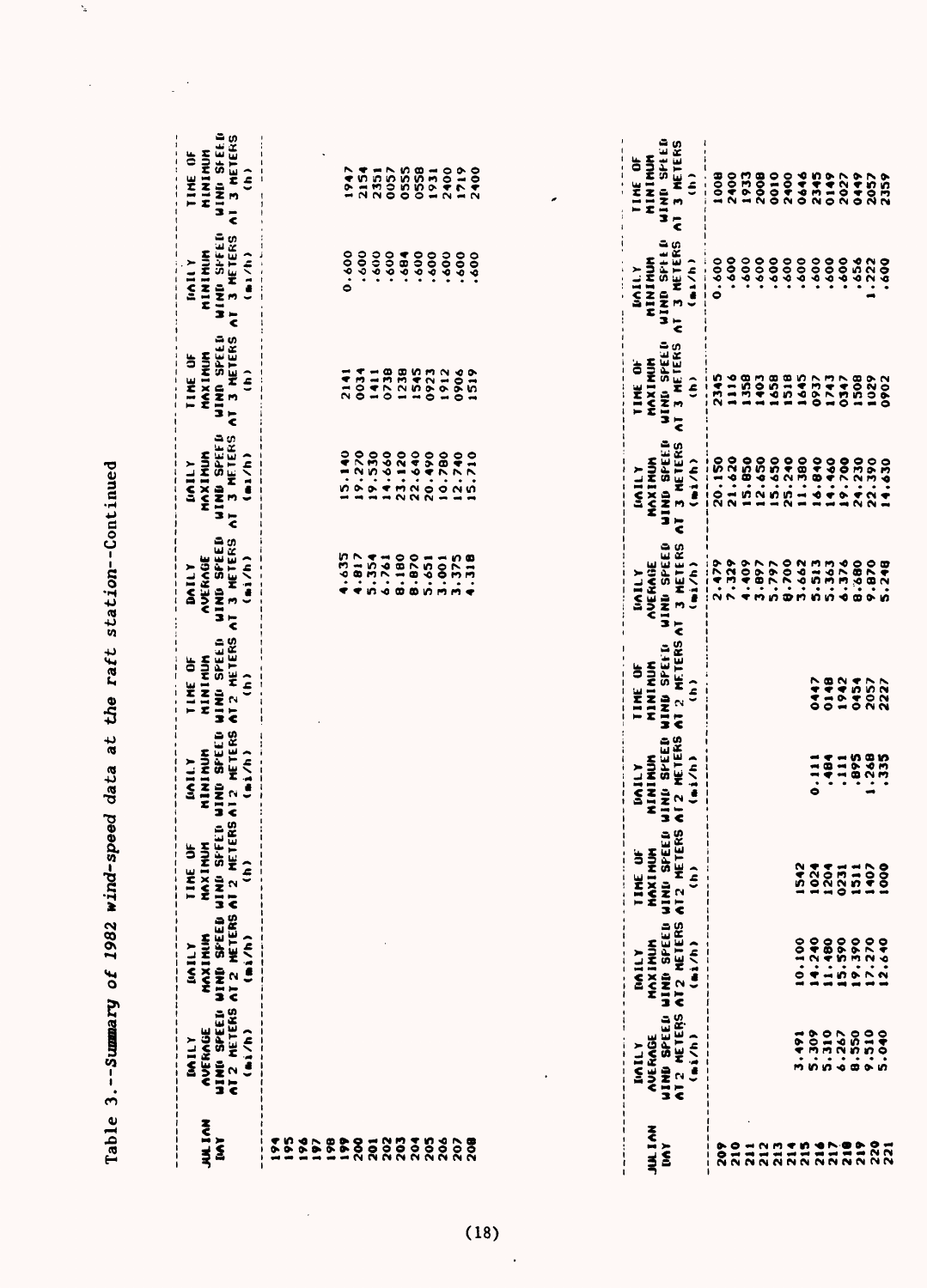Table 3.--Summary of 1982 wind-speed data at the raft station--Continued

 $\ddot{\phantom{a}}$ 

 $\hat{\mathcal{A}}$ 

 $\label{eq:2.1} \frac{1}{\sqrt{2}}\left(\frac{1}{\sqrt{2}}\right)^{2} \left(\frac{1}{\sqrt{2}}\right)^{2} \left(\frac{1}{\sqrt{2}}\right)^{2}$ 

 $\overline{a}$ 

| <b>UALIAN</b><br>EMY                                                        | IAILY<br>AVERAGE<br>WIND SFEED<br>WI 2 METERS<br>AI 2 METERS | <b>WIND SPEED</b><br>A12 METERS<br>(mi/h)<br>MAXIMUM<br><b>M11VI</b> | <b>TIME OF<br/>MAXIMUM</b><br>WIND SPEED<br>WI2 METERS<br>$\hat{a}$ | <b>IGILY<br/>HINIMUM</b><br>WIND SPEED<br>WIZ METERS<br>ATZ METERS | TIME OF<br>Minimum<br>Wind Speeld<br>A1 2 Meters<br>A1 2 Meters | <b>IAILY<br/>AVERAGE<br/>MIND SFEED<br/>MIND SFEED<br/>AIN 3 METRS<br/>AND 3</b> | NAILY<br>HAXINUM<br>WINU SPEED<br>AT 3 METERS<br>AT 3 METERS | TINE OF<br>MAXIMUM<br>WIND SPEED<br>WI 3 NETERS<br>AT 3 NETERS | <b>LAILY</b><br>MININININ<br>WIND SFEED<br>WIND SFEED<br>AT 3 METERS<br>(m)/h | TIME OF<br>MINIMUM<br>WIND SFEED<br>MI 3 METERS<br>AT 3 METERS |
|-----------------------------------------------------------------------------|--------------------------------------------------------------|----------------------------------------------------------------------|---------------------------------------------------------------------|--------------------------------------------------------------------|-----------------------------------------------------------------|----------------------------------------------------------------------------------|--------------------------------------------------------------|----------------------------------------------------------------|-------------------------------------------------------------------------------|----------------------------------------------------------------|
|                                                                             |                                                              |                                                                      |                                                                     |                                                                    |                                                                 |                                                                                  |                                                              |                                                                |                                                                               |                                                                |
|                                                                             |                                                              |                                                                      |                                                                     |                                                                    |                                                                 |                                                                                  |                                                              |                                                                |                                                                               |                                                                |
|                                                                             |                                                              |                                                                      |                                                                     | $1.261$<br>1.007                                                   | 1405                                                            |                                                                                  |                                                              |                                                                |                                                                               |                                                                |
|                                                                             |                                                              |                                                                      |                                                                     |                                                                    |                                                                 |                                                                                  |                                                              |                                                                |                                                                               |                                                                |
|                                                                             |                                                              |                                                                      |                                                                     | $\overline{90}$                                                    | 2357                                                            |                                                                                  |                                                              |                                                                |                                                                               |                                                                |
|                                                                             |                                                              |                                                                      |                                                                     |                                                                    |                                                                 |                                                                                  |                                                              |                                                                |                                                                               |                                                                |
|                                                                             |                                                              |                                                                      |                                                                     |                                                                    |                                                                 |                                                                                  |                                                              |                                                                |                                                                               |                                                                |
|                                                                             |                                                              |                                                                      |                                                                     | 359                                                                | 1901<br>1616                                                    |                                                                                  |                                                              |                                                                |                                                                               |                                                                |
|                                                                             |                                                              |                                                                      |                                                                     |                                                                    |                                                                 |                                                                                  |                                                              |                                                                |                                                                               |                                                                |
|                                                                             |                                                              |                                                                      |                                                                     |                                                                    |                                                                 |                                                                                  |                                                              |                                                                |                                                                               |                                                                |
|                                                                             |                                                              |                                                                      |                                                                     |                                                                    |                                                                 |                                                                                  |                                                              |                                                                |                                                                               |                                                                |
|                                                                             |                                                              |                                                                      |                                                                     |                                                                    |                                                                 |                                                                                  |                                                              |                                                                |                                                                               |                                                                |
|                                                                             |                                                              |                                                                      |                                                                     | 553<br>583<br>522                                                  | D312<br>1135<br>1741                                            |                                                                                  |                                                              |                                                                |                                                                               |                                                                |
| OMER EN ER OF OM TH<br>OO OO OO OO OO OM MAAM<br>OO OO OO OO OO OO OO OO OO |                                                              |                                                                      |                                                                     |                                                                    |                                                                 |                                                                                  | $\ddot{\text{36}}$                                           |                                                                |                                                                               |                                                                |
|                                                                             |                                                              |                                                                      |                                                                     |                                                                    |                                                                 |                                                                                  |                                                              |                                                                |                                                                               |                                                                |

| <b>MITAN</b><br>IAV                                             | DAILY<br>AVERAGE<br>JIND SPEED<br>JIND SPEED<br>NT2 METERS<br>(n)/h | <b>DAILY<br/>MAXINUM</b><br>MIND SPEED<br>MIZ METERS<br>ATZ METERS | <b>SFEED</b><br>IETERS<br>b<br>E<br>TIME<br>NAXI | WIND SPEED<br>AT 2 METERS<br>(bi/h)<br><b>DAILY</b><br>MINIMUM | <b>SHILING</b><br>113145 CNTERS<br>TIME OF<br>MINIMUM<br>$\hat{\boldsymbol{\epsilon}}$ | WIND SPEED<br>NT 3 METERS<br>(mi/h)<br><b>DAILY</b><br>AVERAGE | IND SPEED<br>3 METERS<br><b>DAILY</b><br>MAXIMUM<br>(1/6)<br>ē | <b>AIND SPEED</b><br>[ 3 METERS<br>TIME OF<br>ŝ | <b>NINU SFEELI</b><br>1 3 METERS<br><b>MULLAIR</b><br>$(m_1/n)$ | TIME OF<br>MINIMUM<br>WIND SFEED<br>AI 3 METERS<br>(h) |
|-----------------------------------------------------------------|---------------------------------------------------------------------|--------------------------------------------------------------------|--------------------------------------------------|----------------------------------------------------------------|----------------------------------------------------------------------------------------|----------------------------------------------------------------|----------------------------------------------------------------|-------------------------------------------------|-----------------------------------------------------------------|--------------------------------------------------------|
|                                                                 |                                                                     |                                                                    |                                                  |                                                                |                                                                                        |                                                                |                                                                |                                                 |                                                                 |                                                        |
|                                                                 |                                                                     |                                                                    |                                                  |                                                                |                                                                                        |                                                                |                                                                |                                                 |                                                                 |                                                        |
| SPORATHEDSPORATION<br>MAMMAR TE TE TE DONA<br>MANNANNANNANNANNA |                                                                     |                                                                    |                                                  |                                                                |                                                                                        |                                                                |                                                                | 120728202077772020777                           |                                                                 |                                                        |
|                                                                 |                                                                     |                                                                    |                                                  |                                                                |                                                                                        |                                                                |                                                                |                                                 |                                                                 |                                                        |
|                                                                 |                                                                     |                                                                    |                                                  |                                                                |                                                                                        |                                                                |                                                                |                                                 |                                                                 |                                                        |
|                                                                 |                                                                     |                                                                    |                                                  |                                                                |                                                                                        |                                                                |                                                                |                                                 |                                                                 |                                                        |
|                                                                 |                                                                     |                                                                    |                                                  |                                                                |                                                                                        |                                                                |                                                                |                                                 |                                                                 |                                                        |
|                                                                 |                                                                     |                                                                    |                                                  |                                                                |                                                                                        |                                                                |                                                                |                                                 |                                                                 |                                                        |
|                                                                 |                                                                     |                                                                    |                                                  |                                                                |                                                                                        |                                                                |                                                                |                                                 |                                                                 |                                                        |
|                                                                 |                                                                     |                                                                    |                                                  |                                                                |                                                                                        |                                                                |                                                                |                                                 |                                                                 |                                                        |
|                                                                 |                                                                     |                                                                    |                                                  |                                                                |                                                                                        |                                                                |                                                                |                                                 |                                                                 |                                                        |
|                                                                 |                                                                     |                                                                    |                                                  |                                                                |                                                                                        |                                                                |                                                                |                                                 |                                                                 |                                                        |
|                                                                 |                                                                     |                                                                    |                                                  |                                                                | 1518<br>1910844<br>1913844<br>1913                                                     |                                                                |                                                                |                                                 |                                                                 |                                                        |
|                                                                 |                                                                     |                                                                    |                                                  |                                                                |                                                                                        |                                                                |                                                                |                                                 |                                                                 |                                                        |
|                                                                 |                                                                     |                                                                    |                                                  |                                                                |                                                                                        |                                                                |                                                                |                                                 |                                                                 |                                                        |
|                                                                 |                                                                     |                                                                    |                                                  |                                                                |                                                                                        |                                                                |                                                                |                                                 |                                                                 |                                                        |
|                                                                 |                                                                     |                                                                    |                                                  |                                                                |                                                                                        |                                                                |                                                                |                                                 | 5.3000                                                          |                                                        |

 $\ddot{\phantom{0}}$ 

 $\overline{a}$ 

 $\ddot{\phantom{0}}$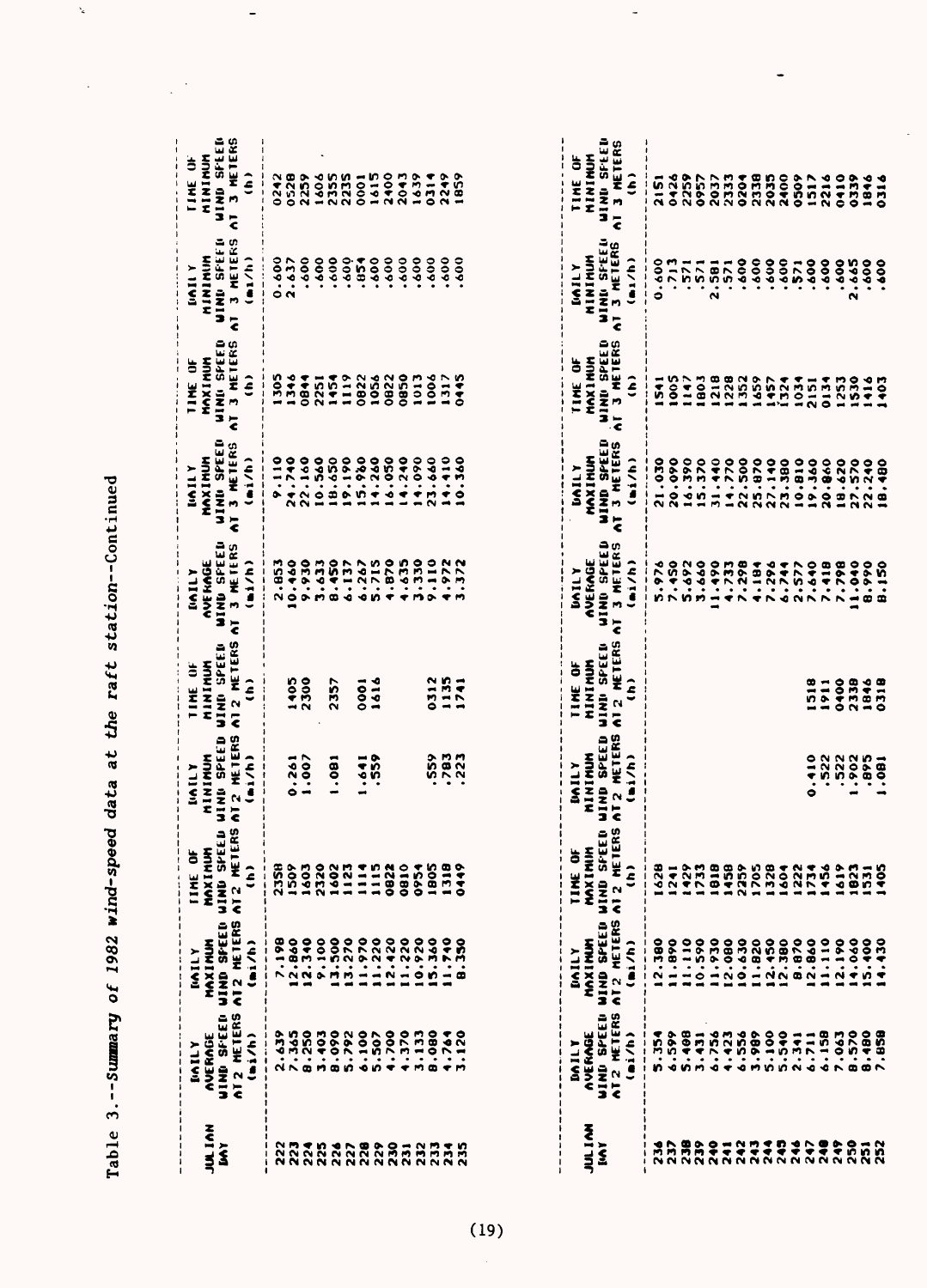Table 3.--Summary of 1982 wind-speed data at the raft station--Continued Table 3.--Summary of 1982 wind-speed data at the raft station--Continued

 $\ddot{\mathbf{z}}$ 

 $\hat{\boldsymbol{\beta}}$ 

 $\frac{1}{2} \left( \frac{1}{2} \right)^2$ 

|                                            |           | à Ş                                                               | <b>MILY</b>                                                                  |                                                              | <b>VAILY</b>                                        |                                                                                                      |                                                                |                                                             |                                                               |
|--------------------------------------------|-----------|-------------------------------------------------------------------|------------------------------------------------------------------------------|--------------------------------------------------------------|-----------------------------------------------------|------------------------------------------------------------------------------------------------------|----------------------------------------------------------------|-------------------------------------------------------------|---------------------------------------------------------------|
| <b>HULIAN</b><br>DAY                       |           | <b>SPEED</b><br>KETERS<br>TIME<br>MAXIN<br>MIND<br>CI 2 M<br>CL 2 | MININUM<br>Uind Speed<br>Aiz Meters<br>Aiz Meters                            | TIME OF<br>MINIMUM<br>WIND SPEED<br>MI2 METERS<br>AI2 METERS | AVERAGE<br>Wind Speed<br>At 3 Meters<br>At 3 Meters | <b>IMILY</b><br>MAXIMUM<br>WIND SPEED<br>VI 3 METERS<br>VI 3 METERS                                  | TIME OF<br>MAXIMUM<br>WIND SPEED<br>WI 3 METERS<br>AT 3 METERS | IMILY<br>MININUM<br>WINI SPEED<br>WINI SPEED<br>NI J METERS | TIME OF<br>HINIMUM<br>HIND SPEED<br>HIND SPEED<br>OT 3 METERS |
|                                            | ${\bf A}$ |                                                                   |                                                                              |                                                              |                                                     |                                                                                                      |                                                                | (n/6)                                                       | $\ddot{•}$                                                    |
|                                            |           | 14005                                                             |                                                                              |                                                              |                                                     |                                                                                                      | 1420<br>0100<br>0946                                           | $0.571$<br>$.571$<br>$.571$                                 |                                                               |
|                                            |           |                                                                   |                                                                              |                                                              |                                                     | $20.520$<br>$28.920$<br>9.760                                                                        |                                                                |                                                             | 0544<br>2319<br>0456                                          |
|                                            |           |                                                                   |                                                                              |                                                              |                                                     |                                                                                                      |                                                                |                                                             |                                                               |
|                                            |           |                                                                   |                                                                              |                                                              |                                                     |                                                                                                      |                                                                |                                                             |                                                               |
|                                            |           |                                                                   |                                                                              |                                                              |                                                     | 096'17                                                                                               |                                                                |                                                             |                                                               |
|                                            |           |                                                                   |                                                                              |                                                              |                                                     |                                                                                                      |                                                                |                                                             |                                                               |
|                                            |           |                                                                   |                                                                              |                                                              |                                                     |                                                                                                      |                                                                |                                                             |                                                               |
|                                            |           |                                                                   | $\begin{array}{c} 0.000000 \\ 0.000000 \\ 0.00000 \\ 0.00000 \\ \end{array}$ | 721<br>1955<br>1955<br>20555<br>20555                        |                                                     | $\begin{array}{l} 11.460 \\ 11.690 \\ 20.800 \\ 19.190 \\ 19.200 \\ 24.200 \\ 24.780 \\ \end{array}$ | 0801<br>022544666<br>022546666<br>15001<br>15001               |                                                             | 214<br>05133844<br>06223844<br>0623382                        |
|                                            |           |                                                                   |                                                                              |                                                              |                                                     |                                                                                                      |                                                                |                                                             |                                                               |
|                                            |           |                                                                   |                                                                              |                                                              |                                                     |                                                                                                      |                                                                |                                                             |                                                               |
| 2122222232323<br>22232333344<br>2223334234 |           | 1783358                                                           |                                                                              |                                                              |                                                     |                                                                                                      |                                                                |                                                             |                                                               |

 $\pmb{\mathfrak{z}}$ 

 $\ddot{\phantom{0}}$ 

 $\ddot{\phantom{a}}$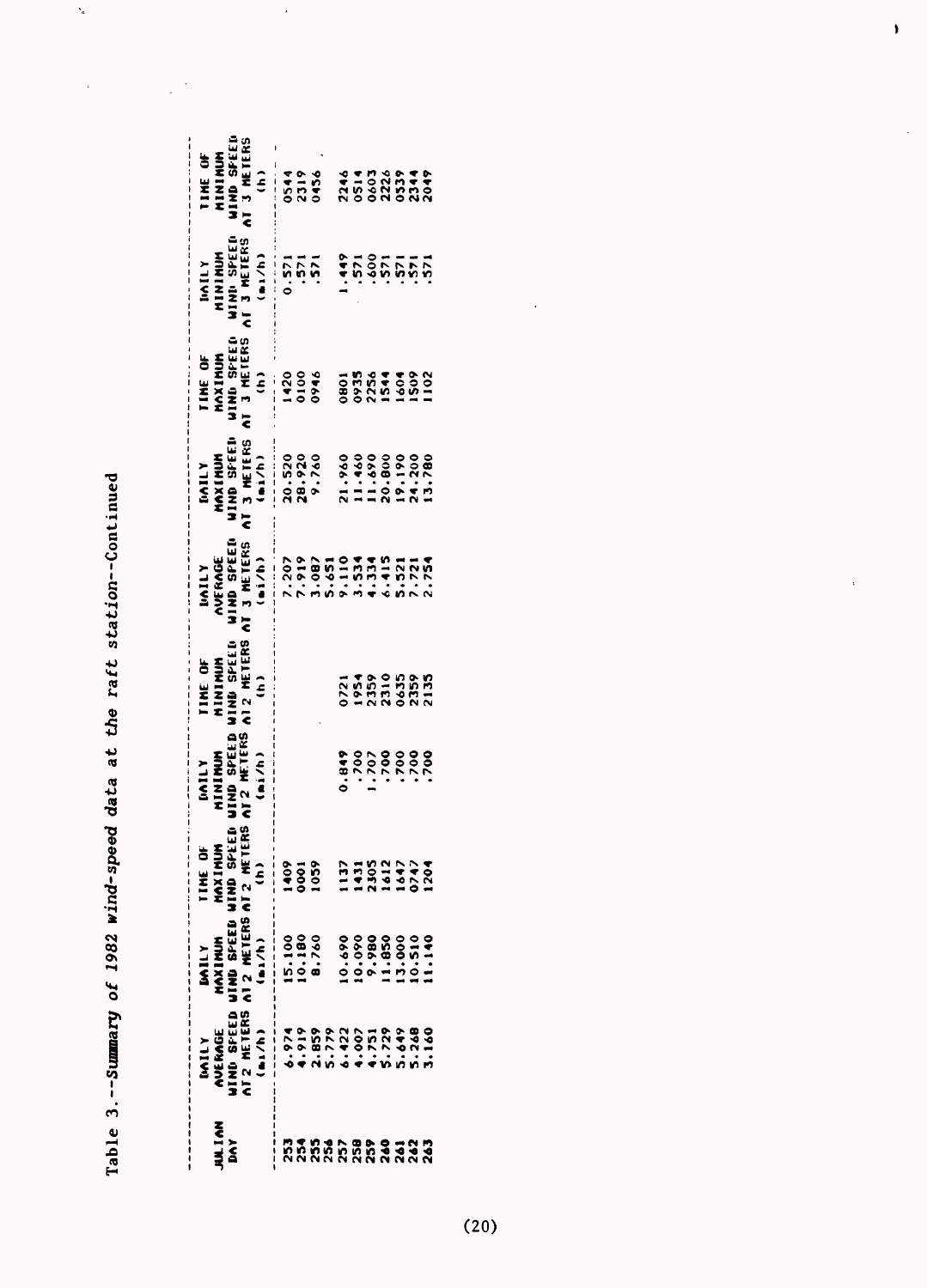Table 4.--Summary of 1982 radiation data at the land station **Table 4. Suamary of 1982 radiation data at the land station**

 $\ddot{\phantom{0}}$ 

 $\ddot{\phantom{a}}$ 

**[(cal/cm2 )/d, calories per square centimeter per day; h, hour; (cal/cm2 )/min, calories**  [(cal/cm<sup>2</sup>)/d, calories per square centimeter per day; h, hour; (cal/cm<sup>2</sup>)/min, calories<br>per square centimeter per minute; blank, no data] **per square centimeter per minute; blank, no data]**

 $\bar{\zeta}$ 

 $\ddot{\phantom{0}}$ 

| <b>HAT I VAN</b><br>INAY | MALLY<br>IOTAL<br>SHOKT-WAVE<br>SHOKT-WAVE<br>SOLAR<br>RADIATION<br>RADIATION | <u>្ត</u> ្រ<br>MALY<br>MAXIMUM<br>SHORT-WAVE<br>SOLAR<br>SOLAR<br>RABIATION<br>RABIATION | SHURT-UAVE<br>RADIATION<br>MAXIMUM<br>TIME OF<br><b>SULAR</b><br>$\hat{\epsilon}$ | LONG-WAVE<br>ATMUSPHERIC<br>RADIATION<br>ECG1/CG <sup>2</sup> 7/d]<br><b>MILY</b><br>IOIAL | <b>RADIATION<br/>[(cal/cm<sup>2</sup>)/min]</b><br>ATMUSHHERIC<br><b>LONG-UAVE</b><br>MAXIMUM<br><b>INTILY</b> | <b>ATMOSPHERIC</b><br><b>RADIATION</b><br>LONG-UNNE<br>TIME OF<br>MAXIMUM<br>$\hat{a}$ | $RABIATION$<br>((al/(m <sup>2</sup> )/man<br><b>ATHOSPHERIC</b><br>LONG-WAVE<br>MINININ<br><b>MAILY</b> | <b>ATHUSFHERIC</b><br><b>KANTATION</b><br>LONG- WAVE<br>TIME OF<br>$\hat{\epsilon}$ |
|--------------------------|-------------------------------------------------------------------------------|-------------------------------------------------------------------------------------------|-----------------------------------------------------------------------------------|--------------------------------------------------------------------------------------------|----------------------------------------------------------------------------------------------------------------|----------------------------------------------------------------------------------------|---------------------------------------------------------------------------------------------------------|-------------------------------------------------------------------------------------|
|                          |                                                                               |                                                                                           |                                                                                   |                                                                                            |                                                                                                                |                                                                                        |                                                                                                         |                                                                                     |
|                          |                                                                               |                                                                                           |                                                                                   |                                                                                            |                                                                                                                |                                                                                        |                                                                                                         |                                                                                     |
|                          |                                                                               |                                                                                           |                                                                                   |                                                                                            |                                                                                                                |                                                                                        |                                                                                                         |                                                                                     |
|                          |                                                                               |                                                                                           |                                                                                   |                                                                                            |                                                                                                                |                                                                                        |                                                                                                         |                                                                                     |
|                          |                                                                               |                                                                                           |                                                                                   |                                                                                            |                                                                                                                |                                                                                        |                                                                                                         |                                                                                     |
|                          |                                                                               |                                                                                           |                                                                                   |                                                                                            |                                                                                                                |                                                                                        |                                                                                                         |                                                                                     |
|                          |                                                                               |                                                                                           |                                                                                   |                                                                                            |                                                                                                                |                                                                                        |                                                                                                         |                                                                                     |
|                          |                                                                               |                                                                                           |                                                                                   |                                                                                            |                                                                                                                |                                                                                        |                                                                                                         |                                                                                     |
|                          |                                                                               |                                                                                           | 1329<br>1248                                                                      |                                                                                            |                                                                                                                |                                                                                        |                                                                                                         |                                                                                     |
|                          |                                                                               | $5777792$<br>$7777792$                                                                    |                                                                                   | $67.499970$<br>$79.499970$<br>$79.499970$<br>$79.59970$<br>$79.59970$                      |                                                                                                                |                                                                                        |                                                                                                         |                                                                                     |
|                          |                                                                               |                                                                                           |                                                                                   |                                                                                            |                                                                                                                |                                                                                        |                                                                                                         |                                                                                     |
|                          |                                                                               |                                                                                           |                                                                                   |                                                                                            |                                                                                                                |                                                                                        |                                                                                                         |                                                                                     |
|                          |                                                                               |                                                                                           | 1578824                                                                           |                                                                                            |                                                                                                                |                                                                                        |                                                                                                         |                                                                                     |
|                          |                                                                               |                                                                                           |                                                                                   |                                                                                            |                                                                                                                |                                                                                        |                                                                                                         |                                                                                     |

|                 |                                                                                                                                                                                                                                          |                                                                                                                                                                                                                                                           |                                                 |                                                                                         | <b>MILY</b>                                                                        |                                   | <b>M11VII</b>                                                                     |                                                |
|-----------------|------------------------------------------------------------------------------------------------------------------------------------------------------------------------------------------------------------------------------------------|-----------------------------------------------------------------------------------------------------------------------------------------------------------------------------------------------------------------------------------------------------------|-------------------------------------------------|-----------------------------------------------------------------------------------------|------------------------------------------------------------------------------------|-----------------------------------|-----------------------------------------------------------------------------------|------------------------------------------------|
|                 |                                                                                                                                                                                                                                          |                                                                                                                                                                                                                                                           | TIME OF<br>MAXIMUM                              |                                                                                         |                                                                                    |                                   |                                                                                   |                                                |
|                 |                                                                                                                                                                                                                                          |                                                                                                                                                                                                                                                           |                                                 |                                                                                         |                                                                                    | TIME OF<br>MAXIMUM<br>LONG-UAVE   |                                                                                   | TIME OF<br>MINIMUM<br>LONG-WAVE<br>ATMOSFHERIC |
| <b>NATION</b>   |                                                                                                                                                                                                                                          |                                                                                                                                                                                                                                                           |                                                 |                                                                                         |                                                                                    |                                   |                                                                                   |                                                |
|                 |                                                                                                                                                                                                                                          |                                                                                                                                                                                                                                                           |                                                 | <b>DAILY<br/>LONG-WAVE<br/>ANG-WAVE<br/>ANGS-WAVE<br/>ANGS-WATERIC<br/>ANGS-WATERIC</b> | MAXINUM<br>LONG-MAVE<br>ATNOSFHERIC A<br>FALIATION<br>ECCLE <sup>2</sup> /ALIATION | ATMOSPHEKIC<br>KADJATION<br>I (h) | MINIMIN<br>LONG-WAVE<br>ATMOSFHERIC A<br>KADIATION<br>LICAL/LA <sup>2</sup> >/WAD | RADIATION                                      |
|                 | VALLY<br>SHORE HAVE<br>SHORE HAVE<br>CROBER 1997-0<br>CROBER 1997-0<br>SHORE SHORE SHORE SHORE SHORE SHORE SHORE SHORE SHORE SHORE SHORE SHORE SHORE SHORE SHORE SHORE SHORE SHORE SHORE SHORE SHORE SHORE SHORE SHORE SHORE SHORE SHORE | Ş<br>NAILY<br>SHATHUN<br>SHATHAVE<br>SHATHAVE<br>SHATHAVE<br>CONTING THE SHATHAVE<br>CONTING THE SHATHAVE<br>CONTING THE SHATHAVE<br>CONTING THE SHATHAVE<br>CONTING THE SHATHAVE<br>CONTING THE SHATHAVE<br>CONTING THE SHATHAVE<br>CONTING THE SHATHAVE | SHORT-WAVE<br>SOLAK<br>RADIA FIDN<br>RADIA FIDN |                                                                                         |                                                                                    |                                   |                                                                                   |                                                |
| $\frac{18}{18}$ |                                                                                                                                                                                                                                          |                                                                                                                                                                                                                                                           | 1241                                            |                                                                                         |                                                                                    |                                   |                                                                                   |                                                |
|                 |                                                                                                                                                                                                                                          |                                                                                                                                                                                                                                                           | $\ddot{ }$                                      |                                                                                         |                                                                                    |                                   |                                                                                   |                                                |
|                 |                                                                                                                                                                                                                                          |                                                                                                                                                                                                                                                           |                                                 |                                                                                         |                                                                                    |                                   |                                                                                   |                                                |
| =============== |                                                                                                                                                                                                                                          |                                                                                                                                                                                                                                                           | 1355<br>1323<br>1229                            |                                                                                         |                                                                                    |                                   |                                                                                   |                                                |
|                 |                                                                                                                                                                                                                                          |                                                                                                                                                                                                                                                           |                                                 |                                                                                         |                                                                                    |                                   |                                                                                   |                                                |
|                 |                                                                                                                                                                                                                                          |                                                                                                                                                                                                                                                           | 1415<br>1256<br>1117                            |                                                                                         |                                                                                    |                                   |                                                                                   |                                                |
|                 |                                                                                                                                                                                                                                          |                                                                                                                                                                                                                                                           |                                                 |                                                                                         |                                                                                    |                                   |                                                                                   |                                                |
|                 |                                                                                                                                                                                                                                          |                                                                                                                                                                                                                                                           |                                                 |                                                                                         |                                                                                    |                                   |                                                                                   |                                                |
|                 |                                                                                                                                                                                                                                          |                                                                                                                                                                                                                                                           |                                                 |                                                                                         |                                                                                    |                                   |                                                                                   |                                                |
|                 |                                                                                                                                                                                                                                          |                                                                                                                                                                                                                                                           |                                                 |                                                                                         |                                                                                    |                                   |                                                                                   |                                                |
|                 |                                                                                                                                                                                                                                          |                                                                                                                                                                                                                                                           |                                                 |                                                                                         |                                                                                    |                                   |                                                                                   |                                                |
|                 |                                                                                                                                                                                                                                          |                                                                                                                                                                                                                                                           |                                                 |                                                                                         |                                                                                    |                                   |                                                                                   |                                                |
|                 |                                                                                                                                                                                                                                          |                                                                                                                                                                                                                                                           | <b>2321221</b>                                  |                                                                                         |                                                                                    |                                   |                                                                                   |                                                |
|                 |                                                                                                                                                                                                                                          |                                                                                                                                                                                                                                                           |                                                 |                                                                                         |                                                                                    |                                   |                                                                                   |                                                |

 $\overline{\phantom{a}}$ 

 $\ddot{\phantom{0}}$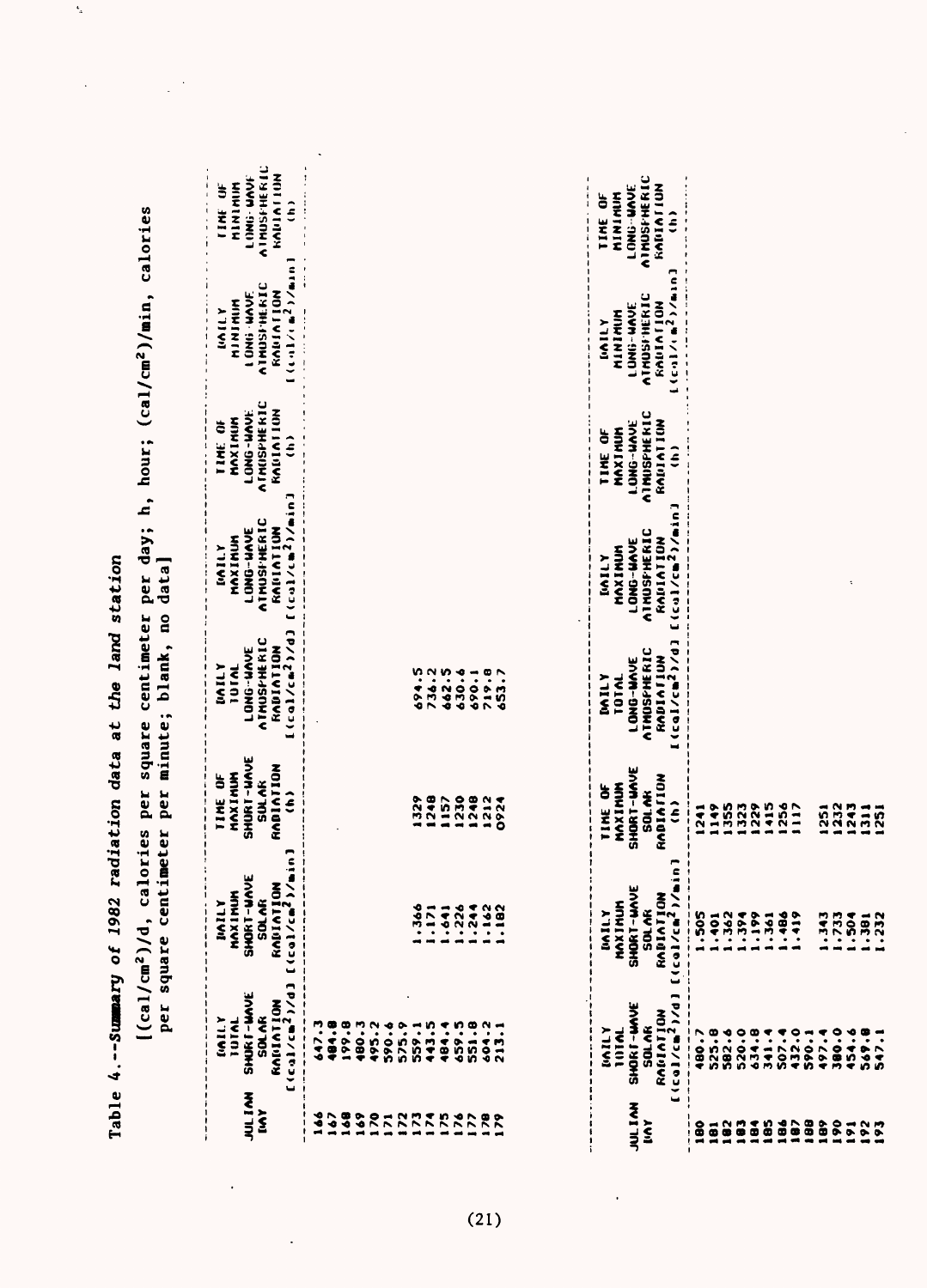Table 4.--Summary of 1982 radiation data at the land station--Continued

 $\ddot{\phantom{0}}$ 

 $\ddot{\phantom{a}}$ 

 $\ddot{\phantom{0}}$ 

 $\ddot{\phantom{0}}$ 

| <b>MAINU</b><br><b>TVII</b> | <b>SHORT-WAVE</b><br>RADIATION<br><b>SOLAR</b><br><b>MINI</b><br>101AL | SHURT-WAVE<br><b>RADIATION</b><br>MAXIMUM<br>SUL AK<br><b>MILN</b> | SHORT-WAVE<br>RADIATION<br>MAXIMUM<br><b>DE OF</b><br><b>SOLAK</b> | <b>ATHOSPHERIC</b><br>RADIATION<br><b>LONG-WAVE</b><br><b>TOTAL</b><br><b>VILAI</b> | <b>ATMOSFIKERIC</b><br><b>RADIATION</b><br><b>TOMO-MUST</b><br>MAXIMUM<br><b>TTUVII</b> | ATMOSFHERIC<br><b>KALIATION</b><br>LONG-UNOJ<br>HONINUM<br><b>DE OF</b> | <b>AIMOSFIERIC</b><br><b>KAILATION</b><br><b>I ONI: UND I</b><br>ESINITI<br>T<br><b>N 11VII</b> | ATMUSHHERIC<br><b>RADIATION</b><br>LONG UNDE<br>エラニエニエ<br><b>STAFF</b> |
|-----------------------------|------------------------------------------------------------------------|--------------------------------------------------------------------|--------------------------------------------------------------------|-------------------------------------------------------------------------------------|-----------------------------------------------------------------------------------------|-------------------------------------------------------------------------|-------------------------------------------------------------------------------------------------|------------------------------------------------------------------------|
|                             | $[(c4)(c_1)^2]$                                                        | Coin#<br>$l$ (col/cm <sup>2</sup> )/                               | $\hat{\boldsymbol{\epsilon}}$                                      | $(c_0)/cn^2$ )/d]                                                                   | (cu)/ca <sup>2</sup> )/ain                                                              | $\hat{\epsilon}$                                                        | $[(1,1)/n^2)/n(n]$                                                                              | $\hat{\epsilon}$                                                       |
| 194                         | $\frac{0}{2}$                                                          | 1.521                                                              | 342                                                                |                                                                                     |                                                                                         |                                                                         | ţ                                                                                               |                                                                        |
| 195                         | 464.2                                                                  | .388                                                               | 355                                                                |                                                                                     |                                                                                         |                                                                         |                                                                                                 |                                                                        |
| 96                          | 589.0                                                                  | .143                                                               | 230                                                                |                                                                                     |                                                                                         |                                                                         |                                                                                                 |                                                                        |
| <b>Sol</b>                  | 458.6                                                                  | .474                                                               | 215                                                                |                                                                                     |                                                                                         |                                                                         |                                                                                                 |                                                                        |
| 198                         | 612.9                                                                  | .221<br>œ                                                          | 227                                                                |                                                                                     |                                                                                         |                                                                         |                                                                                                 |                                                                        |
| 50 <sup>o</sup>             | 530.9                                                                  | .558                                                               | 148                                                                |                                                                                     |                                                                                         |                                                                         |                                                                                                 |                                                                        |
| $\frac{8}{2}$               | 569.1                                                                  |                                                                    |                                                                    |                                                                                     |                                                                                         |                                                                         |                                                                                                 |                                                                        |
| $\overline{201}$            | 5.505                                                                  | 254<br>$\bullet$<br>۰                                              | 420                                                                |                                                                                     |                                                                                         |                                                                         |                                                                                                 |                                                                        |
| 202                         | 583.7                                                                  | .250                                                               | 530                                                                |                                                                                     |                                                                                         |                                                                         |                                                                                                 |                                                                        |
| 203                         | 413.9                                                                  | .531                                                               | 238                                                                |                                                                                     |                                                                                         |                                                                         |                                                                                                 |                                                                        |
| $\frac{3}{2}$               | 527.1                                                                  | .214                                                               | 105                                                                | 722.5                                                                               | 0.563                                                                                   | 1436                                                                    | 0.443                                                                                           | 0037                                                                   |
| 205                         | $-1.1$                                                                 | .445                                                               | 426                                                                | 688.9                                                                               | $-531$                                                                                  | <b>CHAO</b>                                                             | .416                                                                                            | 2400                                                                   |
| 206                         | 363.7                                                                  | $\ddot{\bullet}$                                                   | 312                                                                | 687.0                                                                               | .519                                                                                    | 1447                                                                    | .409                                                                                            | 2358                                                                   |
| 207                         | 500.6                                                                  |                                                                    |                                                                    | 630.7                                                                               |                                                                                         |                                                                         |                                                                                                 |                                                                        |
| ខ្លឹ                        | 320.8                                                                  | $\frac{8}{2}$                                                      | 337                                                                | 702.9                                                                               | 554                                                                                     | 456                                                                     | .425                                                                                            | 2122                                                                   |
|                             |                                                                        |                                                                    |                                                                    |                                                                                     |                                                                                         |                                                                         |                                                                                                 |                                                                        |
|                             |                                                                        |                                                                    |                                                                    |                                                                                     |                                                                                         |                                                                         |                                                                                                 |                                                                        |
|                             |                                                                        |                                                                    |                                                                    |                                                                                     |                                                                                         |                                                                         |                                                                                                 |                                                                        |
|                             | <b>MUNITA</b>                                                          | <b>DAILY</b>                                                       | TIME OF                                                            | <b>MILY</b>                                                                         | <b>IMMILY</b>                                                                           | TIME OF                                                                 | <b>CIN TILY</b>                                                                                 | ð<br>1 I ME                                                            |
|                             | <b>ININI</b>                                                           | MAXIMUM                                                            | MAXIMUM                                                            | TOTAL                                                                               | MAXINUM                                                                                 | MAXIMUM                                                                 | <b>HININIA</b>                                                                                  | LONG HAVE<br>MINIMUM                                                   |
| <b>JULIAN</b><br>Š          | SHORT-WAVE<br>SOL AR                                                   | SHORT-WAVE<br><b>SOLAR</b>                                         | SHORT-WAVE<br><b>SOLAR</b>                                         | <b>AT MOSPHERIC</b><br><b>TONC-AVAL</b>                                             | <b>ATHOSFHERIC</b><br><b>TOMO-MUNE</b>                                                  | <b>AIMOSPHERIC</b><br>LONG-WAVE                                         | ATHOSPHERIC<br><b>LONG-UNDI</b>                                                                 | ATHOSPHERIC                                                            |
|                             |                                                                        |                                                                    | RADIATION                                                          | RADIATION                                                                           | <b>KALIATION</b>                                                                        | <b>KOI I ALIATI</b>                                                     | <b>KAILATION</b>                                                                                | <b>KALIATIN</b>                                                        |
|                             | RADIATION<br>L(cal/cm <sup>2</sup> )/d]                                | d <sub>1</sub><br><b>RADIATION</b><br>Eleal/cm <sup>2</sup> )/m    | $\hat{\boldsymbol{\epsilon}}$                                      | $[(cq]/cn^2)/d]$                                                                    | [(cul/cm <sup>2</sup> )/min]                                                            | $\hat{\mathbf{z}}$                                                      | $1 (1 1 / 1 - 2) / 2$                                                                           | $\hat{\epsilon}$                                                       |
| 209                         | 502.1                                                                  | 1.347                                                              | 342                                                                | 686.8                                                                               | 0.547                                                                                   | <b>T<br/>T</b>                                                          | 0.438                                                                                           | 2253                                                                   |
| 210                         | 479.0                                                                  | .324                                                               | 232                                                                | 628.8                                                                               | .533                                                                                    | 149                                                                     | .387                                                                                            | 0555                                                                   |
| 211                         | ร.<br>ระ                                                               | $-230$<br>œ                                                        | 213                                                                | 655.2                                                                               | .513                                                                                    | 2313                                                                    | $\ddot{\bullet}$                                                                                | 0003                                                                   |
| 212                         | 394.9                                                                  | 0.876                                                              | 308                                                                | 673.8                                                                               | .500                                                                                    | 1238                                                                    | .436                                                                                            | 2327                                                                   |
| 213                         | 505.9                                                                  | $-470$<br>$\blacksquare$                                           | 207                                                                | 697.0                                                                               | 547                                                                                     | 1226                                                                    | 432                                                                                             | \$9                                                                    |
| 214                         | 482.4                                                                  | .216                                                               | 235                                                                | 710.6                                                                               | .569                                                                                    | 1453                                                                    | .403                                                                                            | 2355                                                                   |
| 215                         | $-2.50$                                                                | .347                                                               | 108                                                                | 662.8                                                                               | .543                                                                                    | 1456                                                                    | .390                                                                                            | 0420                                                                   |
| 216                         | 465.8                                                                  | 64.                                                                | 320                                                                | 688.2                                                                               | .537                                                                                    | 144                                                                     | -438                                                                                            | 0051                                                                   |
| <b>218</b>                  | 534.3                                                                  | .134                                                               | 53                                                                 | 205.0                                                                               | .533                                                                                    | 1034                                                                    | .442                                                                                            | 0544                                                                   |
| 219                         | 377.3<br>534.9                                                         | .042                                                               | 428<br>252                                                         | 727.2                                                                               | .561                                                                                    | 0216                                                                    | 449                                                                                             | 2309<br>0731                                                           |
|                             | 18.3                                                                   | $\frac{1}{2}$                                                      | 307                                                                | 671.5                                                                               | \$49                                                                                    | <b>8400</b>                                                             | 390                                                                                             | 2301                                                                   |
| 220<br>221                  | 348.0                                                                  | .603<br>$\ddot{\bullet}$<br>ņ                                      | 412                                                                | 592.0<br>606.3                                                                      | .507                                                                                    | 1342                                                                    | 370<br>344                                                                                      | 2356                                                                   |
|                             |                                                                        |                                                                    |                                                                    |                                                                                     | .495                                                                                    | 1618                                                                    |                                                                                                 |                                                                        |

 $(22)$  $\ddot{\phantom{a}}$ 

l.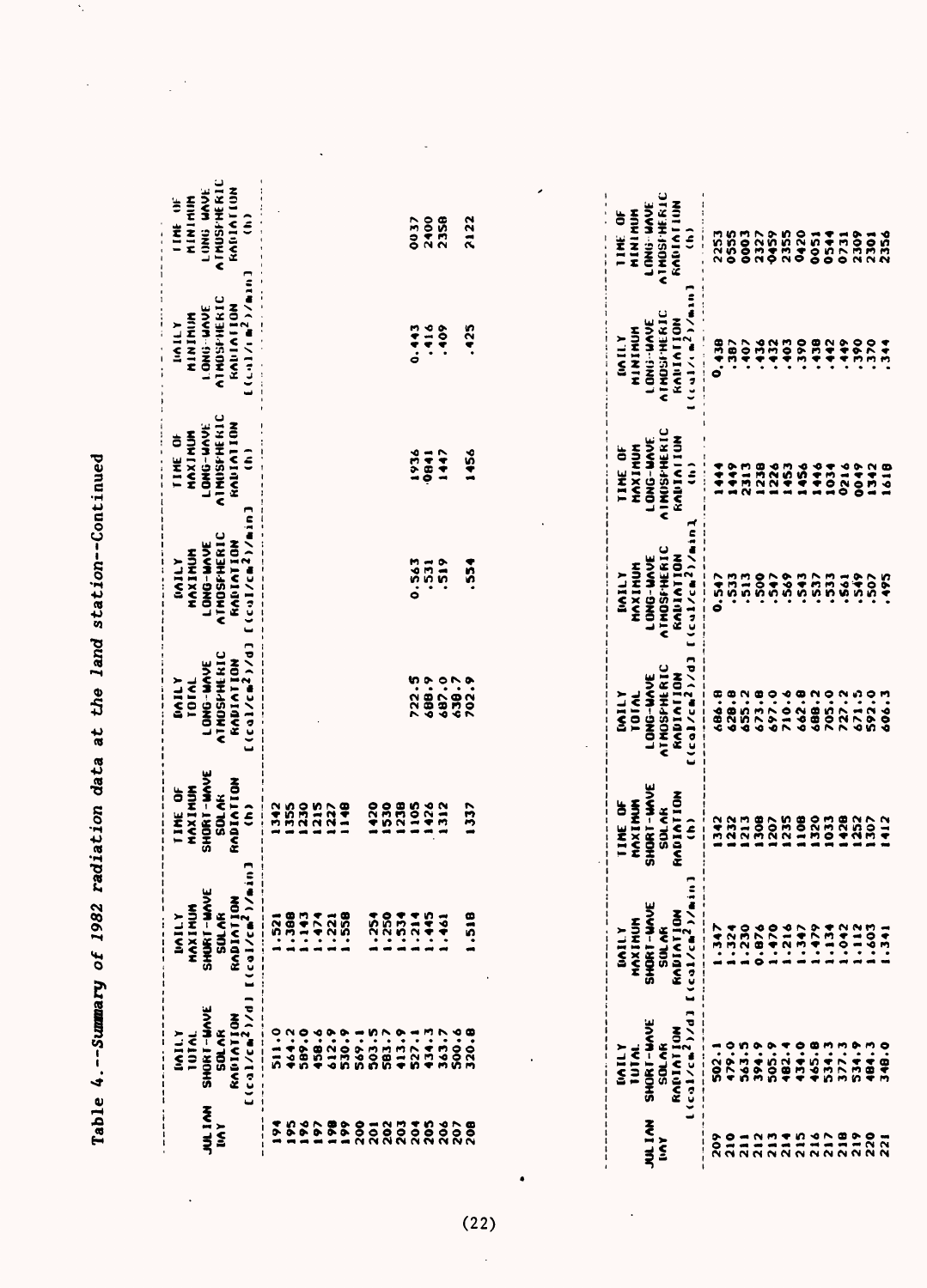Table 4. -- Summary of 1982 radiation data at the land station--Continued

 $\ddot{\phantom{0}}$ 

 $\zeta$ 

 $\ddot{\phantom{0}}$ 

 $\ddot{\phantom{0}}$ 

l.

| <b>ATHUSFHERIC</b><br>ATNUSFHERIC<br><b>AINTHING</b><br>$\hat{z}$<br>2400<br>0706<br>0543<br>230B<br>0019<br>0549<br>0358<br>0338<br>2343<br>2014<br>0257<br>0509<br>0023<br>0220<br>0116<br>2245<br>0047<br>2400<br>0636<br>2334<br>2400<br>0640<br><b>SPIO</b><br><b>2132</b><br><b>SS00</b><br>0517<br>0316<br>0254<br>5431<br>0609<br>2341<br>ļ<br>[ (c <sub>9</sub> 1/(m <sup>2</sup> )/mn]<br>[(0.101/100)]<br><b>ATMOSPHERIC</b><br>AT MOSPHERIC<br><b>RADIAION</b><br>LONG-UNC<br><b>RAILATION</b><br><b>LONG-UNDE</b><br>MININUM<br>ļ<br>IVA I I.Y<br>.430<br>.440<br>.455<br>.410<br>.468<br>.458<br>.492<br>.390<br>0.344<br>.417<br>.390<br>.354<br>.386<br>389<br>370<br>360<br>399<br>.355<br>, 353<br>56£<br>.435<br>.378<br>306<br>364<br>377<br>402<br>.446<br>0.373<br>322<br>$\vec{v}$<br>351<br>ATMOSPHENIC<br>AINUSIHERIC<br>RADIATION<br><b>LONG-UNOL</b><br><b>I.ONG-WAVE</b><br><b>RADIATION</b><br>MAXIMUM<br><b>UTHE OF</b><br>$\hat{\epsilon}$<br>49<br>925<br>645<br>80 <sub>o</sub><br>618<br>205<br>546<br>255<br>$\hat{\epsilon}$<br><b>703</b><br>1619<br>$\ddot{•}$<br>117<br>544<br>317<br>1720<br>1549<br>2138<br>2048<br>1405<br>552<br>522<br>2400<br>0946<br>1458<br>0313<br>0842<br>1420<br>624<br>1221<br>1357<br>0933<br>$(col/(c_m^2)/min]$<br>[(cal/cm <sup>2</sup> )/min]<br><b>ATHOSPHERIC</b><br><b>ATMOSFHERIC</b><br>RADIATION<br><b>LONG-UANE</b><br><b>RADIATION</b><br>LONG-WAVE<br>MAXINUM<br>570<br>530<br>MAILY<br>0.443<br>.462<br>.546<br>.504<br>550<br>557<br>$\frac{1}{2}$<br>554<br>488<br>603<br>520<br>$\frac{1}{2}$<br>478<br>489<br>.475<br>528<br>$\ddot{\bm{z}}$<br>502<br>.476<br>527<br>000.7<br>$\overline{5}$<br>536<br>491<br>472<br>0.504<br>.497<br>$\overline{3}$<br>.521<br>ц<br>$(c_0)/c_0^2$ )/d]<br>$[(c_0]/c_m^2)/d]$<br><b>ATMOSPHERIC</b><br><b>ATHOSPHERIC</b><br>RADIATION<br>LONG-HAVE<br><b>KADIATION</b><br><b>LONG-WAVE</b><br>728.0<br>713.9<br>570.8<br>595.9<br>719.6<br>724.2<br>677.6<br>647.5<br>692.6<br>687.3<br>760.7<br>694.6<br>643.6<br>n<br>.<br><b>MILY</b><br>627.8<br>592.8<br>576.0<br>589.2<br>658.6<br>703.9<br>637.7<br>577.5<br>583.8<br>TOIAL<br>566.3<br>619.4<br>655.3<br>670.7<br>684.6<br>611.7<br>694.4<br>617.1<br>647<br>┕<br>SHORT-WAVE<br>SHORT-WAVE<br><b>FIADIATION</b><br>RADIATION<br>MAXINUM<br><b>SULAR</b><br><b>UNE OF</b><br><b>SOLAR</b><br>$\hat{\epsilon}$<br>245<br>128<br>1249<br>1117<br>1122<br>239<br>516<br>215<br>342<br>1158<br>120<br>158<br>200<br>245<br>11<br>224<br>$\frac{5}{2}$<br>$\ddot{3}$<br>206<br>246<br>519<br>333<br>223<br>1150<br>339<br>233<br>60<br>237<br>224<br>1003<br>ŝ<br>$\ddot{ }$<br>RADIATION<br>[(cal/cm <sup>2</sup> )/min]<br>$\frac{1}{2}$<br>SHORT-UNVE<br><b>RADIATION</b><br>[(col/cm <sup>2</sup> )/m<br>SHORT-HAVI<br>MAXIMUM<br>SOL AR<br>.409<br>$-259$<br>.225<br>.120<br>.073<br>.286<br>.033<br>.005<br>.259<br>.178<br>$-231$<br>24<br>.182<br>.337<br><b>SOLAR</b><br>$\ddot{ }$<br>$\frac{1}{10}$<br>.054<br><b>E6Z</b><br>.269<br>954<br>.089<br>.281<br>.019<br>.965<br>.347<br>.267<br>.161<br>975<br>964<br>.954<br><b>INTICY</b><br>.931<br>$\frac{1}{1}$<br>$\bullet$<br>$\bullet$<br>$\blacksquare$<br>œ<br>- 1<br>-<br>RADIATION<br>[(cal/cm <sup>2</sup> )/d]<br>RADIATION<br>[(cal/cm <sup>2</sup> )/d]<br>SHORT-UAVE<br>SHURT-WAVE<br><b>SOLAR</b><br>423.0<br>244.9<br>308.9<br>476.6<br>472.6<br>426.3<br>n<br>470.0<br>458.8<br>$\ddot{\cdot}$<br>0.410<br>$\ddot{\cdot}$<br>$\frac{1}{1}$<br>194.6<br>519.6<br>396.7<br>493.7<br>69.9<br>247.6<br>415.7<br>523.8<br>250.7<br><b>SOLAR</b><br>461.9<br>$-1.21$<br>こころ<br>$\frac{1}{26}$<br>333.7<br>304.1<br>$\vec{\cdot}$<br><b>ININ</b><br>$\ddot{\ast}$<br>553.<br>370.4<br>554.<br>$\bullet$<br>ı<br>429.<br>429<br>59<br>545<br><b>MAINL</b><br>JULIAN<br><b>DAY</b><br>225<br>226<br>228<br>229<br>222<br>223<br>224<br>227<br>232<br>233<br>231<br>234<br>$245$<br>$247$<br>n<br>238<br>240<br>$747$<br>$747$<br>$747$<br>244<br>248<br>249<br>250<br>236<br>237<br>239<br>251<br>252<br>Š<br>m<br>, | <b>NTIVII</b> | <b>N11VI</b> | TIME OF | IOIAL<br><b>NTIVU</b> | <b>NTIVA</b> | <b>STILE</b> | <b>TIVILY</b> | TIME OF            |
|------------------------------------------------------------------------------------------------------------------------------------------------------------------------------------------------------------------------------------------------------------------------------------------------------------------------------------------------------------------------------------------------------------------------------------------------------------------------------------------------------------------------------------------------------------------------------------------------------------------------------------------------------------------------------------------------------------------------------------------------------------------------------------------------------------------------------------------------------------------------------------------------------------------------------------------------------------------------------------------------------------------------------------------------------------------------------------------------------------------------------------------------------------------------------------------------------------------------------------------------------------------------------------------------------------------------------------------------------------------------------------------------------------------------------------------------------------------------------------------------------------------------------------------------------------------------------------------------------------------------------------------------------------------------------------------------------------------------------------------------------------------------------------------------------------------------------------------------------------------------------------------------------------------------------------------------------------------------------------------------------------------------------------------------------------------------------------------------------------------------------------------------------------------------------------------------------------------------------------------------------------------------------------------------------------------------------------------------------------------------------------------------------------------------------------------------------------------------------------------------------------------------------------------------------------------------------------------------------------------------------------------------------------------------------------------------------------------------------------------------------------------------------------------------------------------------------------------------------------------------------------------------------------------------------------------------------------------------------------------------------------------------------------------------------------------------------------------------------------------------------------------------------------------------------------------------------------------------------------------------------------------------------------------------------------------------------------------------------------------------------------------------------------------------------------------------------------------------------------------------------------------------------------------------------------------------------------------------------------------------------------------------------------------------------------------------------------------------------------------------------------------------------------------------------------------------------------------------------------------------------------------------------------------------------------------------------------------------------------------------------------------------------------------------------------------|---------------|--------------|---------|-----------------------|--------------|--------------|---------------|--------------------|
|                                                                                                                                                                                                                                                                                                                                                                                                                                                                                                                                                                                                                                                                                                                                                                                                                                                                                                                                                                                                                                                                                                                                                                                                                                                                                                                                                                                                                                                                                                                                                                                                                                                                                                                                                                                                                                                                                                                                                                                                                                                                                                                                                                                                                                                                                                                                                                                                                                                                                                                                                                                                                                                                                                                                                                                                                                                                                                                                                                                                                                                                                                                                                                                                                                                                                                                                                                                                                                                                                                                                                                                                                                                                                                                                                                                                                                                                                                                                                                                                                                                                  | MIOI          | MAXIMUM      | MAXIMUM |                       | MAXIMUM      | MAXIMUM      | MININUM       | <b>ADEIXIE</b>     |
|                                                                                                                                                                                                                                                                                                                                                                                                                                                                                                                                                                                                                                                                                                                                                                                                                                                                                                                                                                                                                                                                                                                                                                                                                                                                                                                                                                                                                                                                                                                                                                                                                                                                                                                                                                                                                                                                                                                                                                                                                                                                                                                                                                                                                                                                                                                                                                                                                                                                                                                                                                                                                                                                                                                                                                                                                                                                                                                                                                                                                                                                                                                                                                                                                                                                                                                                                                                                                                                                                                                                                                                                                                                                                                                                                                                                                                                                                                                                                                                                                                                                  |               |              |         |                       |              |              |               | LONG-WAVE          |
|                                                                                                                                                                                                                                                                                                                                                                                                                                                                                                                                                                                                                                                                                                                                                                                                                                                                                                                                                                                                                                                                                                                                                                                                                                                                                                                                                                                                                                                                                                                                                                                                                                                                                                                                                                                                                                                                                                                                                                                                                                                                                                                                                                                                                                                                                                                                                                                                                                                                                                                                                                                                                                                                                                                                                                                                                                                                                                                                                                                                                                                                                                                                                                                                                                                                                                                                                                                                                                                                                                                                                                                                                                                                                                                                                                                                                                                                                                                                                                                                                                                                  |               |              |         |                       |              |              |               | HOI I VIIDY        |
|                                                                                                                                                                                                                                                                                                                                                                                                                                                                                                                                                                                                                                                                                                                                                                                                                                                                                                                                                                                                                                                                                                                                                                                                                                                                                                                                                                                                                                                                                                                                                                                                                                                                                                                                                                                                                                                                                                                                                                                                                                                                                                                                                                                                                                                                                                                                                                                                                                                                                                                                                                                                                                                                                                                                                                                                                                                                                                                                                                                                                                                                                                                                                                                                                                                                                                                                                                                                                                                                                                                                                                                                                                                                                                                                                                                                                                                                                                                                                                                                                                                                  |               |              |         |                       |              |              |               | $\hat{\mathbf{z}}$ |
|                                                                                                                                                                                                                                                                                                                                                                                                                                                                                                                                                                                                                                                                                                                                                                                                                                                                                                                                                                                                                                                                                                                                                                                                                                                                                                                                                                                                                                                                                                                                                                                                                                                                                                                                                                                                                                                                                                                                                                                                                                                                                                                                                                                                                                                                                                                                                                                                                                                                                                                                                                                                                                                                                                                                                                                                                                                                                                                                                                                                                                                                                                                                                                                                                                                                                                                                                                                                                                                                                                                                                                                                                                                                                                                                                                                                                                                                                                                                                                                                                                                                  |               |              |         |                       |              |              |               |                    |
|                                                                                                                                                                                                                                                                                                                                                                                                                                                                                                                                                                                                                                                                                                                                                                                                                                                                                                                                                                                                                                                                                                                                                                                                                                                                                                                                                                                                                                                                                                                                                                                                                                                                                                                                                                                                                                                                                                                                                                                                                                                                                                                                                                                                                                                                                                                                                                                                                                                                                                                                                                                                                                                                                                                                                                                                                                                                                                                                                                                                                                                                                                                                                                                                                                                                                                                                                                                                                                                                                                                                                                                                                                                                                                                                                                                                                                                                                                                                                                                                                                                                  |               |              |         |                       |              |              |               |                    |
|                                                                                                                                                                                                                                                                                                                                                                                                                                                                                                                                                                                                                                                                                                                                                                                                                                                                                                                                                                                                                                                                                                                                                                                                                                                                                                                                                                                                                                                                                                                                                                                                                                                                                                                                                                                                                                                                                                                                                                                                                                                                                                                                                                                                                                                                                                                                                                                                                                                                                                                                                                                                                                                                                                                                                                                                                                                                                                                                                                                                                                                                                                                                                                                                                                                                                                                                                                                                                                                                                                                                                                                                                                                                                                                                                                                                                                                                                                                                                                                                                                                                  |               |              |         |                       |              |              |               |                    |
|                                                                                                                                                                                                                                                                                                                                                                                                                                                                                                                                                                                                                                                                                                                                                                                                                                                                                                                                                                                                                                                                                                                                                                                                                                                                                                                                                                                                                                                                                                                                                                                                                                                                                                                                                                                                                                                                                                                                                                                                                                                                                                                                                                                                                                                                                                                                                                                                                                                                                                                                                                                                                                                                                                                                                                                                                                                                                                                                                                                                                                                                                                                                                                                                                                                                                                                                                                                                                                                                                                                                                                                                                                                                                                                                                                                                                                                                                                                                                                                                                                                                  |               |              |         |                       |              |              |               |                    |
|                                                                                                                                                                                                                                                                                                                                                                                                                                                                                                                                                                                                                                                                                                                                                                                                                                                                                                                                                                                                                                                                                                                                                                                                                                                                                                                                                                                                                                                                                                                                                                                                                                                                                                                                                                                                                                                                                                                                                                                                                                                                                                                                                                                                                                                                                                                                                                                                                                                                                                                                                                                                                                                                                                                                                                                                                                                                                                                                                                                                                                                                                                                                                                                                                                                                                                                                                                                                                                                                                                                                                                                                                                                                                                                                                                                                                                                                                                                                                                                                                                                                  |               |              |         |                       |              |              |               |                    |
|                                                                                                                                                                                                                                                                                                                                                                                                                                                                                                                                                                                                                                                                                                                                                                                                                                                                                                                                                                                                                                                                                                                                                                                                                                                                                                                                                                                                                                                                                                                                                                                                                                                                                                                                                                                                                                                                                                                                                                                                                                                                                                                                                                                                                                                                                                                                                                                                                                                                                                                                                                                                                                                                                                                                                                                                                                                                                                                                                                                                                                                                                                                                                                                                                                                                                                                                                                                                                                                                                                                                                                                                                                                                                                                                                                                                                                                                                                                                                                                                                                                                  |               |              |         |                       |              |              |               |                    |
|                                                                                                                                                                                                                                                                                                                                                                                                                                                                                                                                                                                                                                                                                                                                                                                                                                                                                                                                                                                                                                                                                                                                                                                                                                                                                                                                                                                                                                                                                                                                                                                                                                                                                                                                                                                                                                                                                                                                                                                                                                                                                                                                                                                                                                                                                                                                                                                                                                                                                                                                                                                                                                                                                                                                                                                                                                                                                                                                                                                                                                                                                                                                                                                                                                                                                                                                                                                                                                                                                                                                                                                                                                                                                                                                                                                                                                                                                                                                                                                                                                                                  |               |              |         |                       |              |              |               |                    |
|                                                                                                                                                                                                                                                                                                                                                                                                                                                                                                                                                                                                                                                                                                                                                                                                                                                                                                                                                                                                                                                                                                                                                                                                                                                                                                                                                                                                                                                                                                                                                                                                                                                                                                                                                                                                                                                                                                                                                                                                                                                                                                                                                                                                                                                                                                                                                                                                                                                                                                                                                                                                                                                                                                                                                                                                                                                                                                                                                                                                                                                                                                                                                                                                                                                                                                                                                                                                                                                                                                                                                                                                                                                                                                                                                                                                                                                                                                                                                                                                                                                                  |               |              |         |                       |              |              |               |                    |
|                                                                                                                                                                                                                                                                                                                                                                                                                                                                                                                                                                                                                                                                                                                                                                                                                                                                                                                                                                                                                                                                                                                                                                                                                                                                                                                                                                                                                                                                                                                                                                                                                                                                                                                                                                                                                                                                                                                                                                                                                                                                                                                                                                                                                                                                                                                                                                                                                                                                                                                                                                                                                                                                                                                                                                                                                                                                                                                                                                                                                                                                                                                                                                                                                                                                                                                                                                                                                                                                                                                                                                                                                                                                                                                                                                                                                                                                                                                                                                                                                                                                  |               |              |         |                       |              |              |               |                    |
|                                                                                                                                                                                                                                                                                                                                                                                                                                                                                                                                                                                                                                                                                                                                                                                                                                                                                                                                                                                                                                                                                                                                                                                                                                                                                                                                                                                                                                                                                                                                                                                                                                                                                                                                                                                                                                                                                                                                                                                                                                                                                                                                                                                                                                                                                                                                                                                                                                                                                                                                                                                                                                                                                                                                                                                                                                                                                                                                                                                                                                                                                                                                                                                                                                                                                                                                                                                                                                                                                                                                                                                                                                                                                                                                                                                                                                                                                                                                                                                                                                                                  |               |              |         |                       |              |              |               |                    |
|                                                                                                                                                                                                                                                                                                                                                                                                                                                                                                                                                                                                                                                                                                                                                                                                                                                                                                                                                                                                                                                                                                                                                                                                                                                                                                                                                                                                                                                                                                                                                                                                                                                                                                                                                                                                                                                                                                                                                                                                                                                                                                                                                                                                                                                                                                                                                                                                                                                                                                                                                                                                                                                                                                                                                                                                                                                                                                                                                                                                                                                                                                                                                                                                                                                                                                                                                                                                                                                                                                                                                                                                                                                                                                                                                                                                                                                                                                                                                                                                                                                                  |               |              |         |                       |              |              |               |                    |
|                                                                                                                                                                                                                                                                                                                                                                                                                                                                                                                                                                                                                                                                                                                                                                                                                                                                                                                                                                                                                                                                                                                                                                                                                                                                                                                                                                                                                                                                                                                                                                                                                                                                                                                                                                                                                                                                                                                                                                                                                                                                                                                                                                                                                                                                                                                                                                                                                                                                                                                                                                                                                                                                                                                                                                                                                                                                                                                                                                                                                                                                                                                                                                                                                                                                                                                                                                                                                                                                                                                                                                                                                                                                                                                                                                                                                                                                                                                                                                                                                                                                  |               |              |         |                       |              |              |               |                    |
|                                                                                                                                                                                                                                                                                                                                                                                                                                                                                                                                                                                                                                                                                                                                                                                                                                                                                                                                                                                                                                                                                                                                                                                                                                                                                                                                                                                                                                                                                                                                                                                                                                                                                                                                                                                                                                                                                                                                                                                                                                                                                                                                                                                                                                                                                                                                                                                                                                                                                                                                                                                                                                                                                                                                                                                                                                                                                                                                                                                                                                                                                                                                                                                                                                                                                                                                                                                                                                                                                                                                                                                                                                                                                                                                                                                                                                                                                                                                                                                                                                                                  |               |              |         |                       |              |              |               |                    |
|                                                                                                                                                                                                                                                                                                                                                                                                                                                                                                                                                                                                                                                                                                                                                                                                                                                                                                                                                                                                                                                                                                                                                                                                                                                                                                                                                                                                                                                                                                                                                                                                                                                                                                                                                                                                                                                                                                                                                                                                                                                                                                                                                                                                                                                                                                                                                                                                                                                                                                                                                                                                                                                                                                                                                                                                                                                                                                                                                                                                                                                                                                                                                                                                                                                                                                                                                                                                                                                                                                                                                                                                                                                                                                                                                                                                                                                                                                                                                                                                                                                                  |               |              |         |                       |              |              |               |                    |
|                                                                                                                                                                                                                                                                                                                                                                                                                                                                                                                                                                                                                                                                                                                                                                                                                                                                                                                                                                                                                                                                                                                                                                                                                                                                                                                                                                                                                                                                                                                                                                                                                                                                                                                                                                                                                                                                                                                                                                                                                                                                                                                                                                                                                                                                                                                                                                                                                                                                                                                                                                                                                                                                                                                                                                                                                                                                                                                                                                                                                                                                                                                                                                                                                                                                                                                                                                                                                                                                                                                                                                                                                                                                                                                                                                                                                                                                                                                                                                                                                                                                  |               |              |         |                       |              |              |               | TIME OF            |
|                                                                                                                                                                                                                                                                                                                                                                                                                                                                                                                                                                                                                                                                                                                                                                                                                                                                                                                                                                                                                                                                                                                                                                                                                                                                                                                                                                                                                                                                                                                                                                                                                                                                                                                                                                                                                                                                                                                                                                                                                                                                                                                                                                                                                                                                                                                                                                                                                                                                                                                                                                                                                                                                                                                                                                                                                                                                                                                                                                                                                                                                                                                                                                                                                                                                                                                                                                                                                                                                                                                                                                                                                                                                                                                                                                                                                                                                                                                                                                                                                                                                  |               |              |         |                       |              |              |               |                    |
|                                                                                                                                                                                                                                                                                                                                                                                                                                                                                                                                                                                                                                                                                                                                                                                                                                                                                                                                                                                                                                                                                                                                                                                                                                                                                                                                                                                                                                                                                                                                                                                                                                                                                                                                                                                                                                                                                                                                                                                                                                                                                                                                                                                                                                                                                                                                                                                                                                                                                                                                                                                                                                                                                                                                                                                                                                                                                                                                                                                                                                                                                                                                                                                                                                                                                                                                                                                                                                                                                                                                                                                                                                                                                                                                                                                                                                                                                                                                                                                                                                                                  |               |              |         |                       |              |              |               | <b>LONG-WAVE</b>   |
|                                                                                                                                                                                                                                                                                                                                                                                                                                                                                                                                                                                                                                                                                                                                                                                                                                                                                                                                                                                                                                                                                                                                                                                                                                                                                                                                                                                                                                                                                                                                                                                                                                                                                                                                                                                                                                                                                                                                                                                                                                                                                                                                                                                                                                                                                                                                                                                                                                                                                                                                                                                                                                                                                                                                                                                                                                                                                                                                                                                                                                                                                                                                                                                                                                                                                                                                                                                                                                                                                                                                                                                                                                                                                                                                                                                                                                                                                                                                                                                                                                                                  |               |              |         |                       |              |              |               | RADIATION          |
|                                                                                                                                                                                                                                                                                                                                                                                                                                                                                                                                                                                                                                                                                                                                                                                                                                                                                                                                                                                                                                                                                                                                                                                                                                                                                                                                                                                                                                                                                                                                                                                                                                                                                                                                                                                                                                                                                                                                                                                                                                                                                                                                                                                                                                                                                                                                                                                                                                                                                                                                                                                                                                                                                                                                                                                                                                                                                                                                                                                                                                                                                                                                                                                                                                                                                                                                                                                                                                                                                                                                                                                                                                                                                                                                                                                                                                                                                                                                                                                                                                                                  |               |              |         |                       |              |              |               |                    |
|                                                                                                                                                                                                                                                                                                                                                                                                                                                                                                                                                                                                                                                                                                                                                                                                                                                                                                                                                                                                                                                                                                                                                                                                                                                                                                                                                                                                                                                                                                                                                                                                                                                                                                                                                                                                                                                                                                                                                                                                                                                                                                                                                                                                                                                                                                                                                                                                                                                                                                                                                                                                                                                                                                                                                                                                                                                                                                                                                                                                                                                                                                                                                                                                                                                                                                                                                                                                                                                                                                                                                                                                                                                                                                                                                                                                                                                                                                                                                                                                                                                                  |               |              |         |                       |              |              |               |                    |
|                                                                                                                                                                                                                                                                                                                                                                                                                                                                                                                                                                                                                                                                                                                                                                                                                                                                                                                                                                                                                                                                                                                                                                                                                                                                                                                                                                                                                                                                                                                                                                                                                                                                                                                                                                                                                                                                                                                                                                                                                                                                                                                                                                                                                                                                                                                                                                                                                                                                                                                                                                                                                                                                                                                                                                                                                                                                                                                                                                                                                                                                                                                                                                                                                                                                                                                                                                                                                                                                                                                                                                                                                                                                                                                                                                                                                                                                                                                                                                                                                                                                  |               |              |         |                       |              |              |               |                    |
|                                                                                                                                                                                                                                                                                                                                                                                                                                                                                                                                                                                                                                                                                                                                                                                                                                                                                                                                                                                                                                                                                                                                                                                                                                                                                                                                                                                                                                                                                                                                                                                                                                                                                                                                                                                                                                                                                                                                                                                                                                                                                                                                                                                                                                                                                                                                                                                                                                                                                                                                                                                                                                                                                                                                                                                                                                                                                                                                                                                                                                                                                                                                                                                                                                                                                                                                                                                                                                                                                                                                                                                                                                                                                                                                                                                                                                                                                                                                                                                                                                                                  |               |              |         |                       |              |              |               |                    |
|                                                                                                                                                                                                                                                                                                                                                                                                                                                                                                                                                                                                                                                                                                                                                                                                                                                                                                                                                                                                                                                                                                                                                                                                                                                                                                                                                                                                                                                                                                                                                                                                                                                                                                                                                                                                                                                                                                                                                                                                                                                                                                                                                                                                                                                                                                                                                                                                                                                                                                                                                                                                                                                                                                                                                                                                                                                                                                                                                                                                                                                                                                                                                                                                                                                                                                                                                                                                                                                                                                                                                                                                                                                                                                                                                                                                                                                                                                                                                                                                                                                                  |               |              |         |                       |              |              |               |                    |
|                                                                                                                                                                                                                                                                                                                                                                                                                                                                                                                                                                                                                                                                                                                                                                                                                                                                                                                                                                                                                                                                                                                                                                                                                                                                                                                                                                                                                                                                                                                                                                                                                                                                                                                                                                                                                                                                                                                                                                                                                                                                                                                                                                                                                                                                                                                                                                                                                                                                                                                                                                                                                                                                                                                                                                                                                                                                                                                                                                                                                                                                                                                                                                                                                                                                                                                                                                                                                                                                                                                                                                                                                                                                                                                                                                                                                                                                                                                                                                                                                                                                  |               |              |         |                       |              |              |               |                    |
|                                                                                                                                                                                                                                                                                                                                                                                                                                                                                                                                                                                                                                                                                                                                                                                                                                                                                                                                                                                                                                                                                                                                                                                                                                                                                                                                                                                                                                                                                                                                                                                                                                                                                                                                                                                                                                                                                                                                                                                                                                                                                                                                                                                                                                                                                                                                                                                                                                                                                                                                                                                                                                                                                                                                                                                                                                                                                                                                                                                                                                                                                                                                                                                                                                                                                                                                                                                                                                                                                                                                                                                                                                                                                                                                                                                                                                                                                                                                                                                                                                                                  |               |              |         |                       |              |              |               |                    |
|                                                                                                                                                                                                                                                                                                                                                                                                                                                                                                                                                                                                                                                                                                                                                                                                                                                                                                                                                                                                                                                                                                                                                                                                                                                                                                                                                                                                                                                                                                                                                                                                                                                                                                                                                                                                                                                                                                                                                                                                                                                                                                                                                                                                                                                                                                                                                                                                                                                                                                                                                                                                                                                                                                                                                                                                                                                                                                                                                                                                                                                                                                                                                                                                                                                                                                                                                                                                                                                                                                                                                                                                                                                                                                                                                                                                                                                                                                                                                                                                                                                                  |               |              |         |                       |              |              |               |                    |
|                                                                                                                                                                                                                                                                                                                                                                                                                                                                                                                                                                                                                                                                                                                                                                                                                                                                                                                                                                                                                                                                                                                                                                                                                                                                                                                                                                                                                                                                                                                                                                                                                                                                                                                                                                                                                                                                                                                                                                                                                                                                                                                                                                                                                                                                                                                                                                                                                                                                                                                                                                                                                                                                                                                                                                                                                                                                                                                                                                                                                                                                                                                                                                                                                                                                                                                                                                                                                                                                                                                                                                                                                                                                                                                                                                                                                                                                                                                                                                                                                                                                  |               |              |         |                       |              |              |               |                    |
|                                                                                                                                                                                                                                                                                                                                                                                                                                                                                                                                                                                                                                                                                                                                                                                                                                                                                                                                                                                                                                                                                                                                                                                                                                                                                                                                                                                                                                                                                                                                                                                                                                                                                                                                                                                                                                                                                                                                                                                                                                                                                                                                                                                                                                                                                                                                                                                                                                                                                                                                                                                                                                                                                                                                                                                                                                                                                                                                                                                                                                                                                                                                                                                                                                                                                                                                                                                                                                                                                                                                                                                                                                                                                                                                                                                                                                                                                                                                                                                                                                                                  |               |              |         |                       |              |              |               |                    |
|                                                                                                                                                                                                                                                                                                                                                                                                                                                                                                                                                                                                                                                                                                                                                                                                                                                                                                                                                                                                                                                                                                                                                                                                                                                                                                                                                                                                                                                                                                                                                                                                                                                                                                                                                                                                                                                                                                                                                                                                                                                                                                                                                                                                                                                                                                                                                                                                                                                                                                                                                                                                                                                                                                                                                                                                                                                                                                                                                                                                                                                                                                                                                                                                                                                                                                                                                                                                                                                                                                                                                                                                                                                                                                                                                                                                                                                                                                                                                                                                                                                                  |               |              |         |                       |              |              |               |                    |
|                                                                                                                                                                                                                                                                                                                                                                                                                                                                                                                                                                                                                                                                                                                                                                                                                                                                                                                                                                                                                                                                                                                                                                                                                                                                                                                                                                                                                                                                                                                                                                                                                                                                                                                                                                                                                                                                                                                                                                                                                                                                                                                                                                                                                                                                                                                                                                                                                                                                                                                                                                                                                                                                                                                                                                                                                                                                                                                                                                                                                                                                                                                                                                                                                                                                                                                                                                                                                                                                                                                                                                                                                                                                                                                                                                                                                                                                                                                                                                                                                                                                  |               |              |         |                       |              |              |               |                    |
|                                                                                                                                                                                                                                                                                                                                                                                                                                                                                                                                                                                                                                                                                                                                                                                                                                                                                                                                                                                                                                                                                                                                                                                                                                                                                                                                                                                                                                                                                                                                                                                                                                                                                                                                                                                                                                                                                                                                                                                                                                                                                                                                                                                                                                                                                                                                                                                                                                                                                                                                                                                                                                                                                                                                                                                                                                                                                                                                                                                                                                                                                                                                                                                                                                                                                                                                                                                                                                                                                                                                                                                                                                                                                                                                                                                                                                                                                                                                                                                                                                                                  |               |              |         |                       |              |              |               |                    |
|                                                                                                                                                                                                                                                                                                                                                                                                                                                                                                                                                                                                                                                                                                                                                                                                                                                                                                                                                                                                                                                                                                                                                                                                                                                                                                                                                                                                                                                                                                                                                                                                                                                                                                                                                                                                                                                                                                                                                                                                                                                                                                                                                                                                                                                                                                                                                                                                                                                                                                                                                                                                                                                                                                                                                                                                                                                                                                                                                                                                                                                                                                                                                                                                                                                                                                                                                                                                                                                                                                                                                                                                                                                                                                                                                                                                                                                                                                                                                                                                                                                                  |               |              |         |                       |              |              |               |                    |
|                                                                                                                                                                                                                                                                                                                                                                                                                                                                                                                                                                                                                                                                                                                                                                                                                                                                                                                                                                                                                                                                                                                                                                                                                                                                                                                                                                                                                                                                                                                                                                                                                                                                                                                                                                                                                                                                                                                                                                                                                                                                                                                                                                                                                                                                                                                                                                                                                                                                                                                                                                                                                                                                                                                                                                                                                                                                                                                                                                                                                                                                                                                                                                                                                                                                                                                                                                                                                                                                                                                                                                                                                                                                                                                                                                                                                                                                                                                                                                                                                                                                  |               |              |         |                       |              |              |               |                    |
|                                                                                                                                                                                                                                                                                                                                                                                                                                                                                                                                                                                                                                                                                                                                                                                                                                                                                                                                                                                                                                                                                                                                                                                                                                                                                                                                                                                                                                                                                                                                                                                                                                                                                                                                                                                                                                                                                                                                                                                                                                                                                                                                                                                                                                                                                                                                                                                                                                                                                                                                                                                                                                                                                                                                                                                                                                                                                                                                                                                                                                                                                                                                                                                                                                                                                                                                                                                                                                                                                                                                                                                                                                                                                                                                                                                                                                                                                                                                                                                                                                                                  |               |              |         |                       |              |              |               |                    |
|                                                                                                                                                                                                                                                                                                                                                                                                                                                                                                                                                                                                                                                                                                                                                                                                                                                                                                                                                                                                                                                                                                                                                                                                                                                                                                                                                                                                                                                                                                                                                                                                                                                                                                                                                                                                                                                                                                                                                                                                                                                                                                                                                                                                                                                                                                                                                                                                                                                                                                                                                                                                                                                                                                                                                                                                                                                                                                                                                                                                                                                                                                                                                                                                                                                                                                                                                                                                                                                                                                                                                                                                                                                                                                                                                                                                                                                                                                                                                                                                                                                                  |               |              |         |                       |              |              |               |                    |
|                                                                                                                                                                                                                                                                                                                                                                                                                                                                                                                                                                                                                                                                                                                                                                                                                                                                                                                                                                                                                                                                                                                                                                                                                                                                                                                                                                                                                                                                                                                                                                                                                                                                                                                                                                                                                                                                                                                                                                                                                                                                                                                                                                                                                                                                                                                                                                                                                                                                                                                                                                                                                                                                                                                                                                                                                                                                                                                                                                                                                                                                                                                                                                                                                                                                                                                                                                                                                                                                                                                                                                                                                                                                                                                                                                                                                                                                                                                                                                                                                                                                  |               |              |         |                       |              |              |               |                    |

 $\bar{z}$ 

 $\ddot{\phantom{a}}$ 

 $\frac{1}{2}$